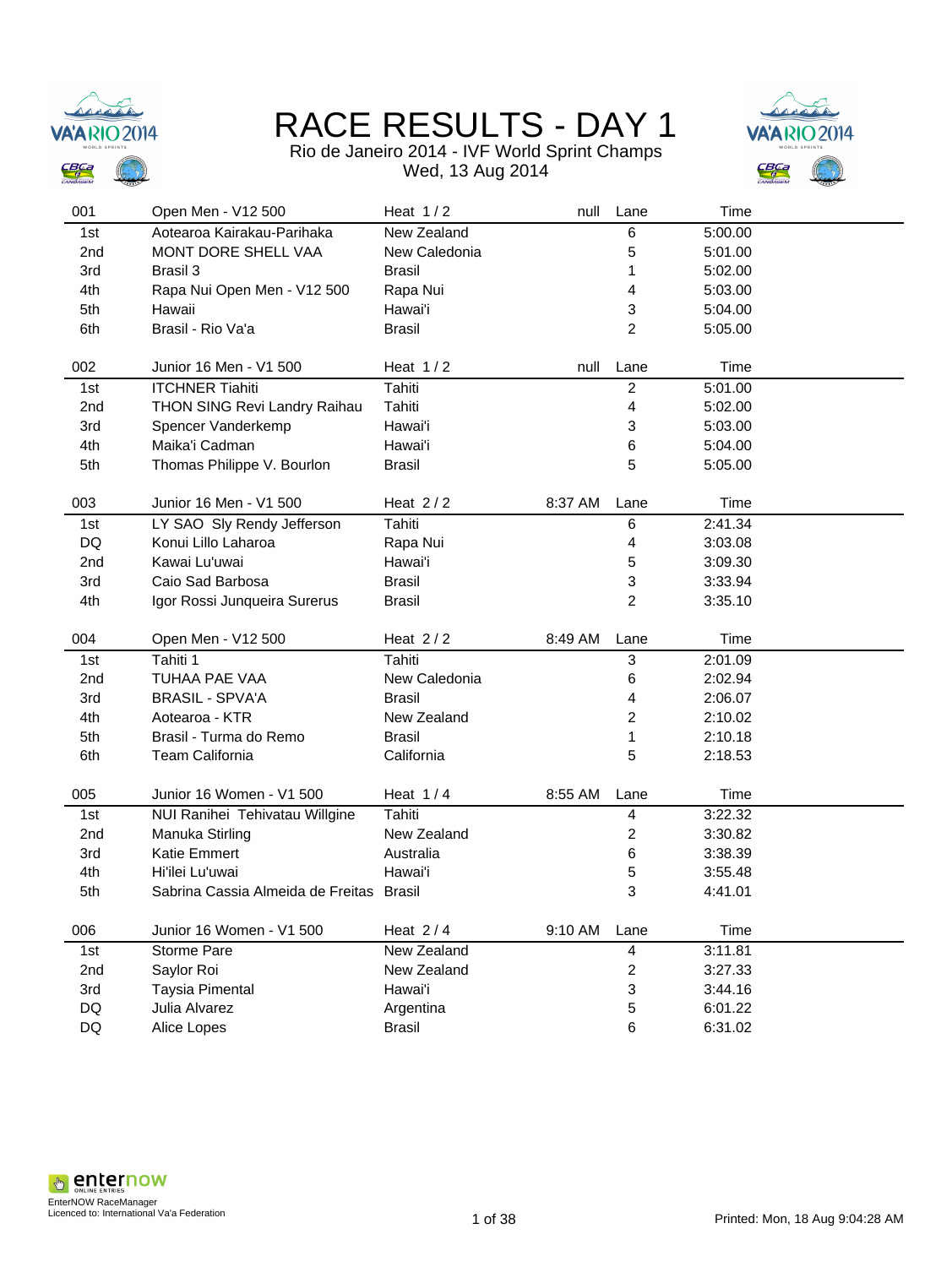



| 007             | Master Men - V12 500                    | Heat $1/2$         | 9:23 AM Lane |                         | Time    |  |
|-----------------|-----------------------------------------|--------------------|--------------|-------------------------|---------|--|
| 1st             | <b>MONT DORE SHELL VAA</b>              | New Caledonia      |              | 5                       | 2:06.82 |  |
| 2nd             | Aotearoa Parihaka-Korowai               | New Zealand        |              | 3                       | 2:12.58 |  |
| 3rd             | Wejamm/Boomerangs                       | Australia          |              | 4                       | 2:13.88 |  |
| <b>DNS</b>      | Brasil - Rio Va'a                       | <b>Brasil</b>      |              | 6                       |         |  |
|                 |                                         |                    |              |                         |         |  |
| 008             | Junior 16 Women - V1 500                | Heat $3/4$         | 9:31 AM      | Lane                    | Time    |  |
| 1st             | LEE Ahipua                              | Tahiti             |              | 6                       | 2:59.62 |  |
| 2nd             | Aotearoa - Kateo Barber-Horne           | New Zealand        |              | 3                       | 3:03.74 |  |
| 3rd             | Erin Hurst                              | Australia          |              | 4                       | 3:16.71 |  |
| 4th             | <b>Gina Mccaulley</b>                   | Pacific North West |              | $\overline{c}$          | 3:30.96 |  |
| 5th             | Fernanda Silva Guimarães                | <b>Brasil</b>      |              | 5                       | 3:45.94 |  |
| 009             | Junior 16 Women - V1 500                | Heat $4/4$         | 9:52 AM      | Lane                    | Time    |  |
|                 |                                         |                    |              |                         | 3:09.51 |  |
| 1st             | Ellie Josephs                           | Australia          |              | 3                       |         |  |
| 2 <sub>nd</sub> | TETUAAPUA Tutia Mayana                  | Tahiti             |              | $\mathbf 5$             | 3:12.69 |  |
| 3rd             | <b>FARAIRE Iliana</b>                   | New Caledonia      |              | 4                       | 3:14.76 |  |
| 4th             | Aotearoa - Georgia Naera                | New Zealand        |              | 6                       | 3:20.31 |  |
| 5th             | Aotearoa - Marie Rennie                 | New Zealand        |              | 2                       | 3:22.46 |  |
| 010             | Master Men - V12 500                    | Heat $2/2$         | 10:00 AM     | Lane                    | Time    |  |
| 1st             | Tahiti - Ruahatu                        | Tahiti             |              | $\overline{\mathbf{4}}$ | 2:05.24 |  |
| 2 <sub>nd</sub> | Brasil - Rio Va'a                       | <b>Brasil</b>      |              | 3                       | 2:08.62 |  |
| 3rd             | Brasil - Turma do Remo                  | <b>Brasil</b>      |              | 5                       | 2:09.33 |  |
|                 |                                         |                    |              |                         |         |  |
| 011             | Junior 19 Men - V1 500                  | Heat $1/4$         | 10:07 AM     | Lane                    | Time    |  |
| 1st             | <b>HOATUA Tutearii</b>                  | Tahiti             |              | 1                       | 2:26.43 |  |
| 2 <sub>nd</sub> | <b>TEHARURU Joshua</b>                  | New Caledonia      |              | $\overline{c}$          | 2:41.84 |  |
| 3rd             | Davi Lopes de Macedo                    | <b>Brasil</b>      |              | 6                       | 2:54.40 |  |
| 4th             | Antonio Alvarez                         | Argentina          |              | 3                       | 3:10.40 |  |
| 5th             | Mogul Lu'uwai                           | Hawai'i            |              | 5                       | 3:37.39 |  |
| <b>DNS</b>      | Bakanychev, Denys                       | Ukraine            |              | $\overline{4}$          |         |  |
| 012             | Junior 19 Men - V1 500                  | Heat $2/4$         | 10:12 AM     | Lane                    | Time    |  |
| 1st             | Lucien Amigues Hotu                     | Rapa Nui           |              | $\overline{2}$          | 2:29.82 |  |
| 2nd             | <b>FARAIRE Tairoa</b>                   | New Caledonia      |              | 6                       | 2:31.86 |  |
| 3rd             | Aotearoa - Manaia Canterbury            | New Zealand        |              | 4                       | 2:31.93 |  |
| 4th             | Marco Antonio de Moura P. Correa Brasil |                    |              | 5                       | 2:34.26 |  |
| 5th             | Matteo D'amica                          |                    |              |                         |         |  |
|                 |                                         | Italy              |              | 3                       | 2:36.02 |  |
| 6th             | <b>Adam Ferrier</b>                     | Hawai'i            |              |                         | 2:45.43 |  |
| 013             | Snr Master Men - V12 500                | St. Final          | 10:19 AM     | Lane                    | Time    |  |
| $\star$         | Canada Mixed (60's)                     | Canada             |              | $\overline{2}$          | 2:16.48 |  |
| *               | <b>AOCRA Mixed</b>                      | Australia          |              | 1                       | 2:17.09 |  |
| 1st             | Senior Master Men - V12 500             | <b>Brasil</b>      |              | 5                       | 2:20.02 |  |
| 2nd             | Hawaii                                  | Hawai'i            |              | 4                       | 2:34.55 |  |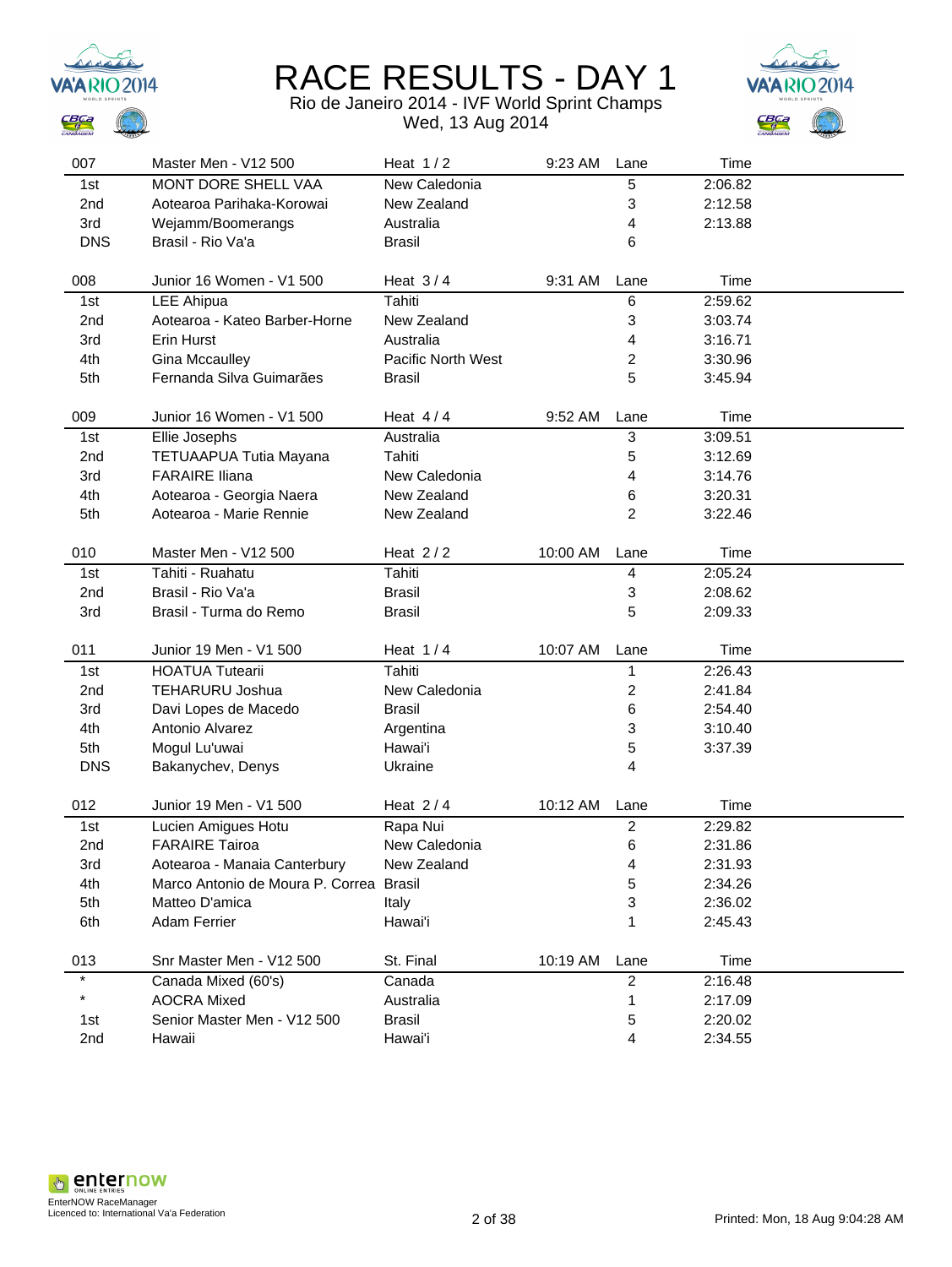



| 014             | Junior 19 Men - V1 500                    | Heat $3/4$    | 10:25 AM | Lane                    | Time    |
|-----------------|-------------------------------------------|---------------|----------|-------------------------|---------|
| 1st             | POROI Hotuiterai Ariimana                 | Tahiti        |          | 3                       | 2:22.09 |
| 2 <sub>nd</sub> | <b>TAEREA Miguel</b>                      | New Caledonia |          | 4                       | 2:27.80 |
| 3rd             | Aotearoa - Taikura Wakefield              | New Zealand   |          | 2                       | 2:30.79 |
| 4th             | Haoa Jorge Riroroko                       | Rapa Nui      |          | 5                       | 2:48.62 |
| 5th             | <b>Mthew Meyers</b>                       | Hawai'i       |          | 6                       | 2:48.84 |
| 6th             | Isaac Riroroko Calderon                   | Rapa Nui      |          | 1                       | 2:49.60 |
|                 |                                           |               |          |                         |         |
| 015             | Junior 19 Men - V1 500                    | Heat $4/4$    | 10:33 AM | Lane                    | Time    |
| 1st             | <b>TAEREA Hititua</b>                     | Tahiti        |          | 4                       | 2:21.32 |
| 2nd             | Alberto Araldo                            | Italy         |          | 5                       | 2:35.38 |
| 3rd             | Aotearoa - Shaun Wright                   | New Zealand   |          | 3                       | 2:40.34 |
| 4th             | Vanderkemp, Spencer                       | Hawai'i       |          | 1                       | 2:46.25 |
| 5th             | Nui Riroroko Teao                         | Rapa Nui      |          | 6                       | 2:51.65 |
| 6th             | Nário do Nascimento Moura                 | <b>Brasil</b> |          | 2                       | 3:03.28 |
|                 |                                           |               |          |                         |         |
| 016             | Golden Master Women - V12 500             | St. Final     | 10:39 AM | Lane                    | Time    |
| 1st             | Hawaii 3                                  | Hawai'i       |          | 3                       | 2:40.31 |
| $\star$         | Hawaii 2                                  | Hawai'i       |          | 5                       | 2:44.76 |
| 2nd             | Hawaii 1                                  | Hawai'i       |          | 4                       | 2:47.34 |
|                 |                                           |               |          |                         |         |
| 017             | Junior 19 Women - V1 500                  | Heat $1/3$    | 10:44 AM | Lane                    | Time    |
| 1st             | TETUAAPUA Terorohioarii Noemi             | Tahiti        |          | 3                       | 2:52.78 |
| 2nd             | <b>Emily Probert</b>                      | Australia     |          | 5                       | 2:55.91 |
| 3rd             | Kahili Novikoff                           | Hawai'i       |          | 6                       | 3:06.46 |
| 4th             | Aotearoa - Te Arawhanaunga                | New Zealand   |          | 1                       | 3:11.59 |
| 5th             | Fernanda Silva Guimarães                  | <b>Brasil</b> |          | $\overline{\mathbf{c}}$ | 3:28.75 |
| <b>DNS</b>      | Lara Ferrari                              | Italy         |          | 4                       |         |
|                 |                                           |               |          |                         |         |
| 018             | Junior 19 Women - V1 500                  | Heat $2/3$    | 10:51 AM | Lane                    | Time    |
| 1st             | <b>VESELSKY Rose Monco</b>                | Tahiti        |          | $\overline{\mathbf{4}}$ | 2:40.49 |
| 2nd             | Rebecca Rasmussen                         | Australia     |          | $\overline{\mathbf{c}}$ | 2:48.35 |
| 3rd             | Aotearoa - Courtney Johansen              | New Zealand   |          | 3                       | 2:49.38 |
| 4th             | Aotearoa - Jaleighquar Rahir              | New Zealand   |          | 1                       | 2:52.84 |
| 5th             | Ka'ulu Lu'uwai                            | Hawai'i       |          | 5                       | 2:58.37 |
| 6th             | Rebecca Pereira Salles da silversa Brasil |               |          | 6                       | 3:23.67 |
|                 |                                           |               |          |                         |         |
| 019             | Master Women - V12 500                    | St. Final     | 11:00 AM | Lane                    | Time    |
| 1st             | Hawaii                                    | Hawai'i       |          | 6                       | 2:31.93 |
| 2nd             | <b>Team California</b>                    | California    |          | 3                       | 2:32.19 |
| 3rd             | Aotearoa Kowhai-Rawaka                    | New Zealand   |          | 4                       | 2:33.66 |
| 4th             | Brasil - Rio Va'a                         | <b>Brasil</b> |          | 5                       | 2:43.73 |
| <b>DNS</b>      | Master Women - V12 500 #2                 | <b>Brasil</b> |          | 1                       |         |
| <b>DNS</b>      | Master Women - V12 500 #3                 | <b>Brasil</b> |          | 2                       |         |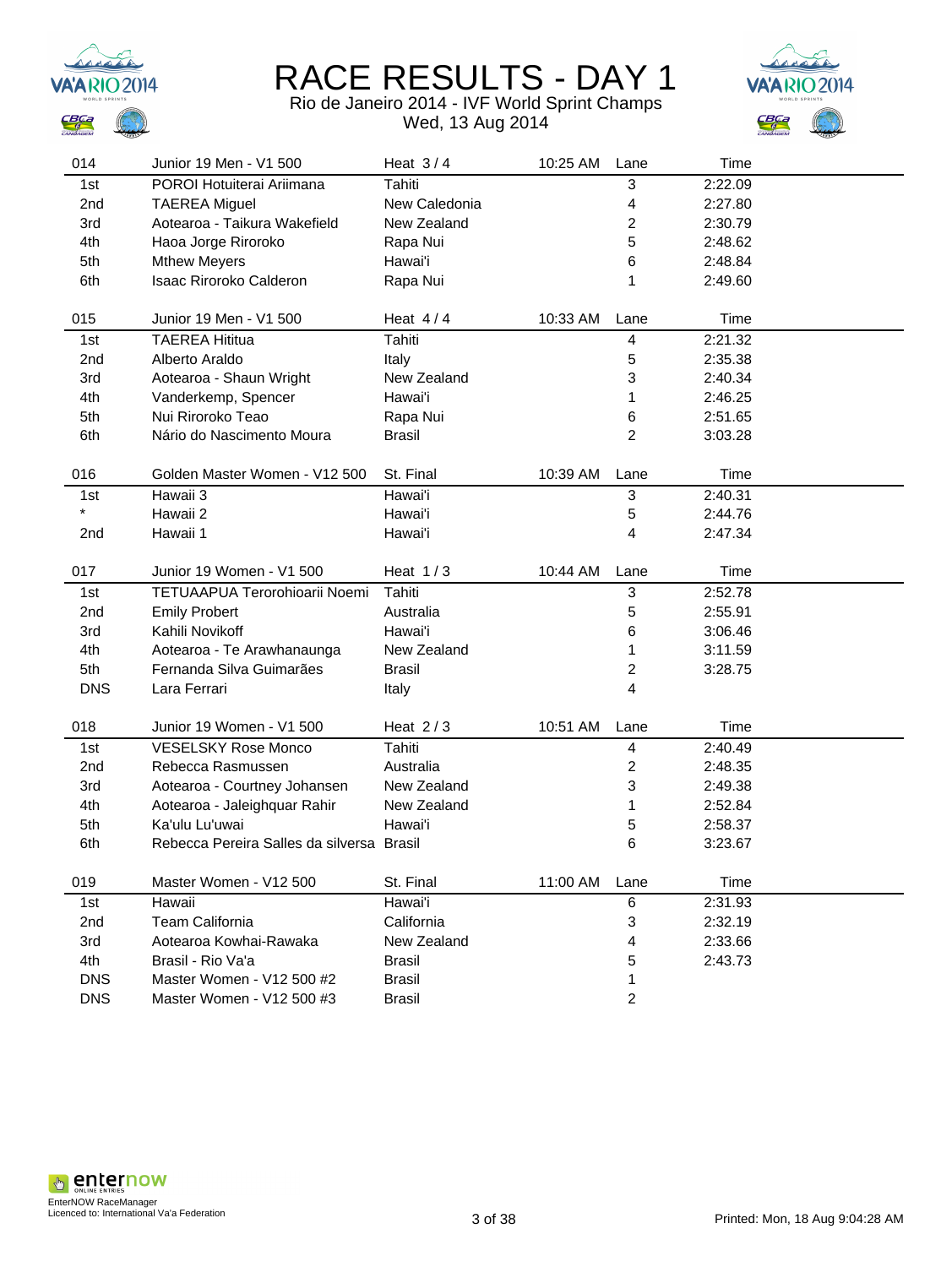



| 020             | Junior 19 Women - V1 500                     | Heat $3/3$                        | 11:07 AM | Lane                    | Time               |  |
|-----------------|----------------------------------------------|-----------------------------------|----------|-------------------------|--------------------|--|
| 1st             | Aotearoa - Ariana Ransom                     | New Zealand                       |          | 5                       | 2:56.40            |  |
| 2 <sub>nd</sub> | <b>FLORES Utiutirei</b>                      | Tahiti                            |          | 6                       | 2:57.21            |  |
| 3rd             | <b>Grace Riley</b>                           | Australia                         |          | 3                       | 3:01.66            |  |
| 4th             | Aotearoa - Aurora Akauola                    | New Zealand                       |          | 2                       | 3:02.43            |  |
| 5th             | Sarah Almeida de Freitas                     | <b>Brasil</b>                     |          | 4                       | 3:12.27            |  |
|                 |                                              |                                   |          |                         |                    |  |
| 021             | Open Men - V1 500                            | Heat $1/6$                        | 11:15 AM | Lane                    | Time               |  |
| 1st             | MAIMARO Tetuanui Louis                       | Tahiti                            |          | 5                       | 2:23.40            |  |
| 2 <sub>nd</sub> | Alberto Araldo                               | Italy                             |          | 2                       | 2:31.55            |  |
| 3rd             | Caio Ribeiro de Carvalho                     | <b>Brasil</b>                     |          | 1                       | 2:37.63            |  |
| 4th             | Mike Lambert                                 | Hawai'i                           |          | 4                       | 2:42.45            |  |
| 5th             | <b>Travis Scott</b>                          | California                        |          | 6                       | 2:55.08            |  |
| <b>DNS</b>      | Bakanychev, Denys                            | Ukraine                           |          | 3                       |                    |  |
| 022             | Open Men - V1 500                            | Heat $2/6$                        | 11:21 AM | Lane                    | Time               |  |
| 1st             | <b>TAVAEARII Harley Maui</b>                 | Tahiti                            |          | 3                       | 2:18.89            |  |
| 2nd             | Aotearoa - Bradley Anderson                  | New Zealand                       |          | 5                       | 2:23.25            |  |
| 3rd             | PITO Cyril                                   | New Caledonia                     |          | 2                       | 2:28.29            |  |
| 4th             | Felipe Neumann                               | <b>Brasil</b>                     |          | 6                       | 2:34.18            |  |
| 5th             | Carlos Lillo Haoa                            | Rapa Nui                          |          | 1                       | 2:35.68            |  |
| 6th             | Chavez Tafur Padilla                         | Peru                              |          | 4                       | 2:47.17            |  |
|                 |                                              |                                   |          |                         |                    |  |
|                 |                                              |                                   |          |                         |                    |  |
| 023             | Open Women - V12 500                         | Heat $1/2$                        | 11:28 AM | Lane                    | Time               |  |
| 1st             | Tahiti 1                                     | Tahiti                            |          | 4                       | 2:16.99            |  |
| 2nd             | Brasil - Matero/CNCF                         | <b>Brasil</b>                     |          | 5                       | 2:21.38            |  |
| 3rd             | Hawaiian                                     | Hawai'i                           |          | 3                       | 2:27.09            |  |
| 4th             | Brasil - Turma do Remo                       | <b>Brasil</b>                     |          | 2                       | 2:27.26            |  |
| 5th             | Aotearoa Mahuika-He Reka Rawa                | New Zealand                       |          | 6                       | 2:27.34            |  |
| DQ              | Brasil - Canoa Bahia                         | <b>Brasil</b>                     |          | 1                       | 3:33.51            |  |
| 024             | Open Men - V1 500                            | Heat $3/6$                        | 11:34 AM | Lane                    | Time               |  |
| 1st             |                                              | Hawai'i                           |          | 3                       | 2:31.20            |  |
| 2 <sub>nd</sub> | Mael Carey<br><b>Nick Nelson</b>             | California                        |          | 5                       | 2:36.33            |  |
| 3rd             | Nicolo Tommasini                             | Italy                             |          | $\overline{\mathbf{c}}$ | 2:39.42            |  |
| 4th             | Aotearoa - Mahaki Akauola                    | New Zealand                       |          | 1                       | 2:45.47            |  |
| 5th             | <b>Trevor Hutson</b>                         | Australia                         |          | 6                       | 3:00.41            |  |
| 6th             | Juan Manuel Petrusic                         | Argentina                         |          | 4                       | 3:10.57            |  |
|                 |                                              |                                   |          |                         |                    |  |
| 025             | Open Men - V1 500                            | Heat $4/6$                        | 11:40 AM | Lane                    | Time               |  |
| 1st             | Reginaldo William Birkbeck                   | <b>Brasil</b>                     |          | 4                       | 2:34.28            |  |
| 2nd             | <b>ROBSON Vetea</b>                          | New Caledonia                     |          | 5                       | 2:37.50            |  |
| 3rd             | Darren Malloway                              | California                        |          | 2                       | 2:44.93            |  |
| 4th             | Aotearoa - Jordan Stuart                     | New Zealand                       |          | 1                       | 2:56.83            |  |
| 5th<br>DQ       | Lawrence Vaike<br>Hinojosa Mosqueda, Valerio | <b>Great Britain</b><br>Venezuela |          | 6<br>3                  | 3:13.75<br>5:37.59 |  |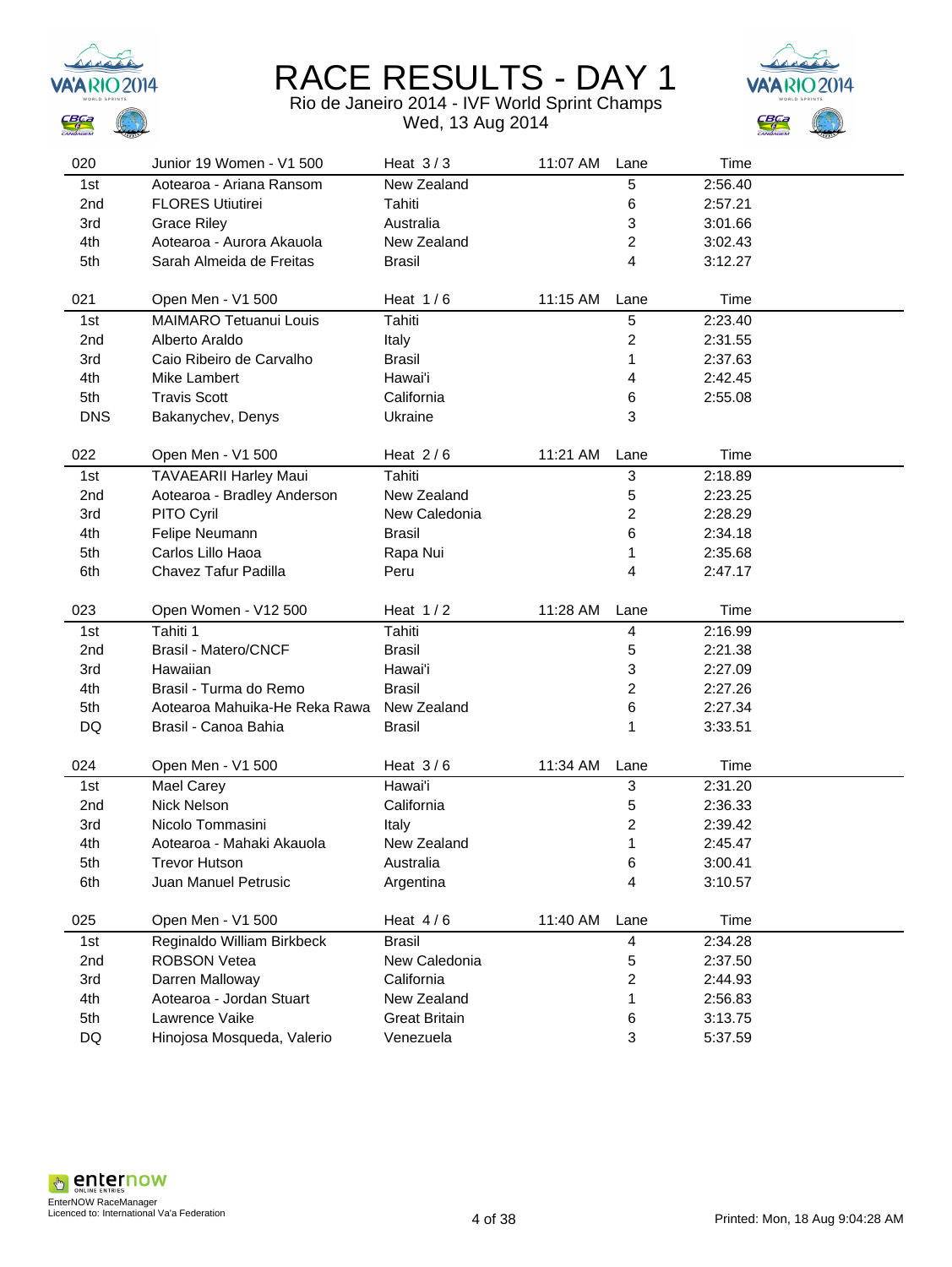



| 026                      | Open Women - V12 500         | Heat $2/2$                | 11:50 AM | Lane                    | Time    |  |
|--------------------------|------------------------------|---------------------------|----------|-------------------------|---------|--|
| 1st                      | Aotearoa Toorino-Matatiki    | <b>New Zealand</b>        |          | 6                       | 2:21.39 |  |
| 2nd                      | Boomerangs                   | Australia                 |          | 3                       | 2:27.28 |  |
| 3rd                      | <b>Brasil 2</b>              | <b>Brasil</b>             |          | $\overline{c}$          | 2:29.79 |  |
| 4th                      | Brasil - Rio Va'a            | <b>Brasil</b>             |          | 1                       | 2:36.97 |  |
| 5th                      | Poca                         | California                |          | 5                       | 2:41.71 |  |
| 6th                      | Argentina 1                  | Argentina                 |          | 4                       | 2:49.88 |  |
|                          |                              |                           |          |                         |         |  |
| 027                      | Open Men - V1 500            | Heat $5/6$                | 11:58 AM | Lane                    | Time    |  |
| 1st                      | MAKIROTO PIRITUA Tuatini     | Tahiti                    |          | $\boldsymbol{2}$        | 2:26.84 |  |
| 2nd                      | <b>Curtis McGrath</b>        | Australia                 |          | $\overline{\mathbf{4}}$ | 2:33.35 |  |
| 3rd                      | Lorenzo Haoa Hotus           | Rapa Nui                  |          | 5                       | 2:39.13 |  |
| 4th                      | <b>OLLIER Rudy</b>           | New Caledonia             |          | 3                       | 2:40.49 |  |
| 5th                      | <b>Greg Crouse</b>           | California                |          | 1                       | 2:59.16 |  |
| 6th                      | Cornejo Febres               | Peru                      |          | 6                       | 3:27.28 |  |
|                          |                              |                           |          |                         |         |  |
| 028                      | Open Men - V1 500            | Heat $6/6$                | 12:04 PM | Lane                    | Time    |  |
| 1st                      | Aotearoa - Tupu King         | New Zealand               |          | $\,6\,$                 | 2:25.73 |  |
| 2nd                      | Jose Hidalgo-Ika             | Rapa Nui                  |          | 3                       | 2:35.19 |  |
| 3rd                      | <b>Tredegar Hall</b>         | <b>Great Britain</b>      |          | 4                       | 2:43.21 |  |
| 4th                      | Pietro Geraci                | Italy                     |          | 5                       | 3:04.72 |  |
| 5th                      | <b>Tocasuche Hernandez</b>   | Peru                      |          | $\overline{2}$          | 3:22.67 |  |
|                          |                              |                           |          |                         |         |  |
| 029<br>$\overline{\ast}$ | Para Va'a Mixed - V12 500    | St. Final                 | 12:19 PM | Lane                    | Time    |  |
|                          | <b>AOCRA Mixed</b>           | Australia                 |          | 3                       | 2:35.97 |  |
| 1st                      | Brasil - Rio Va'a            | <b>Brasil</b>             |          | 4                       | 2:39.80 |  |
| <b>DNS</b>               | Para Va'a Mixed V12 500 #2   | <b>Brasil</b>             |          | 5                       |         |  |
|                          |                              |                           |          |                         |         |  |
| 030                      | Open Women - V1 500          | Heat $1/6$                | 12:24 PM | Lane                    | Time    |  |
| 1st                      | <b>BARBOU Marcy</b>          | New Caledonia             |          | 3                       | 3:03.59 |  |
| 2nd                      | Aotearoa - Mereana Hodges    | New Zealand               |          | 4                       | 3:05.52 |  |
| 3rd                      | Teresita Baya Casal          | Argentina                 |          | 6                       | 3:08.63 |  |
| 4th                      | Andressa Saboya Prado        | <b>Brasil</b>             |          | $\overline{c}$          | 3:09.94 |  |
| 5th                      | <b>Steph Siaris</b>          | California                |          | 5                       | 3:18.17 |  |
| 031                      | Open Women - V1 500          | Heat $2/6$                | 12:29 PM | Lane                    | Time    |  |
| 1st                      | Taruoura Rarahu              | Tahiti                    |          | 6                       | 3:06.23 |  |
| <b>DQ</b>                | Ka'ulu Lu'uwai               | Hawai'i                   |          | 5                       | 3:17.55 |  |
| 2nd                      | Aotearoa - Abigail Wilkinson | New Zealand               |          | 1                       | 3:23.29 |  |
| 3rd                      | <b>Cathrine Billy</b>        | <b>Pacific North West</b> |          | 4                       | 3:29.16 |  |
| 4th                      | Miriam Hutchings             | Cook Islands              |          | 3                       | 3:50.01 |  |
| 5th                      | Landauro Urbina              | Peru                      |          | $\overline{2}$          | 4:19.39 |  |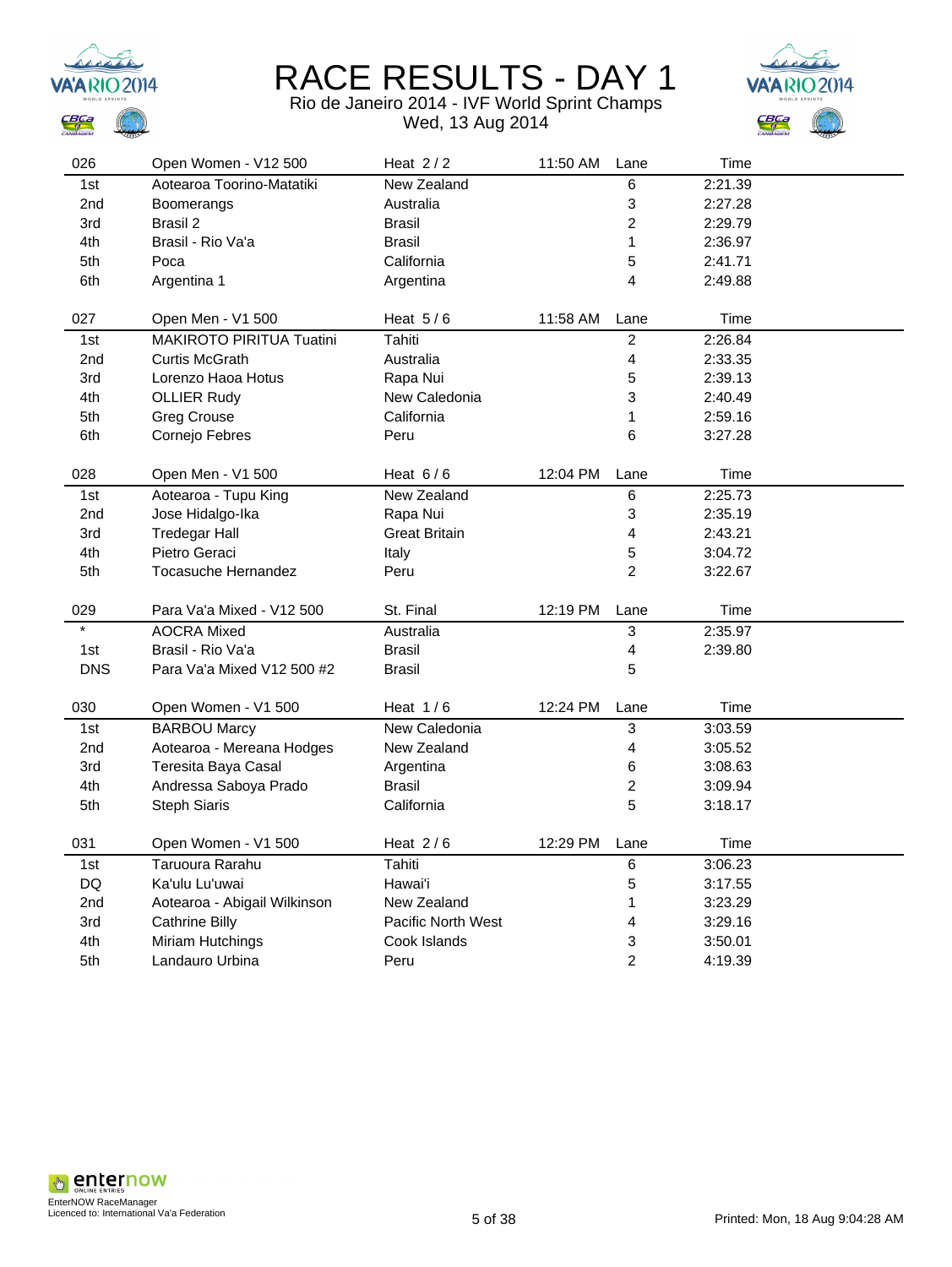



| 032             | Snr Master Women - V12 500                | St. Final          | 12:40 PM | Lane                    | Time    |  |
|-----------------|-------------------------------------------|--------------------|----------|-------------------------|---------|--|
| 1st             | Hawaii 1                                  | Hawai'i            |          | 4                       | 2:42.60 |  |
| 2 <sub>nd</sub> | Aotearoa Hinemoa Pearls                   | New Zealand        |          | 5                       | 2:46.99 |  |
| 3rd             | Hawaii 2                                  | Hawai'i            |          | 2                       | 2:58.83 |  |
| 4th             | Senior Master Women - V12 500             | <b>Brasil</b>      |          | 3                       | 2:59.65 |  |
| 5th             | Hawaii 3                                  | Hawai'i            |          | 6                       | 3:03.28 |  |
|                 |                                           |                    |          |                         |         |  |
| 033             | Open Women - V1 500                       | Heat $3/6$         | 12:45 PM | Lane                    | Time    |  |
| 1st             | Dayone Antunes Rossi                      | <b>Brasil</b>      |          | 5                       | 3:08.61 |  |
| 2nd             | PANDOSY Frédérique                        | New Caledonia      |          | $\overline{c}$          | 3:13.65 |  |
| 3rd             | Jessy DELACROIX                           | France             |          | 4                       | 3:14.32 |  |
| 4th             | Aotearoa - Oriwa Taylor                   | New Zealand        |          | 1                       | 3:14.36 |  |
| 5th             | Garcia Abad                               | Peru               |          | 3                       | 3:37.01 |  |
| 6th             | Shannon Campbell                          | Pacific North West |          | 6                       | 3:58.68 |  |
|                 |                                           |                    |          |                         |         |  |
| 034             | Open Women - V1 500                       | Heat $4/6$         | 12:53 PM | Lane                    | Time    |  |
| 1st             | Ayelen Scuderi                            | Argentina          |          | 4                       | 3:17.75 |  |
| 2 <sub>nd</sub> | Aotearoa - Rachel Kingi                   | New Zealand        |          | 6                       | 3:28.82 |  |
| 3rd             | Sara Oddera                               | Italy              |          | 5                       | 3:36.97 |  |
| 4th             | Autumn Washington                         | Pacific North West |          | $\overline{\mathbf{c}}$ | 3:44.62 |  |
|                 |                                           |                    |          | 3                       |         |  |
|                 |                                           |                    |          |                         |         |  |
| 035             | Junior 19 Men - V12 500                   | Heat $1/2$         | 12:59 PM | Lane                    | Time    |  |
| 1st             | Tahiti 1                                  | Tahiti             |          | 3                       | 2:04.72 |  |
| 2nd             | Brasil - Rio Va'a                         | <b>Brasil</b>      |          | 4                       | 2:36.34 |  |
| <b>DNS</b>      | Rapa Nui Junior 19 Men - V12 500 Rapa Nui |                    |          | 5                       |         |  |
| <b>DNS</b>      | Junior 19 Men - V12 500 #3                | <b>Brasil</b>      |          | 6                       |         |  |
|                 |                                           |                    |          |                         |         |  |
| 036             | Open Women - V1 500                       | Heat $5/6$         | 1:03 PM  | Lane                    | Time    |  |
| 1st             | Taruoura Teraivetea                       | Tahiti             |          | $\overline{c}$          | 2:54.55 |  |
| 2 <sub>nd</sub> | Marie William                             | Cook Islands       |          | 5                       | 3:05.57 |  |
| 3rd             | <b>MANATE Moetuarii</b>                   | New Caledonia      |          | 3                       | 3:07.62 |  |
| 4th             | Aotearoa - Te Ara Minhinnick              | New Zealand        |          | 6                       | 3:14.83 |  |
| 5th             | Luque Rivera                              | Peru               |          | 4                       | 3:36.02 |  |
|                 |                                           |                    |          |                         |         |  |
| 037             | Open Women - V1 500                       | Heat $6/6$         | 1:09 PM  | Lane                    | Time    |  |
| 1st             | MAONI Vaimiti Brenda                      | Tahiti             |          | 5                       | 2:57.43 |  |
| 2nd             | Ana Carolina Covas Pereira                | <b>Brasil</b>      |          | 3                       | 3:09.59 |  |
| 3rd             | Aotearoa - Kelly Grant                    | New Zealand        |          | 2                       | 3:32.29 |  |
| 4th             | Susanne Seiple                            | Australia          |          | 4                       | 3:33.55 |  |
| 5th             | Antonella Fuchs                           | Argentina          |          | 6                       | 3:36.59 |  |
|                 |                                           |                    |          |                         |         |  |
| 038             | Junior 19 Men - V12 500                   | Heat $2/2$         | 1:25 PM  | Lane                    | Time    |  |
| 1st             | Aotearoa Ruamano-Puawaitanga              | New Zealand        |          | 5                       | 2:09.94 |  |
| 2nd             | Hawaii                                    | Hawai'i            |          | 4                       | 2:12.76 |  |
| 3rd             | <b>Brasil - CNCF</b>                      | <b>Brasil</b>      |          | 3                       | 2:19.15 |  |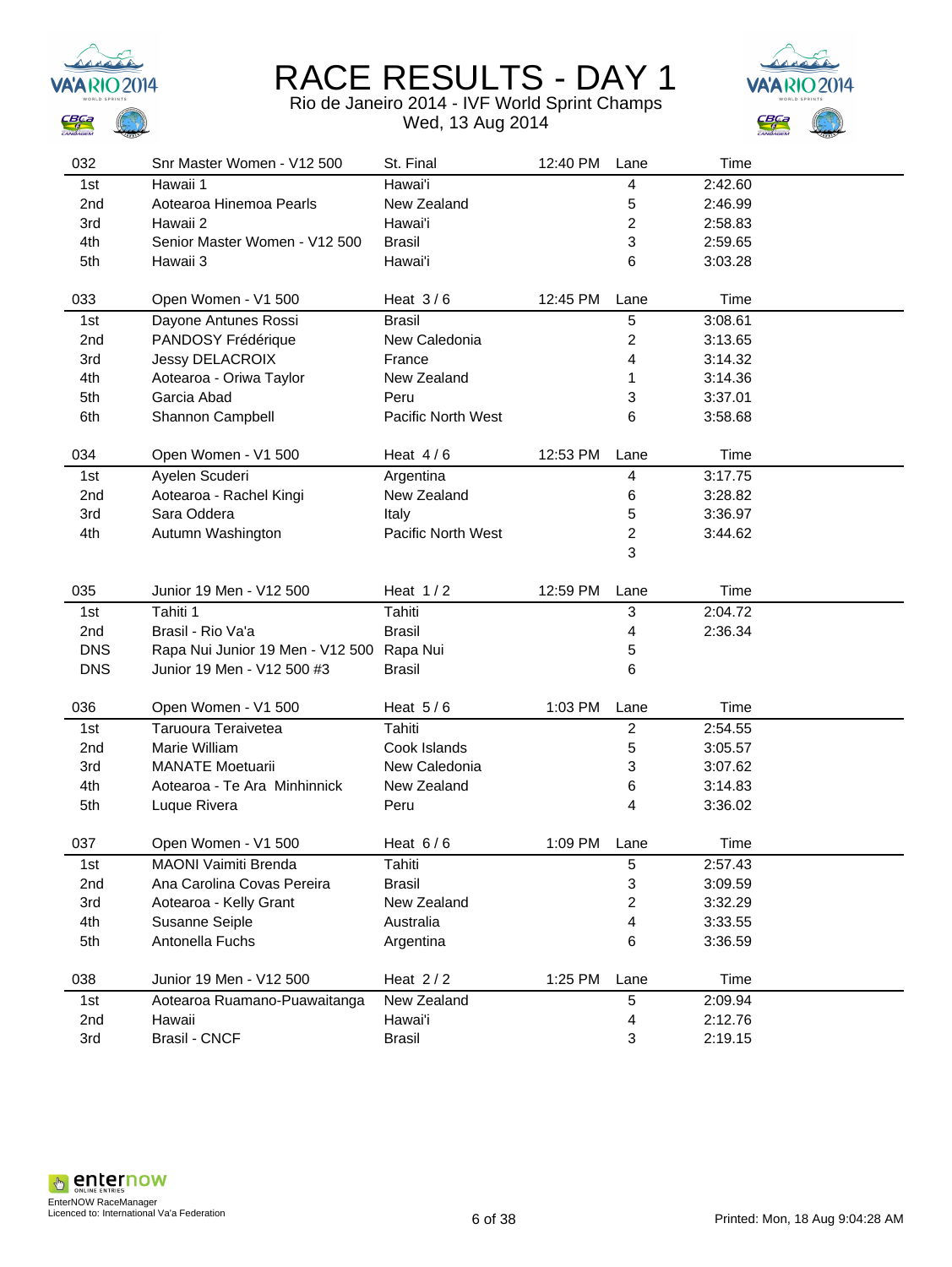



| 039        | Master Men - V1 500             | Heat $1/5$           | 1:32 PM | Lane           | Time    |  |
|------------|---------------------------------|----------------------|---------|----------------|---------|--|
| DQ         | <b>TUI Petelo</b>               | New Caledonia        |         | 4              | 2:58.15 |  |
| 1st        | Leonardo Santi                  | <b>Brasil</b>        |         | 1              | 3:08.24 |  |
| 2nd        | Crouse, Greg                    | California           |         | 5              | 3:08.85 |  |
| 3rd        | Dalmau Diez Canseco             | Peru                 |         | 6              | 3:22.50 |  |
| 4th        | Miguel Hererveri Rojas          | Rapa Nui             |         | 3              | 3:31.80 |  |
| 5th        | Ruben Souto                     | Argentina            |         | $\overline{c}$ | 3:35.83 |  |
|            |                                 |                      |         |                |         |  |
| 040        | Master Men - V1 500             | Heat $2/5$           | 1:39 PM | Lane           | Time    |  |
| 1st        | Aotearoa - Richard Pehi         | New Zealand          |         | 1              | 2:39.77 |  |
| 2nd        | Aotearoa - Ross Gilray          | New Zealand          |         | 6              | 2:50.50 |  |
| 3rd        | DEGAGE Johnny Jean Ioane        | Tahiti               |         | 2              | 2:52.99 |  |
| 4th        | Dennis Kalewohi                 | Hawai'i              |         | 4              | 3:05.91 |  |
| 5th        | Danilo Araldo                   | Italy                |         | 3              | 3:33.61 |  |
| DQ         | Carlos José Lopes Ribeiro Filho | <b>Brasil</b>        |         | 5              | 4:29.36 |  |
|            |                                 |                      |         |                |         |  |
| 041        | Junior 19 Women - V12 500       | St. Final            | 1:47 PM | Lane           | Time    |  |
| 1st        | Tahiti 1                        | Tahiti               |         | 4              | 2:16.12 |  |
| 2nd        | Boomerangs                      | Australia            |         | 3              | 2:23.94 |  |
| 3rd        | Aotearoa Tiare Maori-Waipureku  | New Zealand          |         | 5              | 2:28.71 |  |
| 4th        | Hawaii                          | Hawai'i              |         | 2              | 2:28.97 |  |
| 5th        | Brasil - Rio Va'a               | <b>Brasil</b>        |         | 6              | 3:03.76 |  |
|            |                                 |                      |         |                |         |  |
| 042        | Master Men - V1 500             | Heat $3/5$           | 1:52 PM | Lane           | Time    |  |
| 1st        | Jorge Souza de Freitas          | <b>Brasil</b>        |         | 3              | 2:48.67 |  |
| 2nd        | <b>Robert MAURIERE</b>          | France               |         | 4              | 2:50.34 |  |
| 3rd        | Mariano Larghi                  | Argentina            |         | 2              | 2:53.35 |  |
| 4th        | Federico Pate Haoa              | Rapa Nui             |         | 6              | 3:04.19 |  |
| 5th        | Cases                           | Peru                 |         | 5              | 3:28.01 |  |
| DQ         | <b>ANTON Michel</b>             | New Caledonia        |         | 1              |         |  |
|            |                                 |                      |         |                |         |  |
| 043        | Master Men - V1 500             | Heat $4/5$           | 1:58 PM | Lane           | Time    |  |
| 1st        | Aotearoa - John Turi Hodges     | New Zealand          |         | 5              | 2:40.28 |  |
| 2nd        | NENA Tauhiti Damilo             | Tahiti               |         | 1              | 2:43.28 |  |
| 3rd        | <b>TISSOT Frédéric</b>          | New Caledonia        |         | 3              | 2:46.61 |  |
| 4th        | Michael Vanderwater             | California           |         | 2              | 3:03.41 |  |
| 5th        | Pietro Geraci                   | Italy                |         | 6              | 3:06.50 |  |
| 6th        | Lawrence Vaike                  | <b>Great Britain</b> |         | 4              | 3:19.11 |  |
|            |                                 |                      |         |                |         |  |
| 044        | Master Men - V1 500             | Heat $5/5$           | 2:06 PM | Lane           | Time    |  |
| 1st        | <b>MAONI Karyl Tao</b>          | Tahiti               |         | 4              | 2:29.91 |  |
| 2nd        | Aotearoa - Matthew Kensington   | New Zealand          |         | 1              | 2:43.99 |  |
| 3rd        | Eduardo Alvarez                 | Argentina            |         | 5              | 3:01.17 |  |
| 4th        | Chris George                    | California           |         | 3              | 3:03.12 |  |
| 5th        | Catashunga Robles               | Peru                 |         | $\overline{c}$ | 3:07.15 |  |
| <b>DNS</b> | Cam Taylor                      | <b>Great Britain</b> |         | 6              |         |  |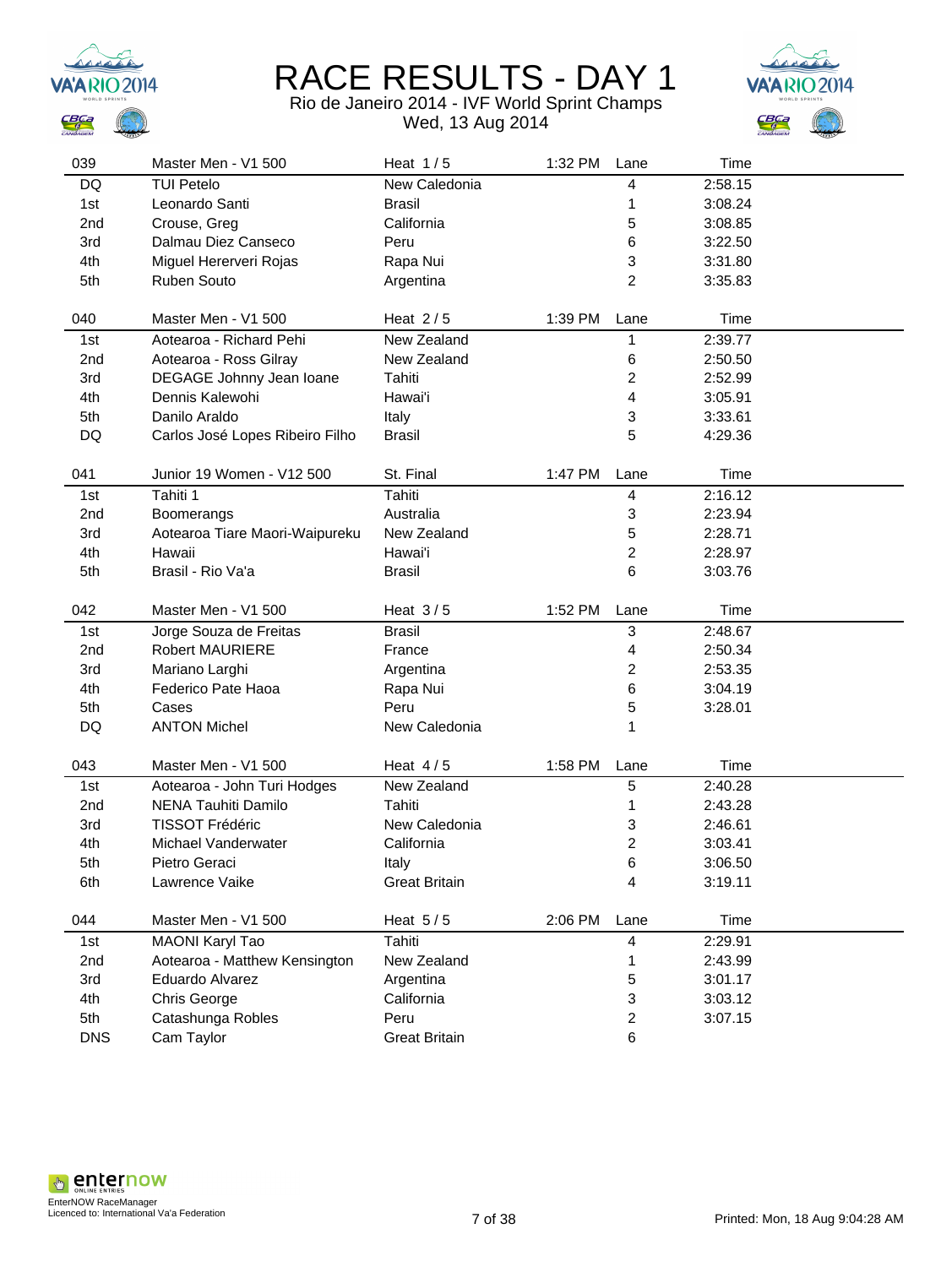



| 045             | Junior 16 Men - V12 500      | St. Final                 | 2:11 PM | Lane           | Time    |  |
|-----------------|------------------------------|---------------------------|---------|----------------|---------|--|
| 1st             | Hawaiian                     | Hawai'i                   |         | 4              | 2:15.18 |  |
| 2nd             | Brasil - Rio Va'a            | <b>Brasil</b>             |         | 5              | 2:33.09 |  |
| <b>DNS</b>      | Junior 16 Men - V12 500 #3   | <b>Brasil</b>             |         | 3              |         |  |
| <b>DNS</b>      | Junior 16 Men - V12 500 #2   | <b>Brasil</b>             |         | 6              |         |  |
|                 |                              |                           |         |                |         |  |
| 046             | Para Va'a Men (LTA) - V1 200 | Heat $1/2$                | 2:18 PM | Lane           | Time    |  |
| 1st             | Caio Ribeiro de Carvalho     | <b>Brasil</b>             |         | 4              | 1:01.01 |  |
| 2nd             | <b>Tony Bond</b>             | Australia                 |         | $\overline{c}$ | 1:09.24 |  |
| 3rd             | Francisco Pereira da Costa   | <b>Brasil</b>             |         | 6              | 1:10.28 |  |
| 4th             | <b>Trevor Hutson</b>         | Australia                 |         | 5              | 1:11.78 |  |
|                 |                              |                           |         |                |         |  |
| 047             | Master Women - V1 500        | Heat $1/4$                | 2:22 PM | Lane           | Time    |  |
| 1st             | Siaris, Stephanie            | California                |         | 3              | 3:22.26 |  |
| 2 <sub>nd</sub> | <b>BOHL Marie-Rose</b>       | Tahiti                    |         | $\overline{c}$ | 3:25.21 |  |
| 3rd             | Suzanne Maksan               | Australia                 |         | 4              | 3:26.40 |  |
| 4th             | Aotearoa - Sandra Staub      | New Zealand               |         | 1              | 3:53.15 |  |
| 5th             | Margaret Columbe             | California                |         | 6              | 3:59.79 |  |
| DQ              | Angela George                | <b>Pacific North West</b> |         | 5              |         |  |
|                 |                              |                           |         |                |         |  |
| 048             | Master Women - V1 500        | Heat $2/4$                | 2:33 PM | Lane           | Time    |  |
| 1st             | Aotearoa - Ngaire Pehi       | New Zealand               |         | 3              | 2:54.09 |  |
| 2nd             | Cristiana Rodrigues Franco   | Brasil                    |         | $\mathbf 1$    | 3:13.97 |  |
| 3rd             | Maria de los Lourdez Perez   | Argentina                 |         | $\overline{c}$ | 3:21.19 |  |
| 4th             | Debbie Cheever-follet        | Hawai'i                   |         | 4              | 3:23.23 |  |
| 5th             | Miriam Hutchings             | Cook Islands              |         | 5              | 3:38.94 |  |
| 6th             | Kimberlee Stuart             | Hawai'i                   |         | 6              | 3:51.95 |  |
|                 |                              |                           |         |                |         |  |
| 049             | Junior 19 Men - V12 500      | Final                     | 2:38 PM | Lane           | Time    |  |
| 1st             | Tahiti 1                     | Tahiti                    |         | $\overline{4}$ | 2:01.70 |  |
| 2nd             | Aotearoa Ruamano-Puawaitanga | New Zealand               |         | 5              | 2:05.97 |  |
| 3rd             | Hawaii                       | Hawai'i                   |         | 3              | 2:08.30 |  |
| 4th             | <b>Brasil - CNCF</b>         | <b>Brasil</b>             |         | $\overline{c}$ | 2:20.39 |  |
| 5th             | Brasil - Rio Va'a            | <b>Brasil</b>             |         | 6              | 2:33.48 |  |
|                 |                              |                           |         |                |         |  |
| 050             | Master Women - V1 500        | Heat $3/4$                | 2:45 PM | Lane           | Time    |  |
| 1st             | Aotearoa - Mereana Hodges    | New Zealand               |         | $\overline{c}$ | 3:04.55 |  |
| 2nd             | <b>FAURA Frida</b>           | Tahiti                    |         | 5              | 3:08.71 |  |
| 3rd             | Alisa Allemand de Lalor      | <b>Brasil</b>             |         | 6              | 3:28.15 |  |
| 4th             | Sara Oddera                  | Italy                     |         | 4              | 3:28.80 |  |
| 5th             | Melissa Bussenschutt         | Australia                 |         | 1              | 3:29.25 |  |
| 6th             | Padilla                      | Peru                      |         | 3              | 4:07.99 |  |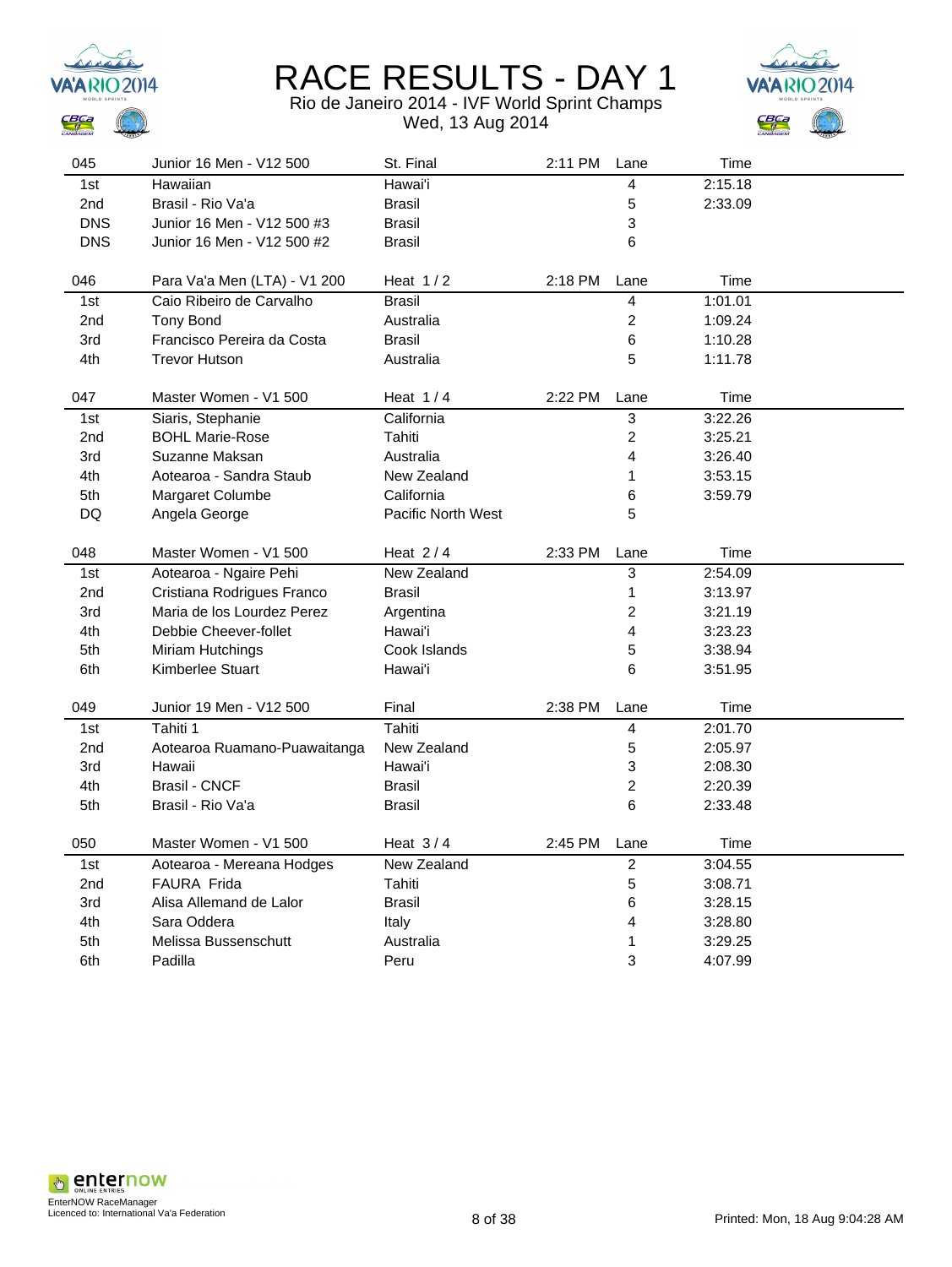



| 051             | Master Women - V1 500           | Heat $4/4$    | 2:53 PM | Lane                    | Time    |  |
|-----------------|---------------------------------|---------------|---------|-------------------------|---------|--|
| 1st             | <b>TEHARURU Yolande</b>         | New Caledonia |         | 4                       | 3:26.17 |  |
| 2nd             | Aotearoa - Tracy Gilmore        | New Zealand   |         | 2                       | 3:28.07 |  |
| 3rd             | Alice Nassif Farah Moreno       | Brasil        |         | 5                       | 3:34.25 |  |
| 4th             | Claudia Larghi                  | Argentina     |         | 3                       | 3:50.57 |  |
| 5th             | Kara Kennedy                    | Australia     |         | 6                       | 4:16.80 |  |
|                 |                                 |               |         | 1                       |         |  |
|                 |                                 |               |         |                         |         |  |
| 052             | Master Men - V12 500            | Final         | 3:02 PM | Lane                    | Time    |  |
| 1st             | <b>MONT DORE SHELL VAA</b>      | New Caledonia |         | 5                       | 2:13.57 |  |
| 2 <sub>nd</sub> | Tahiti - Ruahatu                | Tahiti        |         | 4                       | 2:14.32 |  |
| 3rd             | Brasil - Rio Va'a               | <b>Brasil</b> |         | 3                       | 2:20.38 |  |
| 4th             | Wejamm/Boomerangs               | Australia     |         | 1                       | 2:22.89 |  |
| 5th             | Aotearoa Parihaka-Korowai       | New Zealand   |         | 6                       | 2:22.94 |  |
| 6th             | Brasil - Turma do Remo          | <b>Brasil</b> |         | $\overline{c}$          | 2:44.80 |  |
|                 |                                 |               |         |                         |         |  |
| 053             | Para Va'a Men (LTA) - V1 200    | Heat $2/2$    | 3:09 PM | Lane                    | Time    |  |
| 1st             | <b>VIRIAMU Patrick</b>          | Tahiti        |         | 4                       | 0:58.60 |  |
| 2nd             | Guilherme Borrajo Faria Gomes   | <b>Brasil</b> |         | 6                       | 1:02.55 |  |
| 3rd             | Crouse, Greg                    | California    |         | 5                       | 1:07.15 |  |
|                 |                                 |               |         |                         |         |  |
| 054             | Snr Master Women - V1 500       | Heat $1/4$    | 3:13 PM | Lane                    | Time    |  |
| 1st             | Suzanne Maksan                  | Australia     |         | $\,6$                   | 3:35.08 |  |
| 2nd             | Aotearoa - Sue Wood             | New Zealand   |         | 5                       | 3:44.54 |  |
| 3rd             | Regina Helena Pereira Destefani | <b>Brasil</b> |         | 1                       | 3:49.66 |  |
| 4th             | Vanessa Weiss                   | Hawai'i       |         | 3                       | 3:50.01 |  |
| 5th             | Margaret Coulombe               | California    |         | $\overline{\mathbf{c}}$ | 3:59.80 |  |
| 6th             | Padilla                         | Peru          |         | 4                       | 4:28.02 |  |
|                 |                                 |               |         |                         |         |  |
| 055             | Snr Master Women - V1 500       | Heat $2/4$    | 3:22 PM | Lane                    | Time    |  |
| 1st             | Jenny Rasmussen                 | Australia     |         | 3                       | 3:13.40 |  |
| 2 <sub>nd</sub> | <b>SANDFORD Thilda</b>          | Tahiti        |         | 1                       | 3:25.66 |  |
| 3rd             | Teina Taulu                     | Cook Islands  |         | 4                       | 3:27.11 |  |
| 4th             | Sara dos Santos                 | Brasil        |         | 5                       | 3:43.69 |  |
| 5th             | Aotearoa - Lesley Lenden        | New Zealand   |         | 6                       | 3:45.84 |  |
| 6th             | Kimberlee Stuart                | Hawai'i       |         | 2                       | 3:58.32 |  |
|                 |                                 |               |         |                         |         |  |
| 056             | Open Women - V12 500            | Final         | 3:30 PM | Lane                    | Time    |  |
| 1st             | Tahiti 1                        | Tahiti        |         | 4                       | 2:26.65 |  |
| 2nd             | <b>Brasil - Matero/CNCF</b>     | <b>Brasil</b> |         | 3                       | 2:31.30 |  |
| 3rd             | <b>Boomerangs</b>               | Australia     |         | 6                       | 2:35.38 |  |
| 4th             | Brasil 2                        | <b>Brasil</b> |         | 1                       | 2:42.18 |  |
| 5th             | Hawaiian                        | Hawai'i       |         | 2                       | 2:45.36 |  |
| <b>DNS</b>      | Aotearoa Toorino-Matatiki       | New Zealand   |         | 5                       |         |  |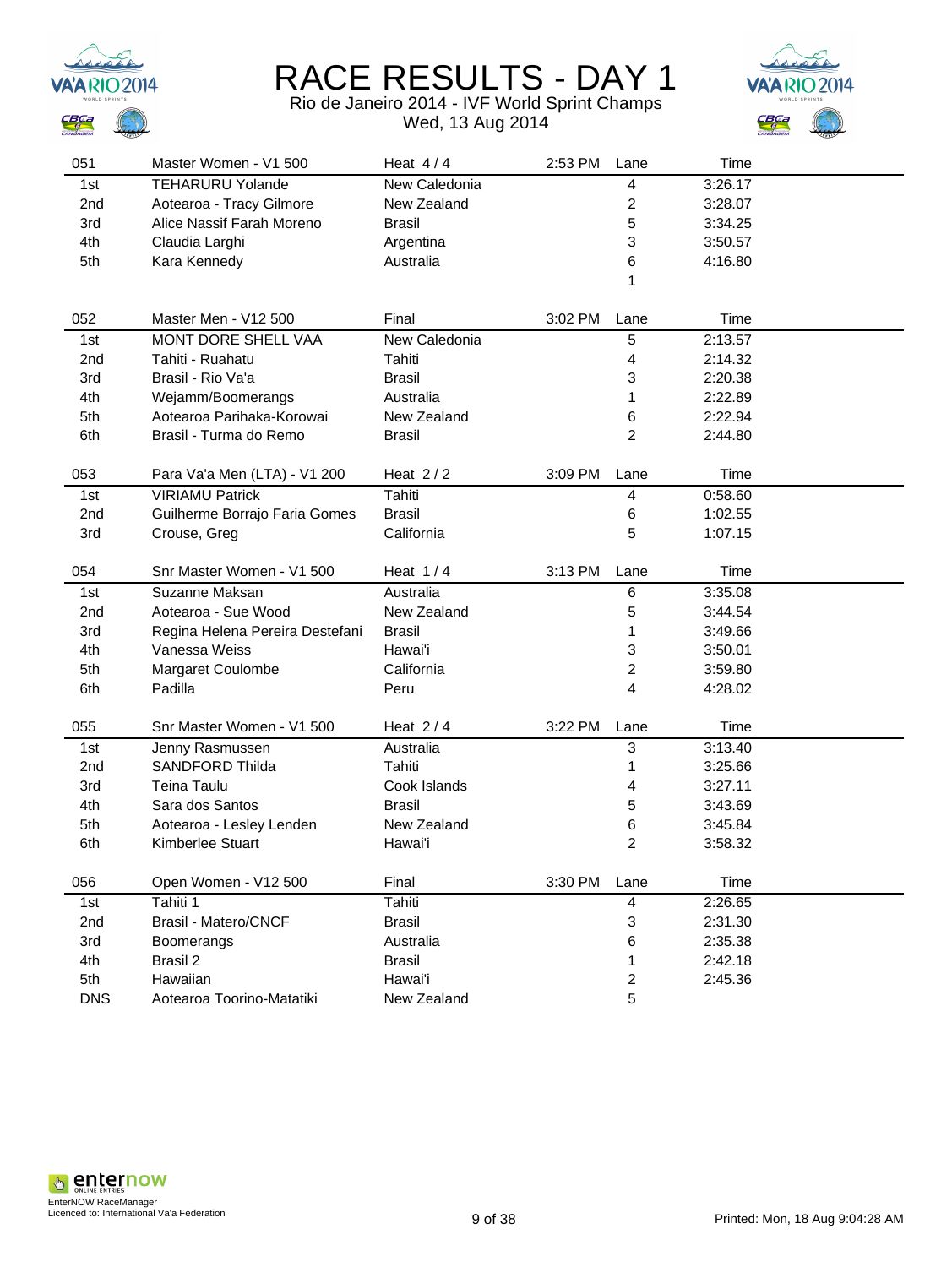



| 057             | Snr Master Women - V1 500  | Heat $3/4$    | 3:44 PM | Lane | Time    |  |
|-----------------|----------------------------|---------------|---------|------|---------|--|
| 1st             | LANGOMAZINO Brigitte       | Tahiti        |         | 5    | 3:28.41 |  |
| 2nd             | Salome Tabuatalei          | Fiji          |         | 4    | 3:41.58 |  |
| 3rd             | Debbie Cheever-follett     | Hawai'i       |         | 2    | 3:56.96 |  |
| 4th             | Victoria Mary Birkbeck     | Brasil        |         | 6    | 4:25.35 |  |
| <b>DNS</b>      | Cynthia Osborne            | California    |         | 3    |         |  |
| 058             | Snr Master Women - V1 500  | Heat $4/4$    | 3:54 PM | Lane | Time    |  |
| 1st             | Aotearoa - Tracey Osborne  | New Zealand   |         | 2    | 3:25.42 |  |
| 2 <sub>nd</sub> | Patti Eames                | Hawai'i       |         | 3    | 3:30.53 |  |
| 3rd             | Maria de los Lourdez Perez | Argentina     |         | 4    | 3:39.13 |  |
| 4th             | Linda Dresbach             | California    |         | 6    | 3:58.47 |  |
| <b>DNS</b>      | Archdekin, Lorene          | Canada        |         | 5    |         |  |
| 059             | Open Men - V12 500         | Final         | 4:04 PM | Lane | Time    |  |
| 1st             | Tahiti 1                   | Tahiti        |         | 4    | 2:04.17 |  |
| 2nd             | Brasil 3                   | <b>Brasil</b> |         |      | 2:07.68 |  |
| 3rd             | MONT DORE SHELL VAA        | New Caledonia |         | 6    | 2:07.97 |  |
| 4th             | Aotearoa Kairakau-Parihaka | New Zealand   |         | 5    | 2:08.44 |  |
| 5th             | <b>BRASIL - SPVA'A</b>     | Brasil        |         | 2    | 2:08.95 |  |
| 6th             | TUHAA PAE VAA              | New Caledonia |         | 3    | 2:10.43 |  |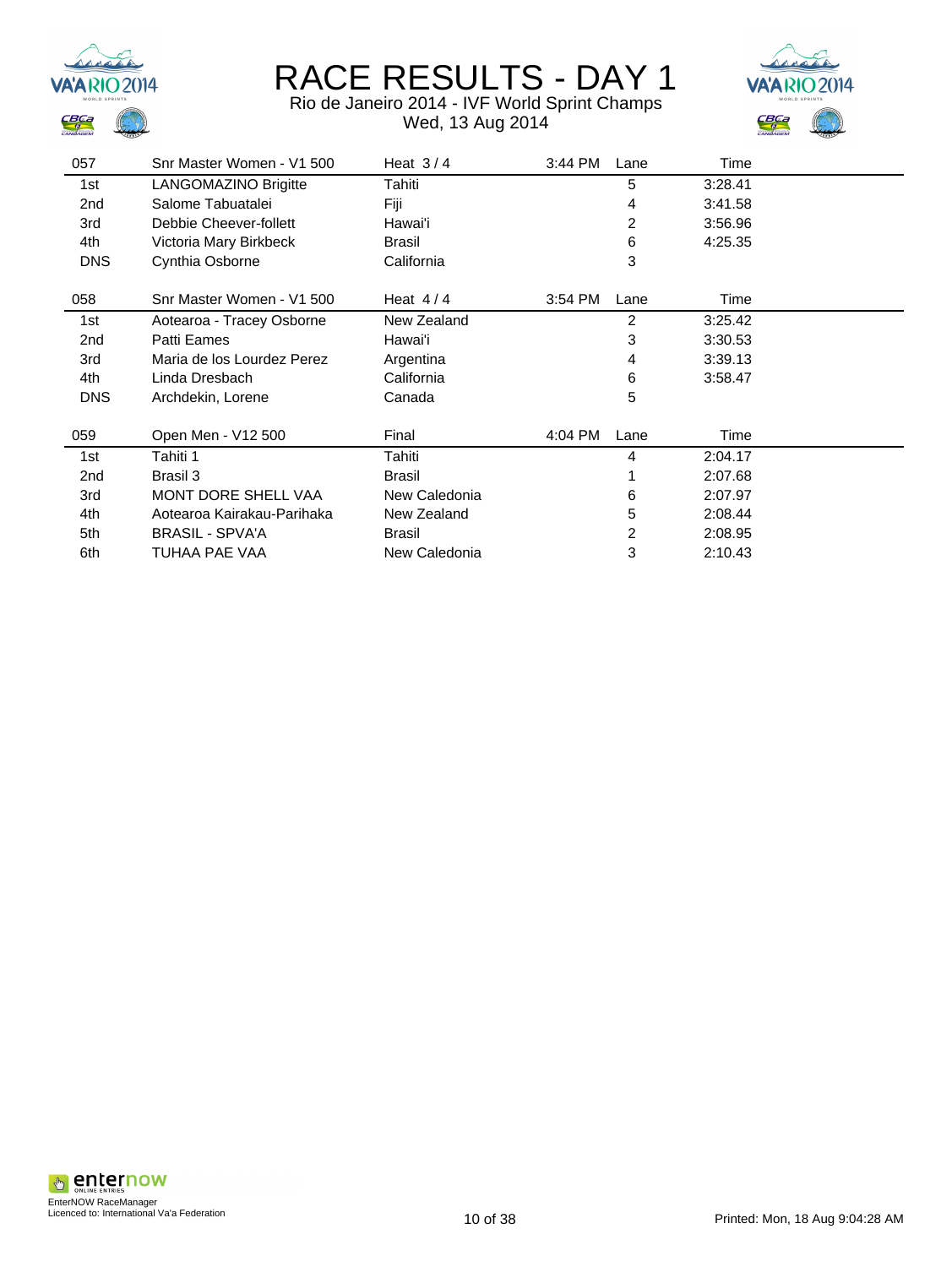



| 060        | Snr Master Men - V1 500       | Heat $1/4$         | 9:07 AM | Lane | Time    |  |
|------------|-------------------------------|--------------------|---------|------|---------|--|
| 1st        | ATAPO Andre                   | Tahiti             |         | 4    | 2:25.51 |  |
| 2nd        | Hervé LELY                    | France             |         | 3    | 2:40.08 |  |
| 3rd        | Curtis, Terry                 | Canada             |         | 6    | 2:45.44 |  |
| 4th        | Aotearoa - Riki Minhinnick    | New Zealand        |         | 1    | 2:47.37 |  |
| 5th        | Carlos Augusto Machado Mendes | <b>Brasil</b>      |         | 2    | 2:50.00 |  |
| 6th        | Scheib, John                  | California         |         | 5    | 3:02.19 |  |
|            |                               |                    |         |      |         |  |
| 061        | Snr Master Men - V1 500       | Heat $2/4$         | 9:19 AM | Lane | Time    |  |
| 1st        | <b>TEURU Christian</b>        | <b>Tahiti</b>      |         | 1    | 2:25.39 |  |
| 2nd        | Celso Ribeiro Filetti         | <b>Brasil</b>      |         | 4    | 2:35.81 |  |
| 3rd        | Aotearoa - James Papalii      | New Zealand        |         | 2    | 2:39.17 |  |
| 4th        | Glen Pyne                     | Australia          |         | 6    | 2:40.18 |  |
| 5th        | Dogherty, Dean                | Canada             |         | 3    | 2:50.43 |  |
| 6th        | Danilo Araldo                 | Italy              |         | 5    | 2:54.75 |  |
|            |                               |                    |         |      |         |  |
| 062        | Open Women - V6 500           | Heat $1/4$         | 9:26 AM | Lane | Time    |  |
| 1st        | Aotearoa Toorino              | New Zealand        |         | 5    | 2:16.28 |  |
| 2nd        | Tuhaa Pae Nc                  | New Caledonia      |         | 3    | 2:19.81 |  |
| 3rd        | Brasil - Matero               | <b>Brasil</b>      |         | 4    | 2:20.83 |  |
| 4th        | Brasil - Rio Va'a             | Brasil             |         | 2    | 2:33.37 |  |
| 5th        | Na Leo O Ke Kai               | California         |         | 6    | 2:33.43 |  |
|            |                               |                    |         |      |         |  |
| 063        | Snr Master Men - V1 500       | Heat $3/4$         | 9:31 AM | Lane | Time    |  |
| 1st        | <b>DEANE Eric</b>             | <b>Tahiti</b>      |         | 6    | 2:21.79 |  |
| 2nd        | Salas, Dennis                 | Hawai'i            |         | 4    | 2:31.18 |  |
| 3rd        | Aotearoa - Nigel Draper       | New Zealand        |         | 3    | 2:32.27 |  |
| 4th        | <b>Fred Tanner</b>            | Australia          |         | 2    | 2:37.26 |  |
| 5th        | Cases                         | Peru               |         | 5    | 2:46.37 |  |
|            |                               |                    |         |      |         |  |
| 064        | Snr Master Men - V1 500       | Heat $4/4$         | 9:38 AM | Lane | Time    |  |
| 1st        | <b>TUPUAI Vincent</b>         | Tahiti             |         | 6    | 2:24.04 |  |
| 2nd        | Aotearoa - Gordon McKay       | New Zealand        |         | 4    | 2:24.63 |  |
| 3rd        | Kazakoff, Doug                | Canada             |         | 2    | 2:34.65 |  |
| 4th        | Marcelo Luiz Romero Depardo   | <b>Brasil</b>      |         | 3    | 2:42.52 |  |
| <b>DNS</b> | <b>Tony Bond</b>              | Australia          |         | 5    |         |  |
|            |                               |                    |         |      |         |  |
| 065        | Open Women - V6 500           | Heat $2/4$         | 9:42 AM | Lane | Time    |  |
| 1st        | Hawaiian                      | Hawai'i            |         | 4    | 2:20.45 |  |
| 2nd        | <b>Brasil - CNCF</b>          | <b>Brasil</b>      |         | 6    | 2:22.36 |  |
| 3rd        | Aotearoa Mahuika              | New Zealand        |         | 2    | 2:23.26 |  |
| 4th        | <b>Boomerangs Gold</b>        | Australia          |         | 3    | 2:27.31 |  |
| 5th        | Pacific Northwest             | Pacific North West |         | 5    | 2:39.75 |  |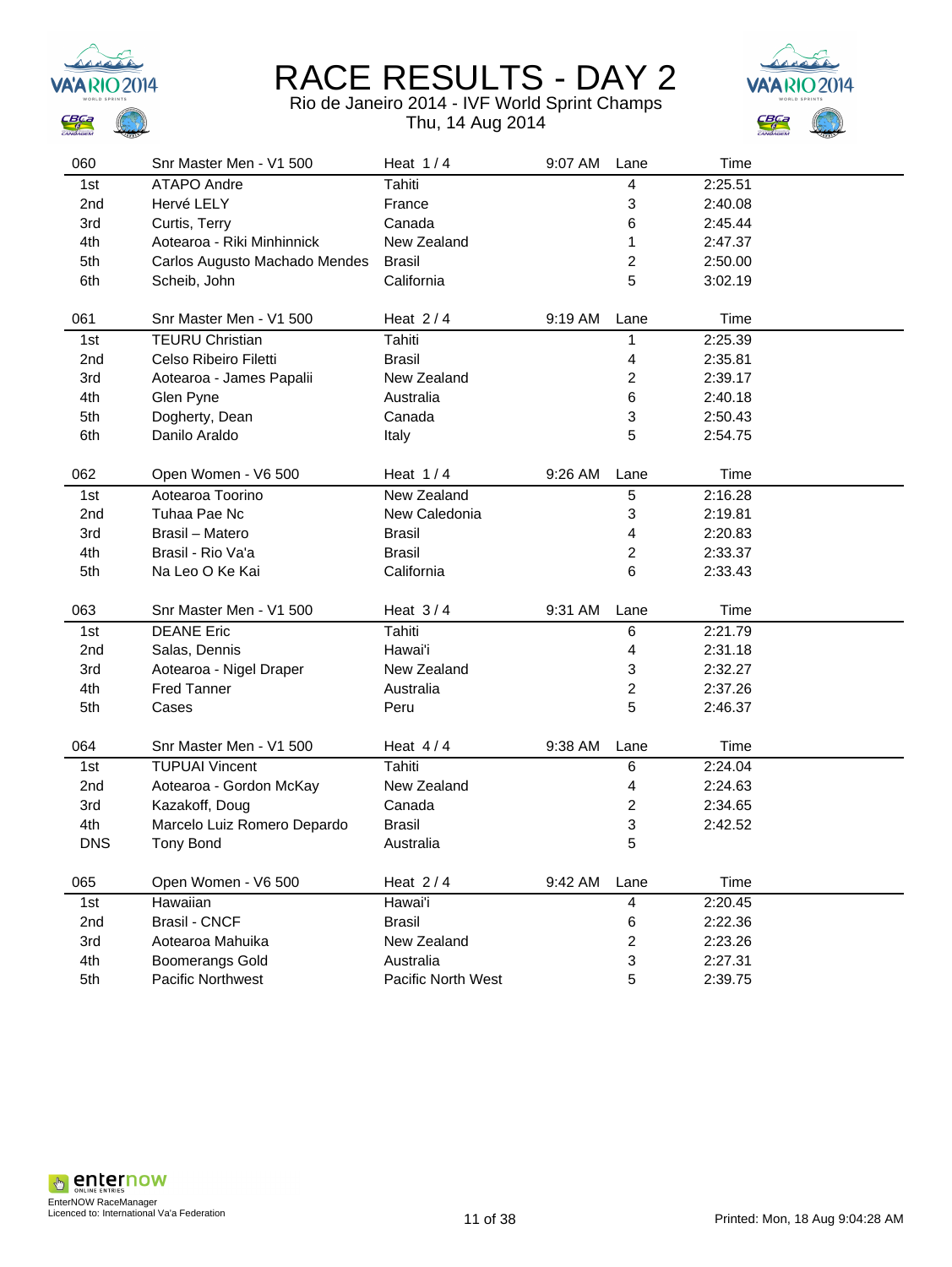



| 066             | Golden Master Men - V1 500    | Heat $1/3$    | 9:48 AM  | Lane                    | Time    |  |
|-----------------|-------------------------------|---------------|----------|-------------------------|---------|--|
| 1st             | Vandenham, Alex               | Canada        |          | 5                       | 2:31.01 |  |
| 2 <sub>nd</sub> | <b>Tony Bond</b>              | Australia     |          | 3                       | 2:42.69 |  |
| 3rd             | Aotearoa - David McFarland    | New Zealand   |          | 1                       | 2:43.90 |  |
| 4th             | Aotearoa - Tony Carne         | New Zealand   |          | 4                       | 2:47.28 |  |
| 5th             | <b>FLORES Michel</b>          | Tahiti        |          | 6                       | 2:57.12 |  |
| 6th             | Albert Maurice Lisbona        | <b>Brasil</b> |          | 2                       | 5:41.54 |  |
|                 |                               |               |          |                         |         |  |
| 067             | Golden Master Men - V1 500    | Heat $2/3$    | 9:56 AM  | Lane                    | Time    |  |
| 1st             | Sallas, Dennis                | Hawai'i       |          | 5                       | 2:31.43 |  |
| 2 <sub>nd</sub> | Kazakoff, Doug                | Canada        |          | 1                       | 2:38.48 |  |
| 3rd             | Dogherty, Dean                | Canada        |          | 6                       | 2:52.05 |  |
| 4th             | Aotearoa - Howard Hyland      | New Zealand   |          | 3                       | 2:58.65 |  |
| 5th             | Scheib, John                  | California    |          | 4                       | 3:05.44 |  |
| 6th             | Luiz Ricardo Stocco Coelho    | <b>Brasil</b> |          | 2                       | 3:33.63 |  |
|                 |                               |               |          |                         |         |  |
| 068             | Open Women - V6 500           | Heat $3/4$    | 10:02 AM | Lane                    | Time    |  |
| 1st             | Tahiti 1                      | <b>Tahiti</b> |          | 5                       | 2:14.70 |  |
| 2 <sub>nd</sub> | Brasil - Turma do Remo B      | Brasil        |          | 2                       | 2:26.02 |  |
| 3rd             | San Francisco                 | California    |          | 4                       | 2:28.31 |  |
| 4th             | Aotearoa He Reka Rawa         | New Zealand   |          | 6                       | 2:35.12 |  |
| 5th             | Argentina 2                   | Argentina     |          | 3                       | 2:50.63 |  |
| 069             | Golden Master Men - V1 500    | Heat $3/3$    | 10:07 AM |                         | Time    |  |
|                 |                               |               |          | Lane                    |         |  |
| 1st             | <b>MANUEL Etienne Fateata</b> | Tahiti        |          | 4                       | 2:35.23 |  |
| 2 <sub>nd</sub> | Aotearoa - Peter Kee          | New Zealand   |          | 1                       | 2:43.38 |  |
| 3rd             | Curtis, Terry                 | Canada        |          | $\overline{\mathbf{c}}$ | 2:54.04 |  |
| 4th             | Douglas Caldwell              | Hawai'i       |          | 3                       | 3:02.74 |  |
| 5th             | Roberto Petrauskas            | <b>Brasil</b> |          | 5                       | 3:56.76 |  |
| 070             | Golden Master Women - V1 500  | Heat $1/2$    | 10:15 AM | Lane                    | Time    |  |
| 1st             | Aotearoa - Bev Williams       | New Zealand   |          | 1                       | 3:02.50 |  |
| 2 <sub>nd</sub> | Vanessa Weiss                 | Hawai'i       |          | 6                       | 3:03.56 |  |
| 3rd             | Aotearoa - Linda Tomuli       | New Zealand   |          | 4                       | 3:13.06 |  |
| 4th             | Archdekin, Lorene             | Canada        |          | 5                       | 3:14.00 |  |
| DQ              | Simone Kastrup Decourt Garcia | <b>Brasil</b> |          | 3                       | 4:00.83 |  |
| <b>DNS</b>      | Golden Master Women - V1 500  | <b>Brasil</b> |          | 2                       |         |  |
|                 |                               |               |          |                         |         |  |
| 071             | Open Women - V6 500           | Heat $4/4$    | 10:23 AM | Lane                    | Time    |  |
| 1st             | Aotearoa Matatiki             | New Zealand   |          | 3                       | 2:26.82 |  |
| 2nd             | Brasil - Turma do Remo A      | <b>Brasil</b> |          | 6                       | 2:27.69 |  |
| 3rd             | Live Free                     | Cook Islands  |          | 5                       | 2:30.84 |  |
| 4th             | Brasil 5                      | <b>Brasil</b> |          | 2                       | 2:34.38 |  |
| 5th             | Argentina 1                   | Argentina     |          | 4                       | 2:38.97 |  |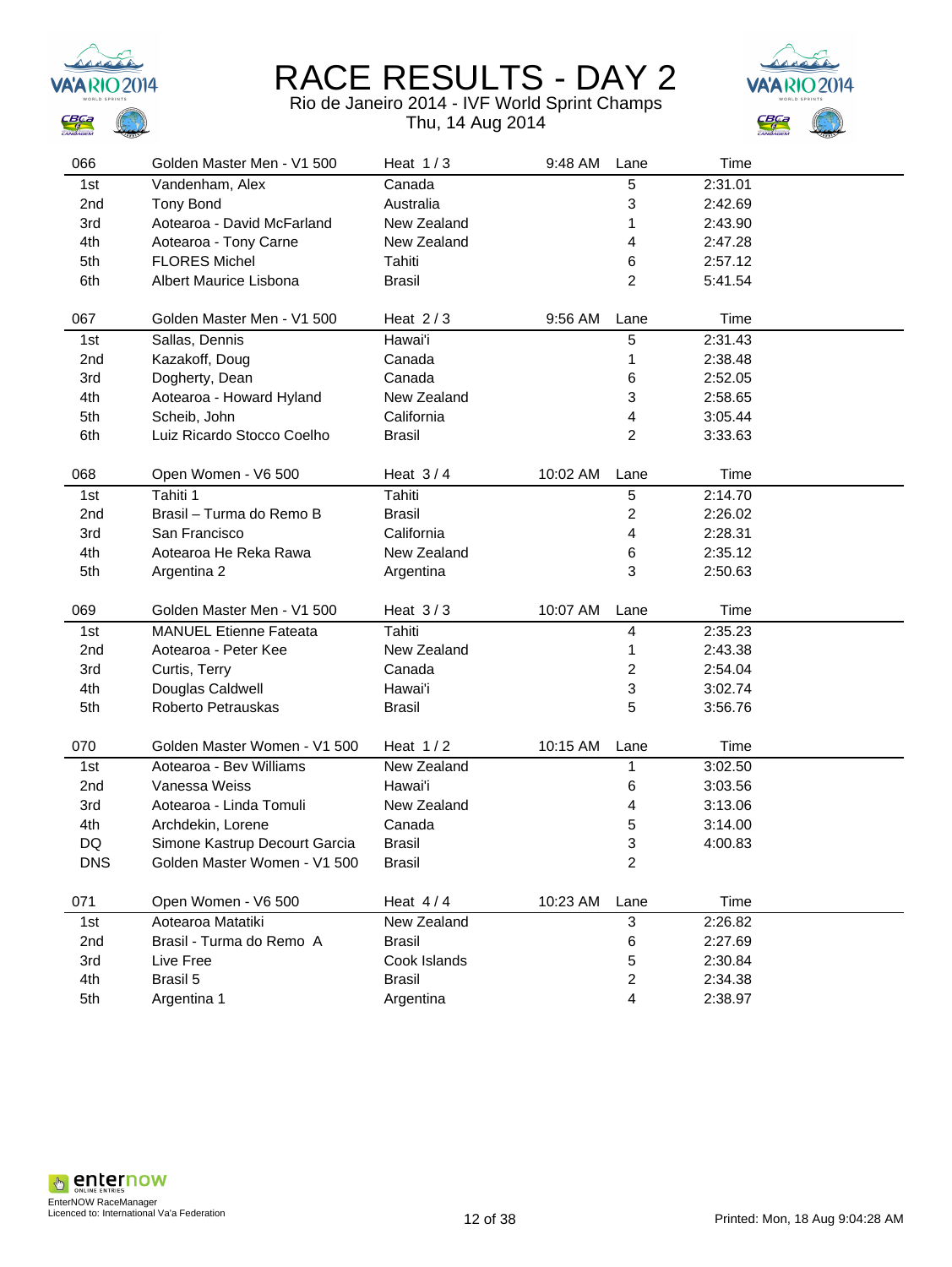





| 072             | Golden Master Women - V1 500            | Heat $2/2$         | 10:29 AM | Lane           | Time    |  |
|-----------------|-----------------------------------------|--------------------|----------|----------------|---------|--|
| 1st             | Patti Eames                             | Hawai'i            |          | 5              | 3:02.76 |  |
| 2nd             | <b>AUGER Sylvie</b>                     | Tahiti             |          | 4              | 3:06.90 |  |
| 3rd             | Aotearoa - Gaylene Sciascia             | New Zealand        |          | 1              | 3:07.95 |  |
| 4th             | Aotearoa - Sherry Carne                 | New Zealand        |          | 6              | 3:15.82 |  |
| 5th             | Aotearoa - Sara Holderness              | New Zealand        |          | 2              | 3:20.70 |  |
| 6th             | Victoria Mary Birkbeck                  | <b>Brasil</b>      |          | 3              | 3:28.00 |  |
|                 |                                         |                    |          |                |         |  |
| 073             | Junior 16 Men - V1 500                  | Repechage 1/1      | 10:38 AM | Lane           | Time    |  |
| 1st             | Spencer Vanderkemp                      | Hawai'i            |          | $\sqrt{5}$     | 2:37.71 |  |
| 2 <sub>nd</sub> | Maika'i Cadman                          | Hawai'i            |          | 6              | 2:38.83 |  |
| 3rd             | Caio Sad Barbosa                        | <b>Brasil</b>      |          | 3              | 2:52.53 |  |
| 4th             | Thomas Philippe V. Bourlon              | <b>Brasil</b>      |          | 1              | 2:55.27 |  |
| 5th             | Igor Rossi Junqueira Surerus            | <b>Brasil</b>      |          | $\overline{c}$ | 2:58.91 |  |
|                 |                                         |                    |          |                |         |  |
| 074             | Master Men - V6 500                     | Heat $1/3$         | 10:45 AM | Lane           | Time    |  |
| 1st             | Mont Dore Shell Nc                      | New Caledonia      |          | 5              | 2:04.15 |  |
| 2nd             | Brasil - Turma do Remo A                | <b>Brasil</b>      |          | 4              | 2:11.01 |  |
| 3rd             | Brasil - Turma do Remo B                | <b>Brasil</b>      |          | 6              | 2:12.34 |  |
| 4th             | Poca 1                                  | California         |          | 3              | 2:15.74 |  |
|                 |                                         |                    |          |                |         |  |
| 075             | Junior 16 Women - V1 500                | Repechage 1/2      | 10:53 AM | Lane           | Time    |  |
| 1st             | <b>FARAIRE Iliana</b>                   | New Caledonia      |          | 4              | 2:50.69 |  |
| 2nd             | Aotearoa - Georgia Naera                | New Zealand        |          | 3              | 2:51.40 |  |
| 3rd             | <b>Katie Emmert</b>                     | Australia          |          | 5              | 2:57.78 |  |
| 4th             | Hi'ilei Lu'uwai                         | Hawai'i            |          | 6              | 3:00.71 |  |
| 5th             | Fernanda Silva Guimarães                | <b>Brasil</b>      |          | $\overline{c}$ | 3:18.87 |  |
|                 |                                         |                    |          |                |         |  |
| 076             | Junior 16 Women - V1 500                | Repechage 2/2      | 11:00 AM | Lane           | Time    |  |
| 1st             | Erin Hurst                              | Australia          |          | 4              | 2:53.25 |  |
| 2 <sub>nd</sub> | <b>Taysia Pimental</b>                  | Hawai'i            |          | 5              | 2:57.22 |  |
| 3rd             | Aotearoa - Marie Rennie                 | New Zealand        |          | 6              | 3:00.45 |  |
| 4th             | Gina Mccaulley                          | Pacific North West |          | 3              | 3:06.61 |  |
| 5th             | Sabrina Cassia Almeida de Freitas       | Brasil             |          | $\overline{2}$ | 3:28.87 |  |
|                 |                                         |                    |          |                |         |  |
| 077             | Master Men - V6 500                     | Heat $2/3$         | 11:09 AM | Lane           | Time    |  |
| 1st             | Tahiti - Ruahatu                        | Tahiti             |          | 5              | 1:56.79 |  |
| 2nd             | Aotearoa Team Parihaka                  | New Zealand        |          | 4              | 1:59.46 |  |
| 3rd             | Brasil 3                                | <b>Brasil</b>      |          | 6              | 2:04.99 |  |
| <b>DNS</b>      | Brasil - Rio Va'a C                     | <b>Brasil</b>      |          | $\overline{c}$ |         |  |
|                 |                                         |                    |          |                |         |  |
| 078             | Junior 19 Men - V1 500                  | Repechage 1/2      | 11:17 AM | Lane           | Time    |  |
| 1st             | Aotearoa - Taikura Wakefield            | New Zealand        |          | 4              | 2:21.89 |  |
| 2nd             | Matteo D'amica                          | Italy              |          | 2              | 2:27.93 |  |
| 3rd             | Nui Riroroko Teao                       | Rapa Nui           |          | 1              | 2:34.26 |  |
| 4th             | Adam Ferrier                            | Hawai'i            |          | 5              | 2:37.12 |  |
| 5th             | Haoa Jorge Riroroko                     | Rapa Nui           |          | 6              | 2:39.21 |  |
| DQ              | Marco Antonio de Moura P. Correa Brasil |                    |          | 3              | 2:54.85 |  |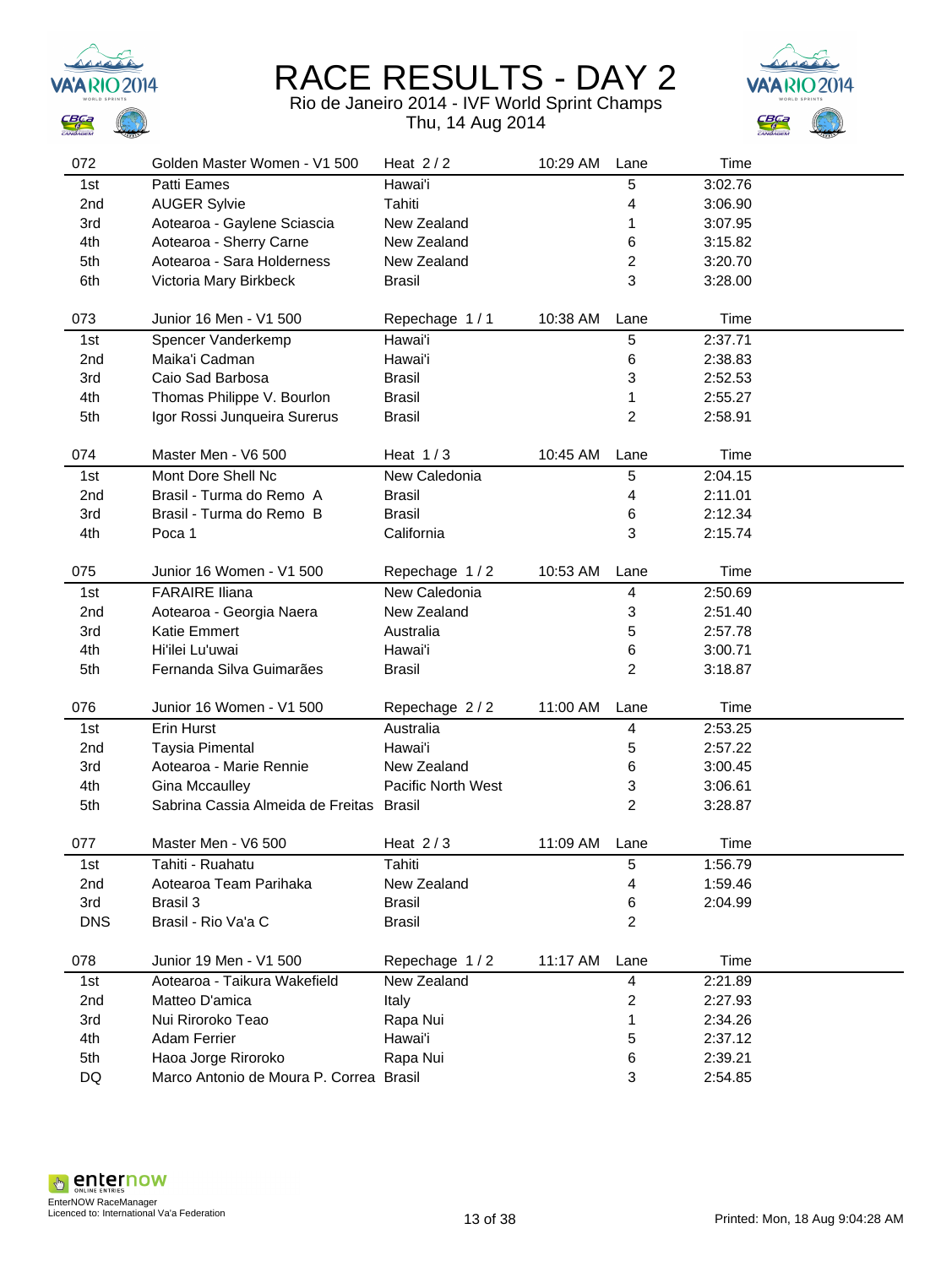



| 079        | Junior 19 Men - V1 500       | Repechage 2/2      | 11:23 AM | Lane                    | Time    |  |
|------------|------------------------------|--------------------|----------|-------------------------|---------|--|
| 1st        | Aotearoa - Manaia Canterbury | <b>New Zealand</b> |          | 4                       | 2:28.21 |  |
| 2nd        | Mogul Lu'uwai                | Hawai'i            |          | 1                       | 2:31.38 |  |
| 3rd        | Davi Lopes de Macedo         | <b>Brasil</b>      |          | 5                       | 2:31.40 |  |
| 4th        | Vanderkemp, Spencer          | Hawai'i            |          | 3                       | 2:31.89 |  |
| DQ         | <b>Mthew Meyers</b>          | Hawai'i            |          | $\overline{a}$          | 2:35.97 |  |
| 5th        | Antonio Alvarez              | Argentina          |          | 6                       | 2:48.69 |  |
|            |                              |                    |          |                         |         |  |
| 080        | Master Men - V6 500          | Heat $3/3$         | 11:31 AM | Lane                    | Time    |  |
| 1st        | Wejamm                       | Australia          |          | $\sqrt{5}$              | 2:00.70 |  |
| 2nd        | Brasil - Rio Va'a A          | Brasil             |          | 3                       | 2:02.53 |  |
| 3rd        | Brasil - Rio Va'a B          | <b>Brasil</b>      |          | 6                       | 2:14.02 |  |
| <b>DNS</b> | Rapa Nui Master Men - V6 500 | Rapa Nui           |          | 4                       |         |  |
|            |                              |                    |          |                         |         |  |
| 081        | Junior 19 Women - V1 500     | Repechage 1/2      | 11:38 AM | Lane                    | Time    |  |
| 1st        | <b>FLORES Utiutirei</b>      | Tahiti             |          | 5                       | 2:33.87 |  |
| 2nd        | Rebecca Rasmussen            | Australia          |          | 4                       | 2:42.32 |  |
| 3rd        | <b>Grace Riley</b>           | Australia          |          | 3                       | 2:42.41 |  |
| 4th        | Aotearoa - Jaleighquar Rahir | New Zealand        |          | 6                       | 2:44.76 |  |
| 5th        | Sarah Almeida de Freitas     | <b>Brasil</b>      |          | 1                       | 2:49.22 |  |
| 6th        | Aotearoa - Te Arawhanaunga   | New Zealand        |          | $\overline{2}$          | 2:55.17 |  |
|            |                              |                    |          |                         |         |  |
| 082        | Junior 19 Women - V1 500     | Repechage 2/2      | 11:46 AM | Lane                    | Time    |  |
| 1st        | <b>Emily Probert</b>         | Australia          |          | 4                       | 2:39.57 |  |
| 2nd        | Aotearoa - Courtney Johansen | New Zealand        |          | 5                       | 2:40.09 |  |
| 3rd        | Kahili Novikoff              | Hawai'i            |          | 3                       | 2:42.77 |  |
| 4th        | Aotearoa - Aurora Akauola    | New Zealand        |          | 6                       | 2:46.75 |  |
| 5th        | Ka'ulu Lu'uwai               | Hawai'i            |          | $\overline{c}$          | 2:46.97 |  |
| 6th        | Fernanda Silva Guimarães     | <b>Brasil</b>      |          | 1                       | 3:15.38 |  |
|            |                              |                    |          |                         |         |  |
| 083        | Para Va'a Men (LTA) - V1 200 | Repechage 1/1      | 11:55 AM | Lane                    | Time    |  |
| 1st        | Crouse, Greg                 | California         |          | 4                       | 1:00.37 |  |
| 2nd        | <b>Trevor Hutson</b>         | Australia          |          | 3                       | 1:01.99 |  |
| 3rd        | Francisco Pereira da Costa   | <b>Brasil</b>      |          | 5                       | 1:04.25 |  |
|            |                              |                    |          |                         |         |  |
| 084        | Open Men - V1 500            | Repechage 1/3      | 12:10 PM | Lane                    | Time    |  |
| 1st        | Aotearoa - Bradley Anderson  | New Zealand        |          | $\overline{\mathbf{4}}$ | 2:12.52 |  |
| 2nd        | Jose Hidalgo-Ika             | Rapa Nui           |          | $\mathbf 5$             | 2:16.78 |  |
| 3rd        | PITO Cyril                   | New Caledonia      |          | 3                       | 2:17.40 |  |
| 4th        | Felipe Neumann               | <b>Brasil</b>      |          | $\overline{c}$          | 2:22.44 |  |
| 5th        |                              |                    |          |                         |         |  |
|            | Nicolo Tommasini             | Italy              |          | 6                       | 2:26.29 |  |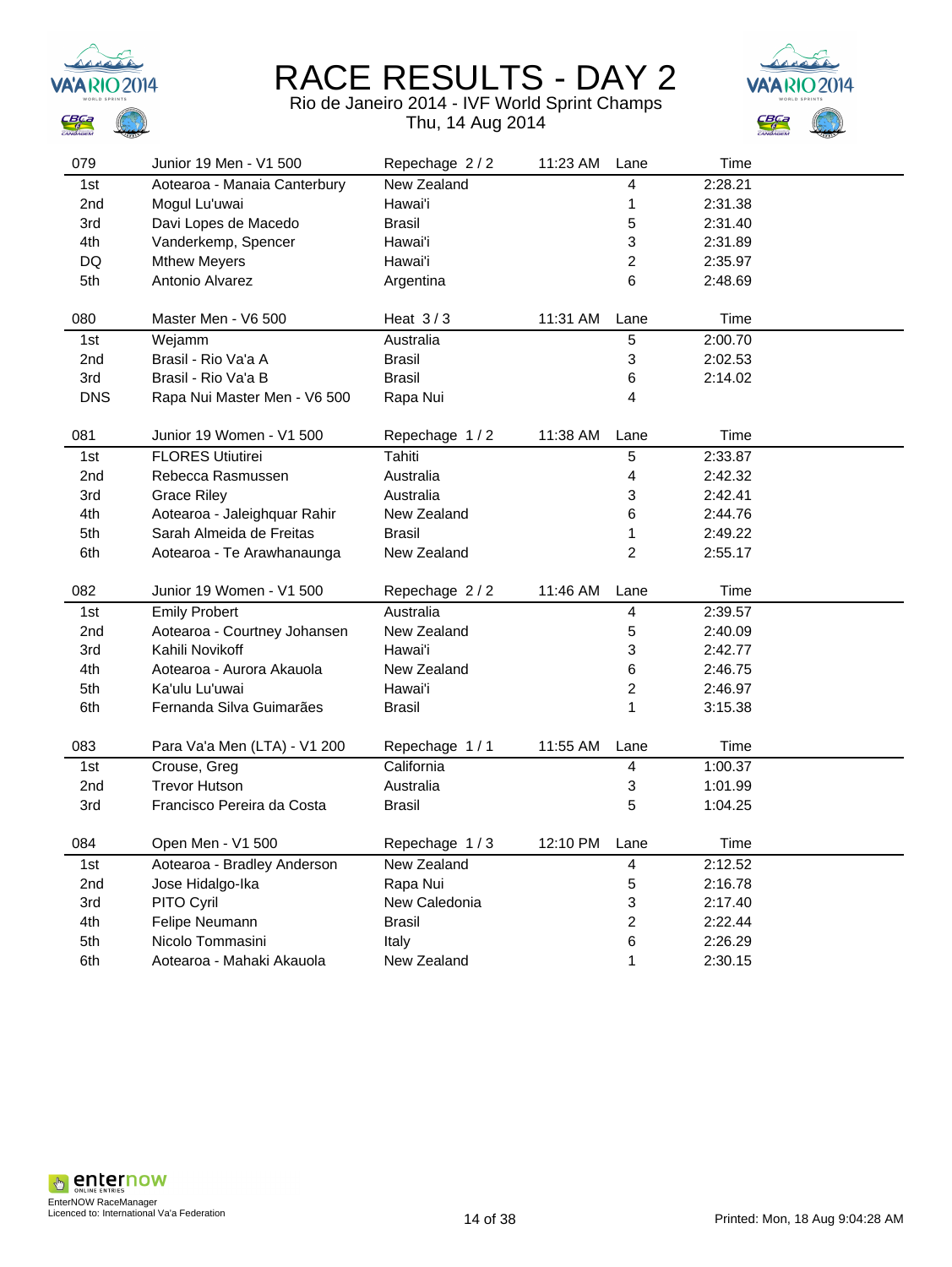



| 085             | Junior 19 Women - V6 500     | Heat $1/2$           | 12:21 PM | Lane                      | Time    |  |
|-----------------|------------------------------|----------------------|----------|---------------------------|---------|--|
| 1st             | Tahiti 1                     | Tahiti               |          | 5                         | 2:13.89 |  |
| 2nd             | Aotearoa KTR Waipureku       | New Zealand          |          | 3                         | 2:22.27 |  |
| 3rd             | Boomerangs Green             | Australia            |          | 2                         | 2:23.26 |  |
| 4th             | Hawaiian #1                  | Hawai'i              |          | 4                         | 2:28.96 |  |
| 5th             | Brasil - Rio Va'a            | <b>Brasil</b>        |          | 6                         | 3:01.74 |  |
|                 |                              |                      |          |                           |         |  |
| 086             | Open Men - V1 500            | Repechage 2/3        | 12:27 PM | Lane                      | Time    |  |
| 1st             | Alberto Araldo               | Italy                |          | 4                         | 2:16.12 |  |
| 2 <sub>nd</sub> | Caio Ribeiro de Carvalho     | <b>Brasil</b>        |          | 3                         | 2:17.81 |  |
| 3rd             | <b>OLLIER Rudy</b>           | New Caledonia        |          | $\overline{c}$            | 2:18.12 |  |
| 4th             | <b>Tredegar Hall</b>         | <b>Great Britain</b> |          | 6                         | 2:24.14 |  |
| 5th             | <b>Nick Nelson</b>           | California           |          | 5                         | 2:29.07 |  |
| 6th             | Aotearoa - Jordan Stuart     | New Zealand          |          | 1                         | 2:36.00 |  |
|                 |                              |                      |          |                           |         |  |
| 087             | Open Men - V1 500            | Repechage 3/3        | 12:32 PM | Lane                      | Time    |  |
| 1st             | <b>Curtis McGrath</b>        | Australia            |          | 4                         | 2:16.14 |  |
| 2 <sub>nd</sub> | Lorenzo Haoa Hotus           | Rapa Nui             |          | 3                         | 2:18.14 |  |
| 3rd             | <b>ROBSON Vetea</b>          | New Caledonia        |          | 5                         | 2:18.46 |  |
| 4th             | Darren Malloway              | California           |          | 6                         | 2:26.24 |  |
| 5th             | Pietro Geraci                | Italy                |          | 1                         | 2:37.96 |  |
| <b>DNS</b>      | Mike Lambert                 | Hawai'i              |          | $\overline{\mathbf{c}}$   |         |  |
| 088             | Junior 19 Women - V6 500     | Heat $2/2$           | 12:41 PM | Lane                      | Time    |  |
| 1st             | Hawaiian #2                  | Hawai'i              |          | $\ensuremath{\mathsf{3}}$ | 2:13.50 |  |
| 2nd             | <b>Boomerangs Gold</b>       | Australia            |          | 4                         | 2:18.21 |  |
| 3rd             | Aotearoa Tiare Maori         | New Zealand          |          | 6                         | 2:23.77 |  |
| 4th             | Brasil - Brasil 1            | <b>Brasil</b>        |          | 5                         | 2:41.39 |  |
|                 |                              |                      |          |                           |         |  |
| 089             | Open Women - V1 500          | Repechage 1/3        | 12:47 PM | Lane                      | Time    |  |
| 1st             | Aotearoa - Mereana Hodges    | New Zealand          |          | 4                         | 2:38.02 |  |
| 2 <sub>nd</sub> | <b>MANATE Moetuarii</b>      | New Caledonia        |          | 3                         | 2:38.65 |  |
| 3rd             | Andressa Saboya Prado        | <b>Brasil</b>        |          | $\overline{c}$            | 2:40.33 |  |
| 4th             | PANDOSY Frédérique           | New Caledonia        |          | 5                         | 2:48.09 |  |
| 5th             | <b>Cathrine Billy</b>        | Pacific North West   |          | 6                         | 2:49.44 |  |
| 6th             | Susanne Seiple               | Australia            |          | 1                         | 2:50.65 |  |
|                 |                              |                      |          |                           |         |  |
| 090             | Open Women - V1 500          | Repechage 2/3        | 12:54 PM | Lane                      | Time    |  |
| 1st             | Marie William                | Cook Islands         |          | 4                         | 2:40.70 |  |
| 2nd             | Teresita Baya Casal          | Argentina            |          | 3                         | 2:40.90 |  |
| 3rd             | Aotearoa - Oriwa Taylor      | New Zealand          |          | $\overline{\mathbf{c}}$   | 2:44.70 |  |
| 4th             | Aotearoa - Abigail Wilkinson | New Zealand          |          | 5                         | 2:54.30 |  |
| 5th             | Aotearoa - Kelly Grant       | New Zealand          |          | 6                         | 2:57.52 |  |
| 6th             | Autumn Washington            | Pacific North West   |          | 1                         | 3:01.73 |  |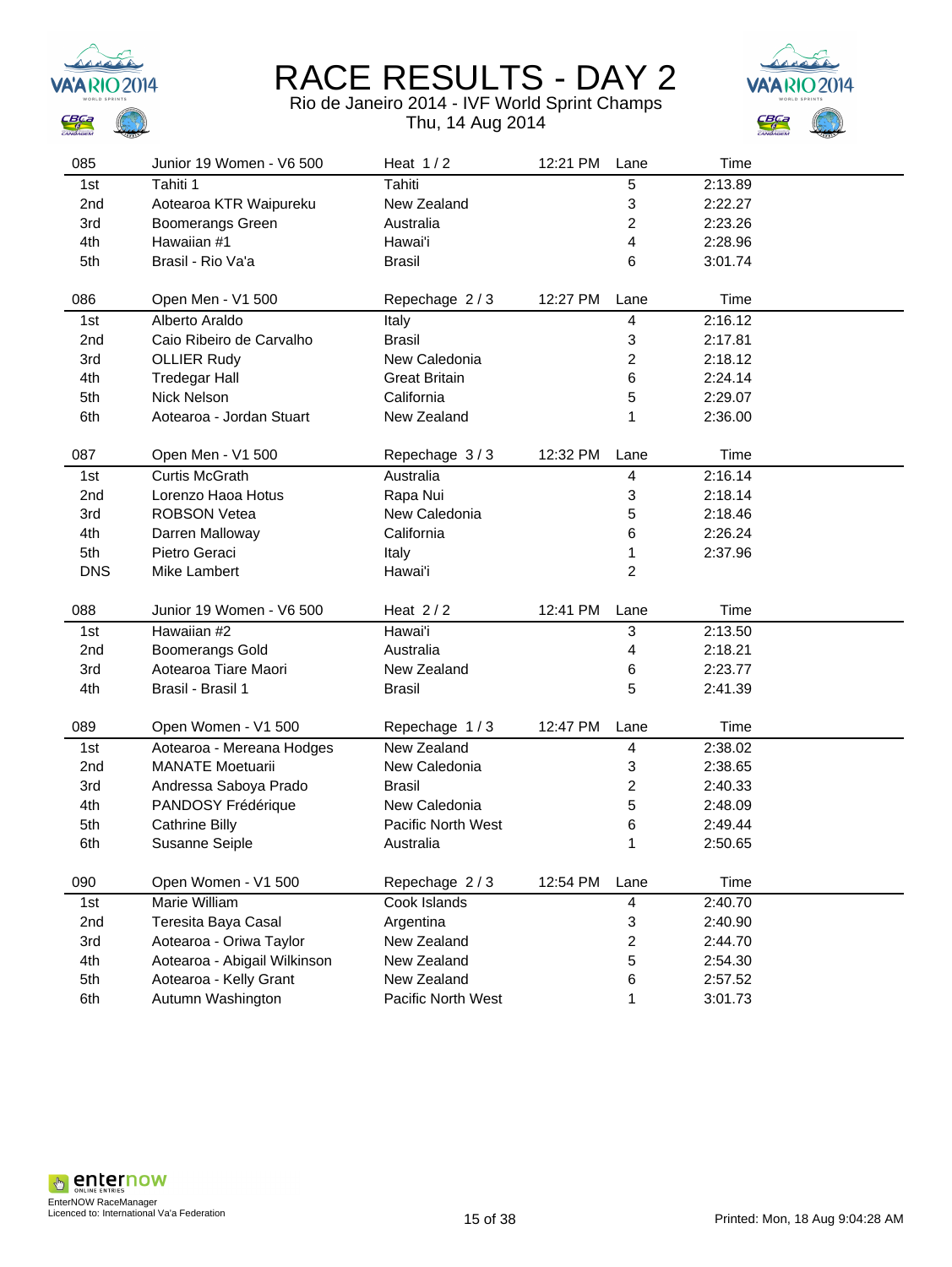





|                 | Junior 19 Men - V6 500                              | Heat $1/2$           | 1:05 PM | Lane                    | Time               |  |
|-----------------|-----------------------------------------------------|----------------------|---------|-------------------------|--------------------|--|
| 1st             | Tahiti 1                                            | Tahiti               |         | 4                       | 1:54.76            |  |
| 2nd             | Aotearoa Puawaitanga                                | New Zealand          |         | 2                       | 2:00.95            |  |
| 3rd             | Rapa Nui Junior 19 Men - V6 500                     | Rapa Nui             |         | 5                       | 2:08.30            |  |
| 4th             | Hawaiian #2                                         | Hawai'i              |         | 6                       | 2:09.31            |  |
| 5th             | Brasil - Rio Va'a A                                 | <b>Brasil</b>        |         | 3                       | 2:17.30            |  |
| 6th             | Brasil - CNCF/CFOC                                  | <b>Brasil</b>        |         | 1                       | 2:18.19            |  |
|                 |                                                     |                      |         |                         |                    |  |
| 092             | Open Women - V1 500                                 | Repechage 3/3        | 1:10 PM | Lane                    | Time               |  |
| 1st             | Ana Carolina Covas Pereira                          | <b>Brasil</b>        |         | $\overline{4}$          | 2:40.98            |  |
| 2 <sub>nd</sub> | Jessy DELACROIX                                     | France               |         | 3                       | 2:42.67            |  |
| 3rd             | Aotearoa - Rachel Kingi                             | New Zealand          |         | 5                       | 2:45.29            |  |
| 4th             | Aotearoa - Te Ara Minhinnick                        | New Zealand          |         | $\overline{\mathbf{c}}$ | 2:49.57            |  |
| 5th             | Sara Oddera                                         | Italy                |         | 6                       | 2:55.43            |  |
| 6th             | Miriam Hutchings                                    | Cook Islands         |         | 1                       | 3:01.51            |  |
| 093             | Master Men - V1 500                                 | Repechage 1/2        | 1:19 PM | Lane                    | Time               |  |
| 1st             | <b>TISSOT Frédéric</b>                              | New Caledonia        |         | 4                       | 2:25.35            |  |
| 2 <sub>nd</sub> | Dennis Kalewohi                                     | Hawai'i              |         | $\boldsymbol{2}$        | 2:27.62            |  |
| 3rd             | Michael Vanderwater                                 | California           |         | 6                       | 2:34.22            |  |
| 4th             |                                                     |                      |         | 5                       | 2:34.80            |  |
|                 | Mariano Larghi                                      | Argentina            |         |                         |                    |  |
| 5th             | Pietro Geraci                                       | Italy                |         | 1                       | 2:36.67            |  |
| 6th             | Dalmau Diez Canseco                                 | Peru                 |         | 3                       | 2:40.70            |  |
| 094             | Junior 19 Men - V6 500                              | Heat $2/2$           | 1:26 PM | Lane                    | Time               |  |
| 1st             | Hawaiian #1                                         | Hawai'i              |         | $\overline{\mathbf{4}}$ | 2:03.74            |  |
|                 |                                                     |                      |         | 5                       | 2:04.29            |  |
| 2nd             | Aotearoa KTR Ruamano                                | New Zealand          |         |                         |                    |  |
| 3rd             | <b>Brasil - CNCF</b>                                | <b>Brasil</b>        |         | 6                       | 2:10.99            |  |
| 4th             | Brasil - Turma do Remo                              | <b>Brasil</b>        |         | 3                       | 2:13.50            |  |
| 5th             | Brasil - Rio Va'a B                                 | <b>Brasil</b>        |         | $\overline{c}$          | 2:23.04            |  |
| <b>DNS</b>      | Junior 19 Men - V6 500 #6                           | <b>Brasil</b>        |         | $\mathbf{1}$            |                    |  |
|                 |                                                     |                      |         |                         |                    |  |
| 095             | Master Men - V1 500                                 | Repechage 2/2        | null    | Lane                    | Time               |  |
| 1st             | DEGAGE Johnny Jean Ioane                            | Tahiti               |         | $\overline{\mathbf{4}}$ | 2:22.46            |  |
| 2nd             | Miguel Hererveri Rojas                              | Rapa Nui             |         | $\overline{\mathbf{c}}$ | 2:31.72            |  |
| 3rd             | Eduardo Alvarez                                     | Argentina            |         | 5                       | 2:36.78            |  |
| 4th             | Catashunga Robles                                   | Peru                 |         | 1                       | 2:41.90            |  |
| 5th             | Chris George                                        | California           |         | 3                       | 2:42.41            |  |
| 6th             | Federico Pate Haoa                                  | Rapa Nui             |         | 6                       | 2:48.22            |  |
| 096             | Master Women - V1 500                               | Repechage 1/2        | 1:42 PM | Lane                    | Time               |  |
| 1st             | Melissa Bussenschutt                                | Australia            |         | $\overline{c}$          | 2:49.40            |  |
|                 | Alisa Allemand de Lalor                             | <b>Brasil</b>        |         |                         |                    |  |
| 2nd             |                                                     |                      |         | 5                       | 2:52.88            |  |
| 3rd             | Claudia Larghi                                      | Argentina            |         | 6<br>4                  | 2:55.43            |  |
| 4th<br>5th      | Maria de los Lourdez Perez<br>Debbie Cheever-follet | Argentina<br>Hawai'i |         | 3                       | 2:56.51<br>2:58.25 |  |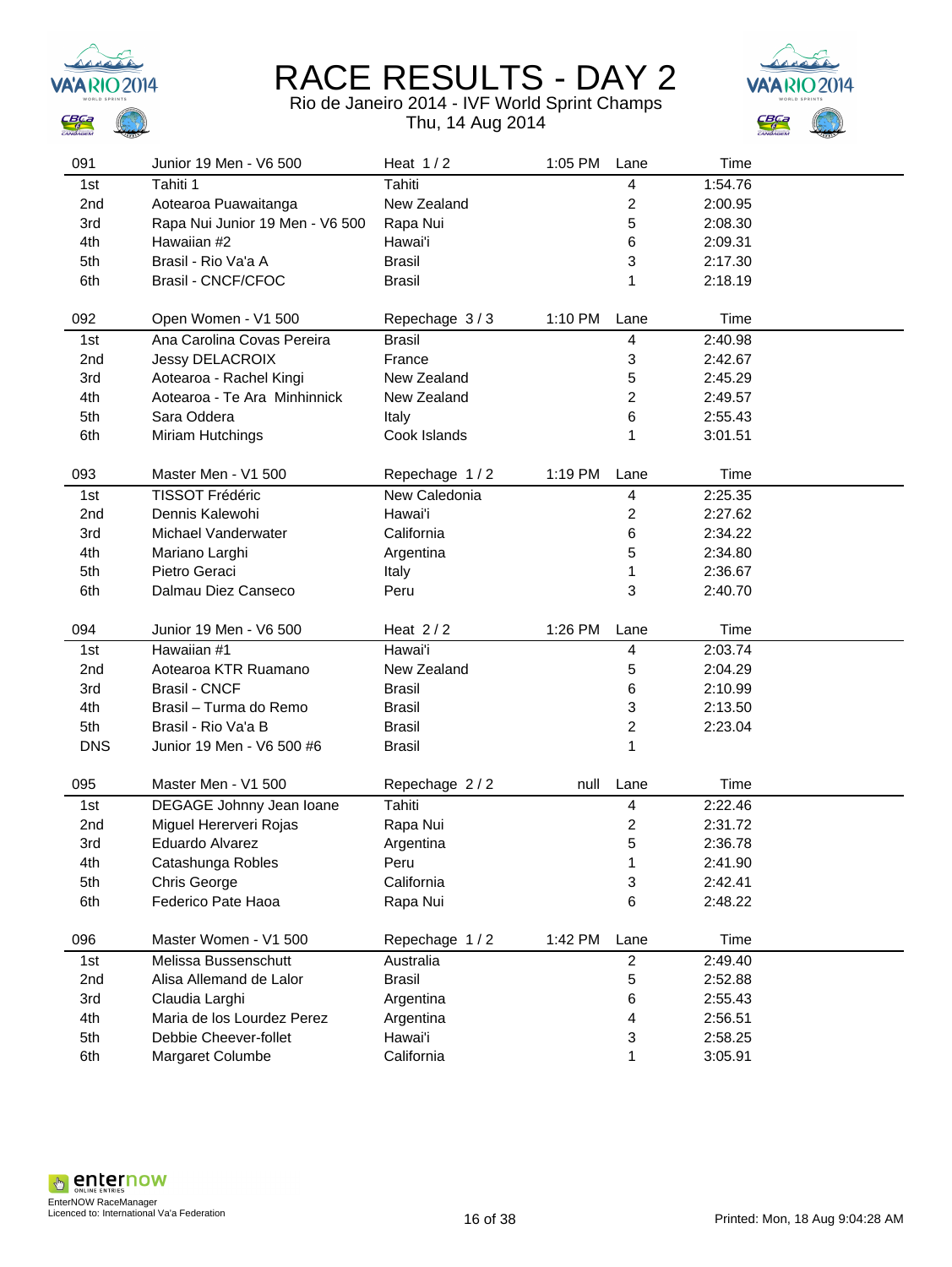



| 097             | Master Women - V1 500             | Repechage 2/2         | 1:50 PM | Lane                    | Time               |  |
|-----------------|-----------------------------------|-----------------------|---------|-------------------------|--------------------|--|
| 1st             | Suzanne Maksan                    | Australia             |         | 4                       | 2:48.41            |  |
| 2 <sub>nd</sub> | Alice Nassif Farah Moreno         | <b>Brasil</b>         |         | 5                       | 2:53.35            |  |
| 3rd             | Sara Oddera                       | Italy                 |         | 3                       | 2:57.63            |  |
| 4th             | Aotearoa - Sandra Staub           | New Zealand           |         | 6                       | 3:00.53            |  |
| 5th             | Kara Kennedy                      | Australia             |         | 1                       | 3:01.09            |  |
| 6th             | Miriam Hutchings                  | Cook Islands          |         | $\overline{2}$          | 3:05.35            |  |
|                 |                                   |                       |         |                         |                    |  |
| 098             | Snr Master Men - V1 500           | Repechage 1/2         | 1:57 PM | Lane                    | Time               |  |
| 1st             | Aotearoa - Nigel Draper           | New Zealand           |         | 4                       | 2:32.01            |  |
| 2 <sub>nd</sub> | Aotearoa - James Papalii          | New Zealand           |         | 5                       | 2:37.87            |  |
| 3rd             | Cases                             | Peru                  |         | 2                       | 2:41.28            |  |
| 4th             | Marcelo Luiz Romero Depardo       | <b>Brasil</b>         |         | 6                       | 2:41.76            |  |
| 5th             | Dogherty, Dean                    | Canada                |         | 1                       | 2:42.25            |  |
| DQ              | <b>Fred Tanner</b>                | Australia             |         | 3                       | 2:45.01            |  |
|                 |                                   |                       |         |                         |                    |  |
| 099             | Snr Master Men - V1 500           | Repechage 2/2         | 2:06 PM | Lane                    | Time               |  |
| 1st             | Glen Pyne                         | Australia             |         | 3                       | 2:32.79            |  |
| 2nd             | Kazakoff, Doug                    | Canada                |         | 4                       | 2:34.82            |  |
| 3rd             | Curtis, Terry                     | Canada                |         | 5                       | 2:43.15            |  |
| 4th             | Carlos Augusto Machado Mendes     | <b>Brasil</b>         |         | 2                       | 2:44.81            |  |
| 5th             | Aotearoa - Riki Minhinnick        | New Zealand           |         | 6                       | 2:46.74            |  |
| 6th             | Danilo Araldo                     | Italy                 |         | 1                       | 2:49.42            |  |
|                 |                                   |                       |         |                         |                    |  |
|                 |                                   |                       |         |                         |                    |  |
| 100             | Snr Master Women - V1 500         | Repechage 1/2         | 2:14 PM | Lane                    | Time               |  |
| 1st             | Teina Taulu                       | Cook Islands          |         | 4                       | 2:53.29            |  |
| 2nd             | Regina Helena Pereira Destefani   | <b>Brasil</b>         |         | 5                       | 3:01.88            |  |
| 3rd             | Sara dos Santos                   | <b>Brasil</b>         |         | 3                       | 3:03.14            |  |
| 4th             | Linda Dresbach                    | California            |         | 6                       | 3:04.59            |  |
| 5th             | Aotearoa - Lesley Lenden          | New Zealand           |         | $\overline{\mathbf{c}}$ | 3:10.68            |  |
| <b>DNS</b>      | Kimberlee Stuart                  | Hawai'i               |         | 1                       |                    |  |
|                 |                                   |                       |         |                         |                    |  |
| 101             | Open Men - V6 500                 | Heat $1/3$            | 2:21 PM | Lane                    | Time               |  |
| 1st             | Tahiti 1                          | Tahiti                |         | 4                       | 1:50.24            |  |
| 2nd             | Aotearoa Kairakau                 | New Zealand           |         | 2                       | 1:57.05            |  |
| 3rd             | <b>BRASIL - SPVA'A</b>            | <b>Brasil</b>         |         | 1                       | 2:00.25            |  |
| 4th             | Poca 1                            | California            |         | 5                       | 2:10.38            |  |
| 5th             | Peru Open Men V6 500              | Peru                  |         | 3                       | 2:13.63            |  |
| 6th             | Argentina 1                       | Argentina             |         | 6                       | 2:16.50            |  |
|                 |                                   |                       |         |                         |                    |  |
| 102             | Snr Master Women - V1 500         | Repechage 2/2         | 2:28 PM | Lane                    | Time               |  |
| 1st             | Vanessa Weiss                     | Hawai'i               |         | $\mathbf{3}$            | 2:53.50            |  |
| 2nd             | Maria de los Lourdez Perez        | Argentina             |         | 4                       | 2:57.11            |  |
| 3rd             | Debbie Cheever-follett            | Hawai'i               |         | 5                       | 3:02.09            |  |
| 4th             | <b>Margaret Coulombe</b>          | California            |         | 2                       | 3:18.75            |  |
| 5th<br>DQ       | Padilla<br>Victoria Mary Birkbeck | Peru<br><b>Brasil</b> |         | 1                       | 3:23.14<br>3:25.72 |  |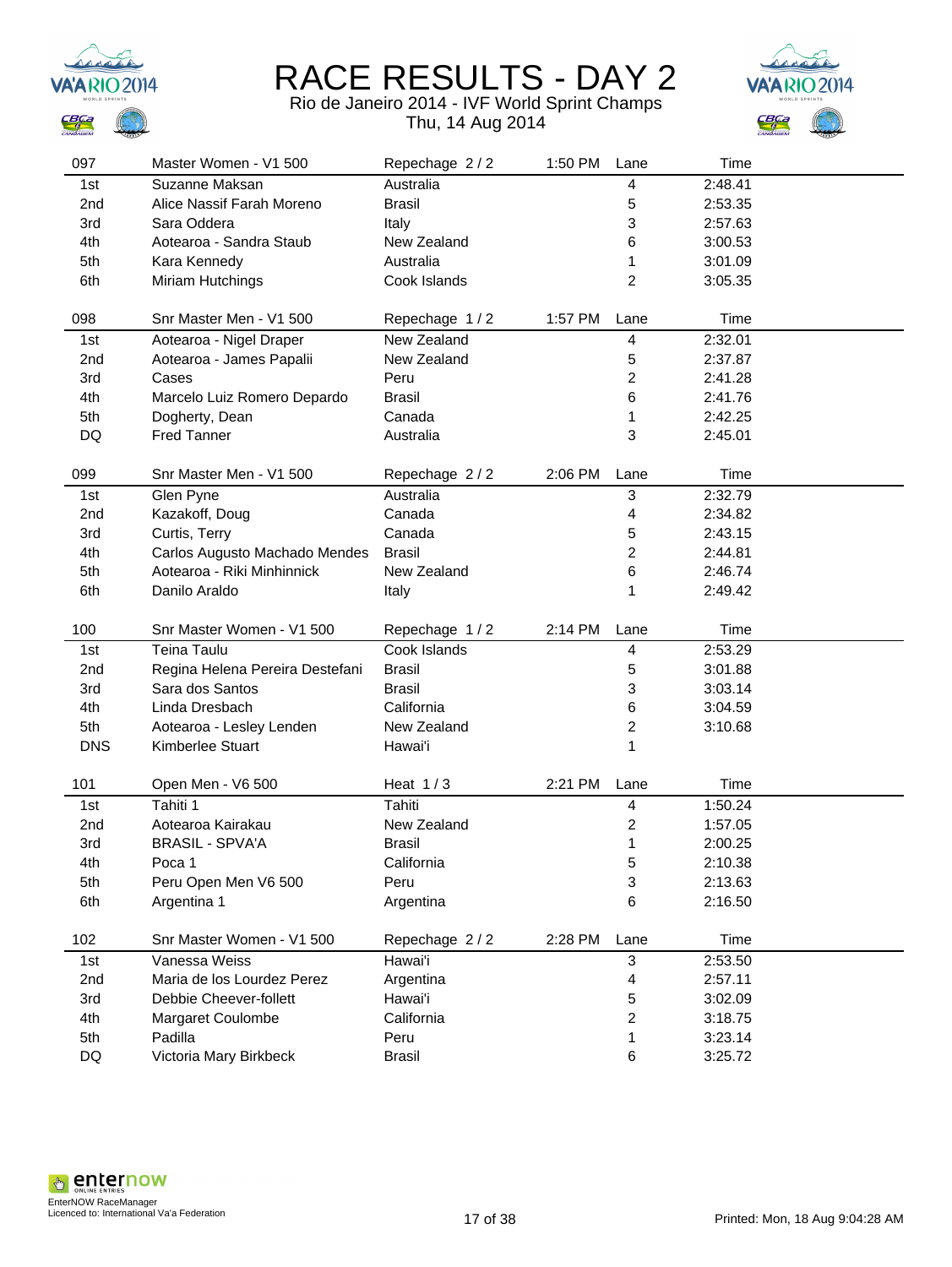

#### Rio de Janeiro 2014 - IVF World Sprint Champs Thu, 14 Aug 2014



| 103        | Golden Master Men - V1 500    | Repechage 1/2 | 2:37 PM | Lane           | Time    |  |
|------------|-------------------------------|---------------|---------|----------------|---------|--|
| 1st        | Kazakoff, Doug                | Canada        |         | 4              | 2:34.10 |  |
| 2nd        | Aotearoa - Peter Kee          | New Zealand   |         | 5              | 2:38.62 |  |
| 3rd        | Aotearoa - Tony Carne         | New Zealand   |         | 6              | 2:46.50 |  |
| 4th        | Dogherty, Dean                | Canada        |         | 3              | 2:47.85 |  |
| DQ         | Douglas Caldwell              | Hawai'i       |         | 2              | 2:59.59 |  |
| <b>DNS</b> | Scheib, John                  | California    |         | 1              |         |  |
|            |                               |               |         |                |         |  |
| 104        | Open Men - V6 500             | Heat $2/3$    | 2:44 PM | Lane           | Time    |  |
| 1st        | <b>Brasil 1</b>               | <b>Brasil</b> |         | 3              | 1:55.69 |  |
| 2nd        | Na Kai 'ewalu                 | Hawai'i       |         | 4              | 1:57.69 |  |
| 3rd        | Rapa Nui Open Men - V6 500 #2 | Rapa Nui      |         | 2              | 1:58.37 |  |
| 4th        | Brasil - Rio Va'a A           | <b>Brasil</b> |         | 6              | 2:06.37 |  |
| 5th        | Brasil - Rio Va'a AL          | <b>Brasil</b> |         | 1              | 2:10.15 |  |
|            |                               |               |         |                |         |  |
| 105        | Golden Master Men - V1 500    | Repechage 2/2 | 2:52 PM | Lane           | Time    |  |
| 1st        | Aotearoa - David McFarland    | New Zealand   |         | 5              | 2:44.65 |  |
| 2nd        | <b>Tony Bond</b>              | Australia     |         | 4              | 2:46.04 |  |
| 3rd        | Curtis, Terry                 | Canada        |         | 3              | 2:47.42 |  |
| 4th        | <b>FLORES Michel</b>          | Tahiti        |         | 2              | 2:53.56 |  |
| 5th        | Aotearoa - Howard Hyland      | New Zealand   |         | 6              | 2:57.63 |  |
| <b>DNS</b> | Roberto Petrauskas            | Brasil        |         | 1              |         |  |
|            |                               |               |         |                |         |  |
| 106        | Golden Master Women - V1 500  | Repechage 1/1 | 2:59 PM | Lane           | Time    |  |
| 1st        | Aotearoa - Linda Tomuli       | New Zealand   |         | 5              | 2:46.67 |  |
| 2nd        | Victoria Mary Birkbeck        | <b>Brasil</b> |         | 1              | 2:57.75 |  |
| 3rd        | Aotearoa - Gaylene Sciascia   | New Zealand   |         | 4              | 2:57.99 |  |
| 4th        | Archdekin, Lorene             | Canada        |         | 3              | 2:58.52 |  |
| 5th        | Aotearoa - Sherry Carne       | New Zealand   |         | 6              | 3:04.61 |  |
| 6th        | Aotearoa - Sara Holderness    | New Zealand   |         | $\overline{2}$ | 3:08.82 |  |
| 107        | Open Men - V6 500             | Heat $3/3$    | 3:07 PM | Lane           | Time    |  |
| 1st        | Brasil - Turma do Remo        | Brasil        |         | $\,6\,$        | 1:56.80 |  |
| 2nd        | Tuhaa Pae Nc                  | New Caledonia |         | 5              | 1:57.91 |  |
| 3rd        | Rapa Nui Open Men - V6 500 #1 | Rapa Nui      |         | 4              | 2:02.66 |  |
| 4th        | Aotearoa KTR WEHE             | New Zealand   |         | 3              | 2:05.23 |  |
| 5th        | Brasil - Rio Va'a B           | <b>Brasil</b> |         | 1              | 2:10.28 |  |
|            |                               |               |         |                |         |  |

Cultural Night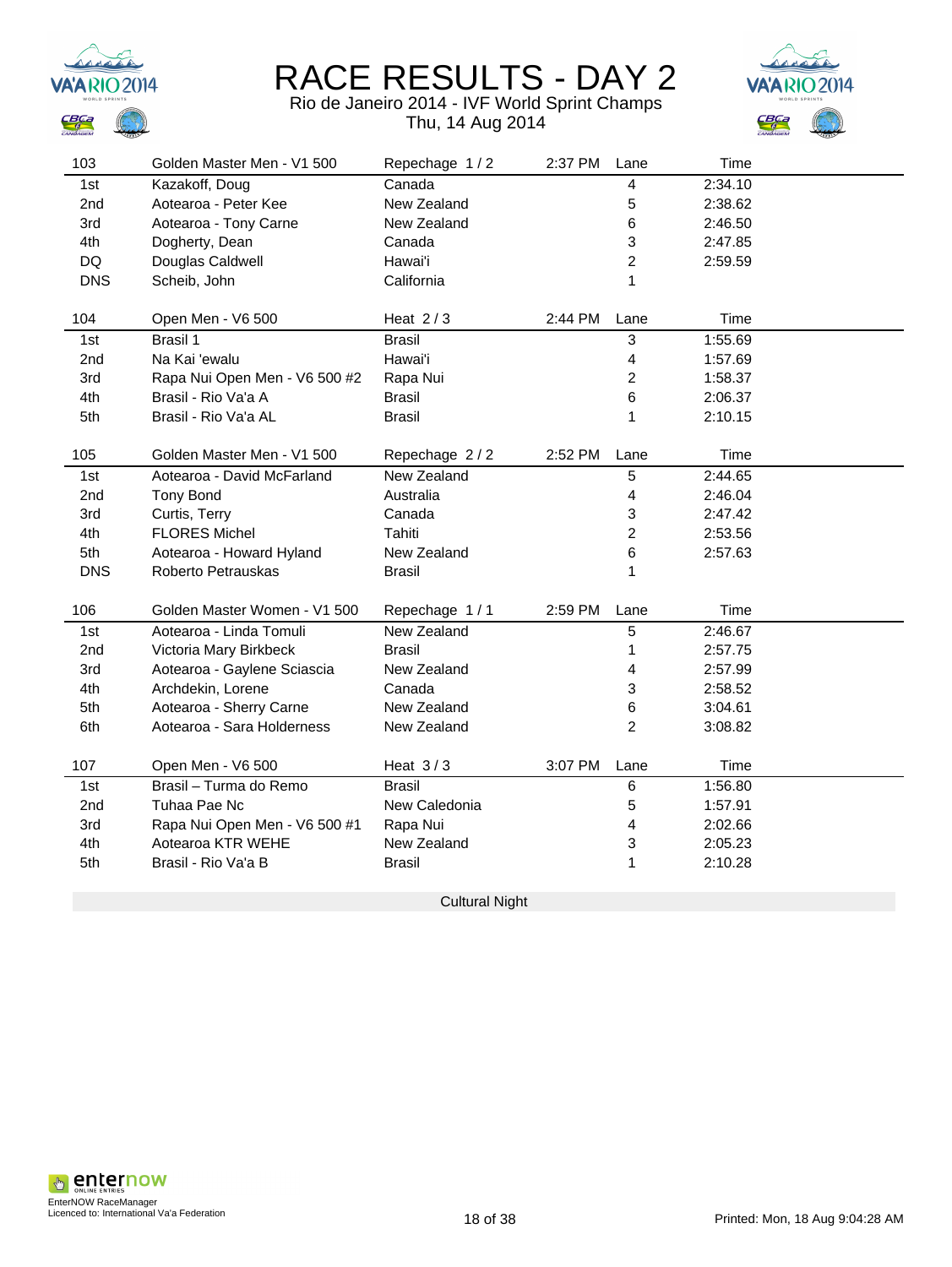





| 108             | Snr Master Women - V1 500       | Semi 1/2      | 9:02 AM | Lane                      | Time    |  |
|-----------------|---------------------------------|---------------|---------|---------------------------|---------|--|
| 1st             | LANGOMAZINO Brigitte            | Tahiti        |         | 5                         | 2:45.92 |  |
| 2 <sub>nd</sub> | Jenny Rasmussen                 | Australia     |         | 4                         | 2:46.46 |  |
| 3rd             | Teina Taulu                     | Cook Islands  |         | 2                         | 2:50.11 |  |
| 4th             | <b>SANDFORD Thilda</b>          | Tahiti        |         | 3                         | 2:51.40 |  |
| 5th             | Maria de los Lourdez Perez      | Argentina     |         | 1                         | 2:53.89 |  |
| 6th             | Salome Tabuatalei               | Fiji          |         | 6                         | 2:55.03 |  |
|                 |                                 |               |         |                           |         |  |
| 109             | Snr Master Men - V6 500         | Heat $1/2$    | 9:08 AM | Lane                      | Time    |  |
| 1st             | Tahiti - Ruahatu                | Tahiti        |         | $\ensuremath{\mathsf{3}}$ | 1:55.90 |  |
| 2 <sub>nd</sub> | Aotearoa - Korowai              | New Zealand   |         | 5                         | 2:06.01 |  |
| 3rd             | Boomerangs                      | Australia     |         | 4                         | 2:06.97 |  |
| 4th             | Brasil 2                        | <b>Brasil</b> |         | 6                         | 2:11.59 |  |
| <b>DNS</b>      | Snr Master Men - V6 500 #4      | <b>Brasil</b> |         | $\overline{c}$            |         |  |
|                 |                                 |               |         |                           |         |  |
| 110             | Snr Master Women - V1 500       | Semi 2/2      | 9:15 AM | Lane                      | Time    |  |
| 1st             | Suzanne Maksan                  | Australia     |         | 5                         | 2:51.54 |  |
| 2 <sub>nd</sub> | Vanessa Weiss                   | Hawai'i       |         | 2                         | 2:52.49 |  |
| 3rd             | Patti Eames                     | Hawai'i       |         | 3                         | 2:53.10 |  |
| 4th             | Aotearoa - Tracey Osborne       | New Zealand   |         | 4                         | 2:57.20 |  |
| 5th             | Aotearoa - Sue Wood             | New Zealand   |         | 6                         | 3:02.10 |  |
| 6th             | Regina Helena Pereira Destefani | <b>Brasil</b> |         | 1                         | 3:11.69 |  |
|                 |                                 |               |         |                           |         |  |
| 111             | Junior 19 Men - V1 500          | Semi 1/2      | 9:21 AM | Lane                      | Time    |  |
| 1st             | <b>TAEREA Hititua</b>           | Tahiti        |         | 4                         | 2:09.95 |  |
| 2 <sub>nd</sub> | <b>HOATUA Tutearii</b>          | Tahiti        |         | 5                         | 2:12.92 |  |
| 3rd             | <b>TAEREA Miguel</b>            | New Caledonia |         | 3                         | 2:16.94 |  |
| 4th             | Alberto Araldo                  | Italy         |         | 6                         | 2:20.63 |  |
| 5th             | Aotearoa - Taikura Wakefield    | New Zealand   |         | $\overline{c}$            | 2:23.25 |  |
| 6th             | Matteo D'amica                  | Italy         |         | 1                         | 2:26.87 |  |
| 112             | Snr Master Men - V6 500         | Heat $2/2$    | 9:29 AM | Lane                      | Time    |  |
| 1st             | Brasil - Turma do Remo          | <b>Brasil</b> |         | 3                         | 2:09.43 |  |
| 2 <sub>nd</sub> | Senior Master Men V6 500        | Canada        |         | 4                         | 2:10.52 |  |
| 3rd             | Kihei                           | Hawai'i       |         | 5                         | 2:16.42 |  |
| 4th             | Brasil 3                        | <b>Brasil</b> |         | 6                         | 2:19.86 |  |
|                 |                                 |               |         |                           |         |  |
| 113             | Junior 19 Men - V1 500          | Semi 2/2      | 9:36 AM | Lane                      | Time    |  |
| 1st             | POROI Hotuiterai Ariimana       | Tahiti        |         | 4                         | 2:12.95 |  |
| 2nd             | Lucien Amigues Hotu             | Rapa Nui      |         | 5                         | 2:20.30 |  |
| 3rd             | <b>FARAIRE Tairoa</b>           | New Caledonia |         | 3                         | 2:22.53 |  |
| 4th             | Aotearoa - Manaia Canterbury    | New Zealand   |         | 2                         | 2:24.44 |  |
| 5th             | <b>TEHARURU Joshua</b>          | New Caledonia |         | 6                         | 2:24.68 |  |
| 6th             | Mogul Lu'uwai                   | Hawai'i       |         | 1                         | 2:28.01 |  |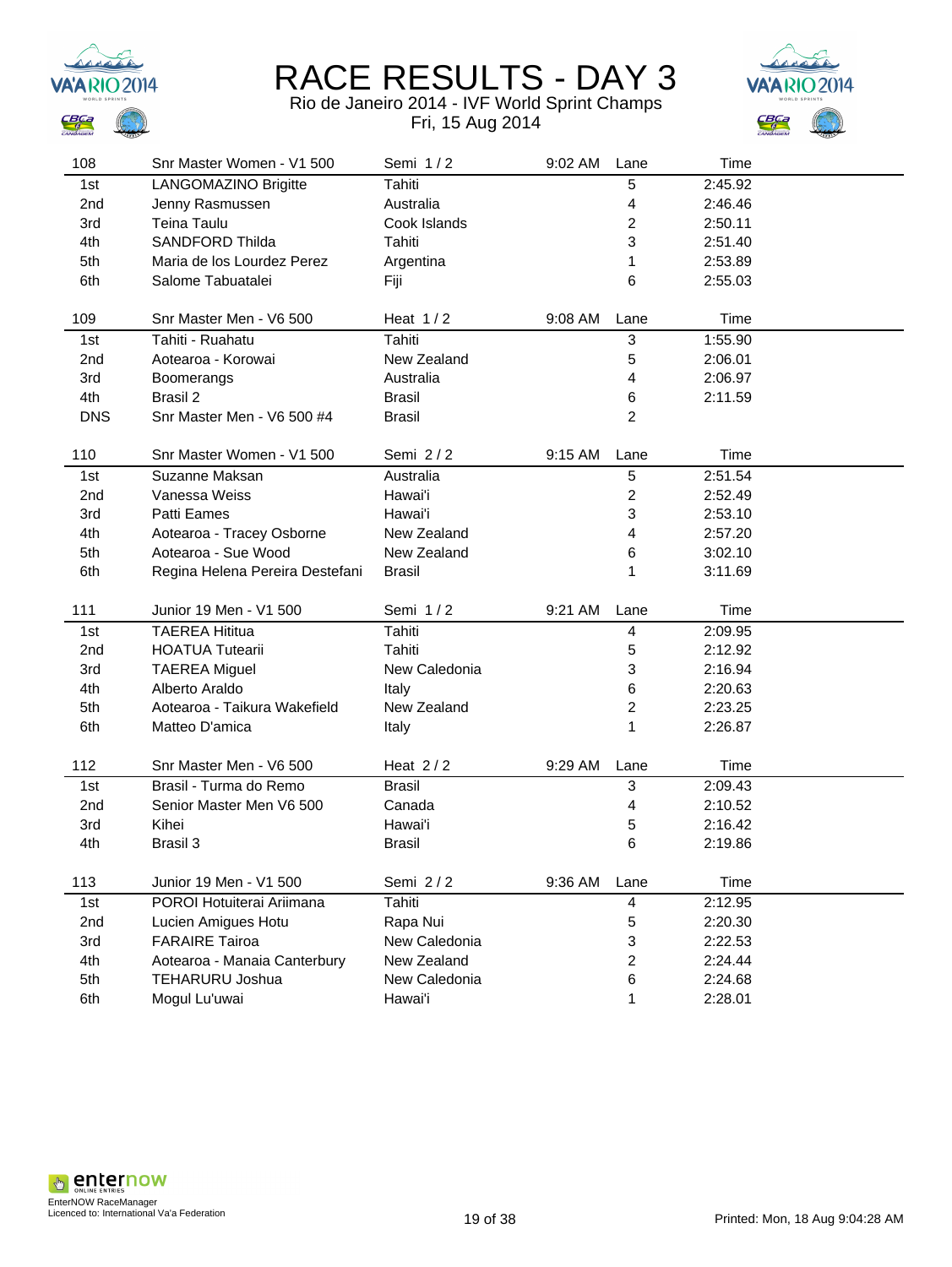



| 114             | Master Women - V6 500                                   | Heat $1/2$                   | 9:49 AM  | Lane                | Time               |  |
|-----------------|---------------------------------------------------------|------------------------------|----------|---------------------|--------------------|--|
| 1st             | Brasil 5 - CNCF                                         | <b>Brasil</b>                |          | 1                   | 2:24.52            |  |
| 2nd             | <b>Team California</b>                                  | California                   |          | 4                   | 2:30.45            |  |
| 3rd             | Kihei                                                   | Hawai'i                      |          | 5                   | 2:31.13            |  |
| 4th             | Brasil - Turma do Remo                                  | <b>Brasil</b>                |          | 2                   | 2:31.90            |  |
| 5th             | Aotearoa Kowhai                                         | New Zealand                  |          | 3                   | 2:32.08            |  |
| 6th             | Brasil 2 - CNCF                                         | <b>Brasil</b>                |          | 6                   | 2:35.30            |  |
|                 |                                                         |                              |          |                     |                    |  |
| 115             | Junior 16 Women - V1 500                                | Semi 1/2                     | 9:53 AM  | Lane                | Time               |  |
| 1st             | <b>LEE Ahipua</b>                                       | Tahiti                       |          | 4                   | 2:43.99            |  |
| 2 <sub>nd</sub> | Storme Pare                                             | New Zealand                  |          | 5                   | 2:44.38            |  |
| 3rd             | Aotearoa - Georgia Naera                                | New Zealand                  |          | 1                   | 2:50.38            |  |
| 4th             | <b>FARAIRE Iliana</b>                                   | New Caledonia                |          | 2                   | 2:50.97            |  |
| 5th             | Aotearoa - Kateo Barber-Horne                           | New Zealand                  |          | 3                   | 2:54.50            |  |
| 6th             | Saylor Roi                                              | New Zealand                  |          | 6                   | 2:56.00            |  |
|                 |                                                         |                              |          |                     |                    |  |
| 116             | Master Women - V6 500                                   | Heat $2/2$                   | 10:02 AM | Lane                | Time               |  |
| 1st             | Aotearoa - Master Women                                 | New Zealand                  |          | 1                   | 2:27.41            |  |
| 2nd             | Tahiti - Imua Nui                                       | Tahiti                       |          | 3                   | 2:28.53            |  |
| 3rd             | Brasil 1                                                | <b>Brasil</b>                |          | 4                   | 2:35.68            |  |
| 4th             | Brasil - Rio Va'a                                       | <b>Brasil</b>                |          | 2                   | 2:36.77            |  |
| 5th             | Brasil 3                                                | <b>Brasil</b>                |          | 6                   | 2:37.63            |  |
| <b>DNS</b>      | Mooloolaba                                              | Australia                    |          | 5                   |                    |  |
|                 |                                                         |                              |          |                     |                    |  |
|                 |                                                         |                              |          |                     |                    |  |
| 117             | Junior 16 Women - V1 500                                | Semi 2/2                     | 10:06 AM | Lane                | Time               |  |
| 1st             | TETUAAPUA Tutia Mayana                                  | Tahiti                       |          | 3                   | 2:46.69            |  |
| 2nd             | NUI Ranihei Tehivatau Willgine                          | Tahiti                       |          | 5                   | 2:48.47            |  |
| 3rd             | Ellie Josephs                                           | Australia                    |          | 4                   | 2:52.24            |  |
| 4th             | Erin Hurst                                              | Australia                    |          | $\overline{c}$      | 2:57.28            |  |
| 5th             | <b>Taysia Pimental</b>                                  | Hawai'i                      |          | 1                   | 2:59.19            |  |
| 6th             | Manuka Stirling                                         | New Zealand                  |          | 6                   | 3:01.52            |  |
|                 |                                                         |                              |          |                     |                    |  |
| 118             | Snr Master Women - V6 500                               | Heat $1/2$                   | 10:14 AM | Lane                | Time               |  |
| 1st             | Mooloolaba                                              | Australia                    |          | 3                   | 2:25.97            |  |
| 2 <sub>nd</sub> | Aotearoa KTR Pearls                                     | New Zealand                  |          | 4                   | 2:31.76            |  |
| 3rd             | Keauhou                                                 | Hawai'i                      |          | 1                   | 2:44.09            |  |
| 4th             | <b>Island Masters B</b>                                 | Hawai'i                      |          | 6                   | 2:46.43            |  |
| 5th             | Brasil - Rio Va'a                                       | <b>Brasil</b>                |          | 5                   | 3:03.08            |  |
| 6th             | Brasil 3                                                | <b>Brasil</b>                |          | $\overline{2}$      | 3:03.37            |  |
|                 |                                                         |                              |          |                     |                    |  |
| 119             | Open Women - V1 500                                     | Semi 1/2                     | 10:22 AM | Lane                | Time               |  |
| 1st             | Taruoura Teraivetea                                     | Tahiti                       |          | 4                   | 2:41.14            |  |
| 2nd             | <b>BARBOU Marcy</b>                                     | New Caledonia                |          | 5                   | 2:42.75            |  |
| 3rd             | Teresita Baya Casal                                     | Argentina                    |          | 1                   | 2:44.62            |  |
| 4th             | Dayone Antunes Rossi                                    | <b>Brasil</b>                |          | 3                   | 2:45.67            |  |
| 5th<br>6th      | Aotearoa - Mereana Hodges<br>Ana Carolina Covas Pereira | New Zealand<br><b>Brasil</b> |          | 6<br>$\overline{c}$ | 2:46.26<br>2:50.02 |  |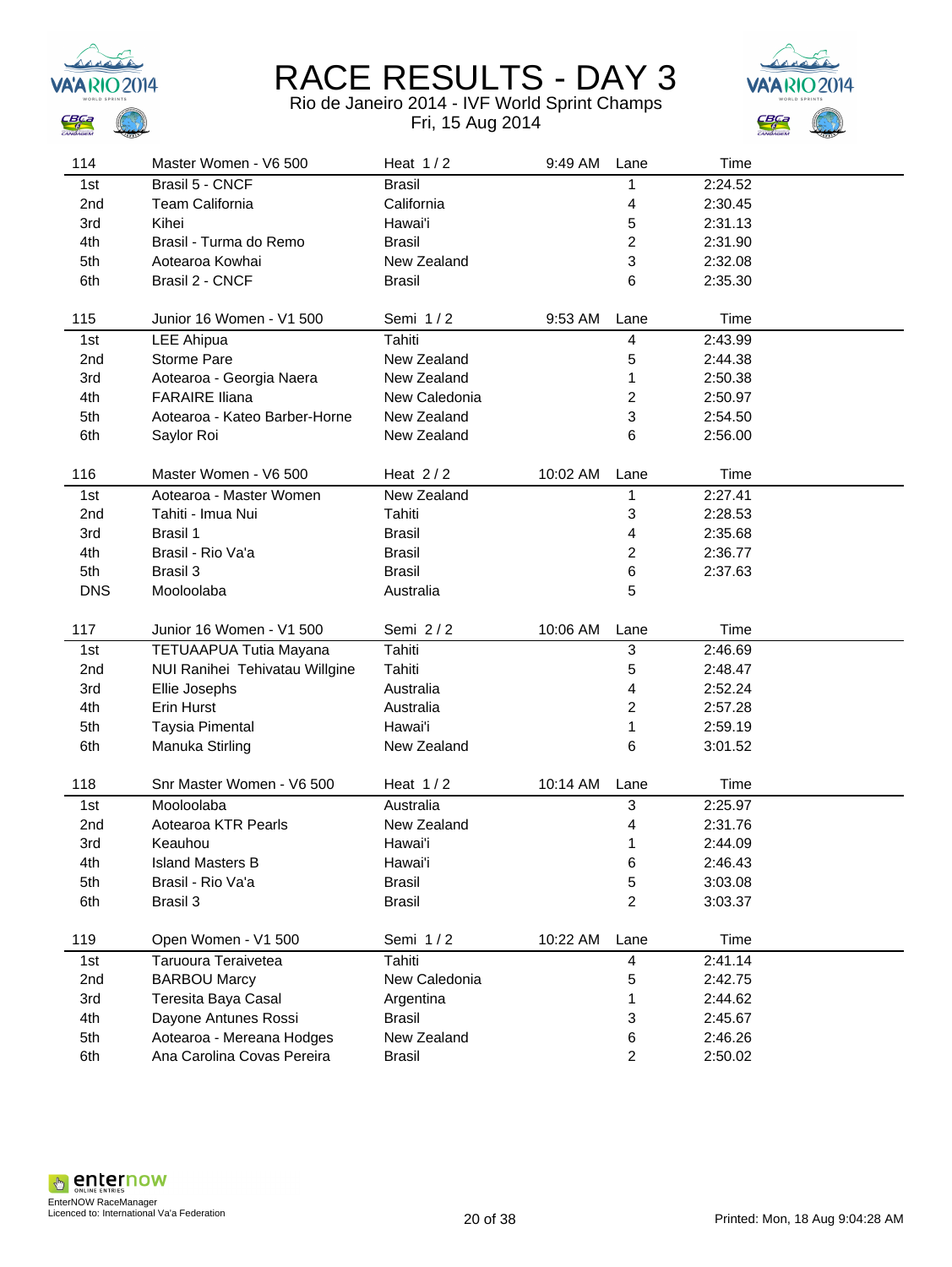



| 120             | Snr Master Women - V6 500           | Heat $2/2$          | 10:30 AM | Lane                         | Time               |  |
|-----------------|-------------------------------------|---------------------|----------|------------------------------|--------------------|--|
| 1st             | Kihei                               | Hawai'i             |          | 1                            | 2:30.42            |  |
| 2 <sub>nd</sub> | <b>Island Masters A</b>             | Hawai'i             |          | 5                            | 2:31.47            |  |
| 3rd             | Brasil - Turma do Remo              | <b>Brasil</b>       |          | 6                            | 2:36.12            |  |
| 4th             | <b>Team California</b>              | California          |          | 4                            | 2:36.58            |  |
| 5th             | Aotearoa Hinemoa                    | New Zealand         |          | 3                            | 2:40.53            |  |
| 6th             | Wa'akapaemua                        | Hawai'i             |          | $\overline{2}$               | 2:41.74            |  |
|                 |                                     |                     |          |                              |                    |  |
| 121             | Open Women - V1 500                 | Semi 2/2            | 10:36 AM | Lane                         | Time               |  |
| 1st             | MAONI Vaimiti Brenda                | Tahiti              |          | 4                            | 2:39.63            |  |
| 2nd             | Taruoura Rarahu                     | Tahiti              |          | 5                            | 2:43.18            |  |
| 3rd             | Marie William                       | Cook Islands        |          | 6                            | 2:45.88            |  |
| 4th             | <b>MANATE Moetuarii</b>             | New Caledonia       |          | 2                            | 2:48.09            |  |
| 5th             | Ayelen Scuderi                      | Argentina           |          | 3                            | 2:49.58            |  |
| 6th             | Jessy DELACROIX                     | France              |          | 1                            | 2:50.97            |  |
|                 |                                     |                     |          |                              |                    |  |
| 122             | Master Men - V1 500                 | Semi 1/2            | 10:44 AM | Lane                         | Time               |  |
| 1st             | MAONI Karyl Tao                     | Tahiti              |          | 4                            | 2:16.01            |  |
| 2nd             | Aotearoa - John Turi Hodges         | New Zealand         |          | 5                            | 2:22.62            |  |
| 3rd             | Aotearoa - Ross Gilray              | New Zealand         |          | 2                            | 2:24.09            |  |
| 4th             | DEGAGE Johnny Jean Ioane            | Tahiti              |          | 1                            | 2:24.91            |  |
| 5th             | Aotearoa - Matthew Kensington       | New Zealand         |          | 6                            | 2:27.57            |  |
| 6th             | Leonardo Santi                      | Brasil              |          | 3                            | 2:30.95            |  |
| 123             | Junior 19 Men - V6 500              |                     |          |                              | Time               |  |
|                 |                                     | Repechage 1/1       | 10:52 AM | Lane                         |                    |  |
| 1st             | Rapa Nui Junior 19 Men - V6 500     | Rapa Nui<br>Hawai'i |          | 4                            | 2:07.92            |  |
| 2nd<br>3rd      | Hawaiian #2<br><b>Brasil - CNCF</b> | <b>Brasil</b>       |          | 3<br>5                       | 2:09.77<br>2:11.45 |  |
| 4th             | Brasil - Turma do Remo              | <b>Brasil</b>       |          |                              | 2:17.18            |  |
| 5th             | Brasil - Rio Va'a A                 | <b>Brasil</b>       |          | 6<br>$\overline{\mathbf{c}}$ | 2:21.80            |  |
| <b>DNS</b>      | Brasil - CNCF/CFOC                  | <b>Brasil</b>       |          | 1                            |                    |  |
|                 |                                     |                     |          |                              |                    |  |
| 124             | Master Men - V1 500                 | Semi 2/2            | 11:00 AM | Lane                         | Time               |  |
| 1st             | Aotearoa - Richard Pehi             | New Zealand         |          | 4                            | 2:20.37            |  |
| 2nd             | NENA Tauhiti Damilo                 | Tahiti              |          | 3                            | 2:24.64            |  |
| 3rd             | <b>Robert MAURIERE</b>              | France              |          | 6                            | 2:27.58            |  |
| 4th             | <b>TISSOT Frédéric</b>              | New Caledonia       |          | 1                            | 2:28.87            |  |
| 5th             | Jorge Souza de Freitas              | <b>Brasil</b>       |          | 5                            | 2:31.54            |  |
| 6th             | Crouse, Greg                        | California          |          | $\overline{c}$               | 2:41.92            |  |
|                 |                                     |                     |          |                              |                    |  |
| 125             | Junior 19 Women - V6 500            | Repechage 1/1       | 11:08 AM | Lane                         | Time               |  |
| 1st             | Boomerangs Green                    | Australia           |          | $\overline{\mathbf{4}}$      | 2:26.55            |  |
| 2nd             | Aotearoa Tiare Maori                | New Zealand         |          | 5                            | 2:29.17            |  |
| 3rd             | Hawaiian #1                         | Hawai'i             |          | 3                            | 2:31.22            |  |
| <b>DNS</b>      | Brasil - Rio Va'a                   | <b>Brasil</b>       |          | $\overline{\mathbf{c}}$      |                    |  |
| <b>DNS</b>      | Brasil - Brasil 1                   | <b>Brasil</b>       |          | 6                            |                    |  |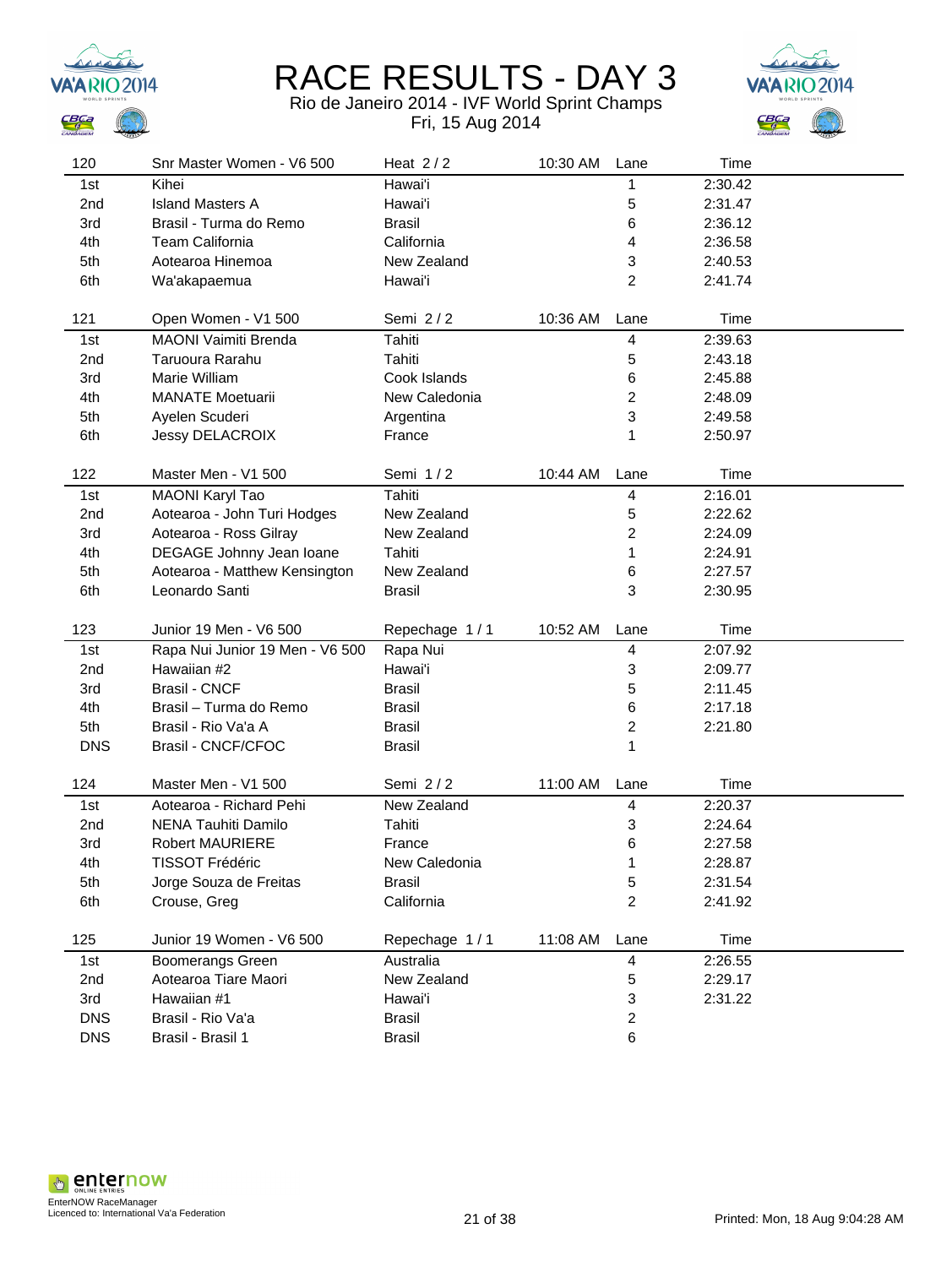



| 126             | Master Women - V1 500         | Semi 1/2                            | 11:15 AM | Lane                    | Time               |  |
|-----------------|-------------------------------|-------------------------------------|----------|-------------------------|--------------------|--|
| 1st             | Aotearoa - Ngaire Pehi        | New Zealand                         |          | 4                       | 2:41.09            |  |
| 2 <sub>nd</sub> | FAURA Frida                   | Tahiti                              |          | 3                       | 2:44.79            |  |
| 3rd             | Siaris, Stephanie             | California                          |          | 5                       | 2:50.99            |  |
| 4th             | <b>BOHL Marie-Rose</b>        | Tahiti                              |          | 6                       | 2:54.48            |  |
| 5th             | Suzanne Maksan                | Australia                           |          | $\overline{c}$          | 2:55.54            |  |
| 6th             | Alisa Allemand de Lalor       | <b>Brasil</b>                       |          | 1                       | 2:57.40            |  |
|                 |                               |                                     |          |                         |                    |  |
| 127             | Open Men - V6 500             | Repechage 1/2                       | 11:22 AM | Lane                    | Time               |  |
| 1st             | Tuhaa Pae Nc                  | New Caledonia                       |          | 5                       | 2:00.45            |  |
| 2 <sub>nd</sub> | Aotearoa Kairakau             | New Zealand                         |          | 4                       | 2:00.51            |  |
| 3rd             | <b>BRASIL - SPVA'A</b>        | <b>Brasil</b>                       |          | 3                       | 2:02.68            |  |
| 4th             | Aotearoa KTR WEHE             | New Zealand                         |          | 6                       | 2:07.92            |  |
| 5th             | Poca 1                        | California                          |          | $\overline{c}$          | 2:10.23            |  |
| DQ              | Brasil - Rio Va'a B           | <b>Brasil</b>                       |          | 1                       | 2:16.81            |  |
|                 |                               |                                     |          |                         |                    |  |
| 128             | Master Women - V1 500         | Semi 2/2                            | 11:29 AM | Lane                    | Time               |  |
| 1st             | <b>TEHARURU Yolande</b>       | New Caledonia                       |          | 5                       | 2:54.47            |  |
| 2nd             | Aotearoa - Tracy Gilmore      | New Zealand                         |          | 6                       | 2:56.10            |  |
| 3rd             | Aotearoa - Mereana Hodges     | New Zealand                         |          | 4                       | 3:02.74            |  |
| 4th             | Cristiana Rodrigues Franco    | Brasil                              |          | 3                       | 3:15.15            |  |
| 5th             | Alice Nassif Farah Moreno     | <b>Brasil</b>                       |          | 1                       | 3:22.97            |  |
| 6th             | Melissa Bussenschutt          | Australia                           |          | $\overline{\mathbf{c}}$ | 3:31.23            |  |
|                 |                               |                                     |          |                         |                    |  |
| 129             | Open Men - V6 500             | Repechage 2/2                       | 11:38 AM | Lane                    | Time               |  |
|                 |                               |                                     |          |                         |                    |  |
| 1st             | Rapa Nui Open Men - V6 500 #2 | Rapa Nui                            |          | 5                       | 2:01.52            |  |
| 2nd             | Na Kai 'ewalu                 | Hawai'i                             |          | 4                       | 2:03.88            |  |
| 3rd             | Rapa Nui Open Men - V6 500 #1 | Rapa Nui                            |          | 3                       | 2:09.01            |  |
| 4th             | Brasil - Rio Va'a A           | <b>Brasil</b>                       |          | 6                       | 2:09.05            |  |
| 5th             | Peru Open Men V6 500          | Peru                                |          | 1                       | 2:19.07            |  |
| 6th             | Brasil - Rio Va'a AL          | <b>Brasil</b>                       |          | $\overline{\mathbf{c}}$ | 2:24.19            |  |
|                 |                               |                                     |          |                         |                    |  |
| 130             | Snr Master Men - V1 500       | Semi 1/2                            | 11:49 AM | Lane                    | Time               |  |
| DQ              | <b>TEURU Christian</b>        | Tahiti                              |          | 5                       | 2:31.24            |  |
| 1st             | <b>DEANE Eric</b>             | Tahiti                              |          | 4                       | 2:31.65            |  |
| 2nd             | Celso Ribeiro Filetti         | <b>Brasil</b>                       |          | 6                       | 2:39.54            |  |
| 3rd             | Aotearoa - Nigel Draper       | New Zealand                         |          | 2                       | 2:44.13            |  |
| DQ              | Aotearoa - Gordon McKay       | New Zealand                         |          | 3                       | 2:44.44            |  |
| 4th             | Kazakoff, Doug                | Canada                              |          | 1                       | 2:58.51            |  |
|                 |                               |                                     |          |                         |                    |  |
| 131             | Open Women - V6 500           | Repechage 1/2                       | 12:02 PM | Lane                    | Time               |  |
| 1st             | Brasil - Matero               | <b>Brasil</b>                       |          | $\overline{\mathbf{4}}$ | 2:29.99            |  |
| 2nd             | San Francisco                 | California                          |          | 5                       | 2:35.12            |  |
| 3rd             | Na Leo O Ke Kai               | California                          |          | $\overline{\mathbf{c}}$ | 2:38.09            |  |
| 4th             | <b>Boomerangs Gold</b>        | Australia                           |          | 3                       | 2:41.29            |  |
| 5th<br>6th      | Brasil 5<br>Pacific Northwest | <b>Brasil</b><br>Pacific North West |          | 6<br>1                  | 2:43.10<br>2:50.42 |  |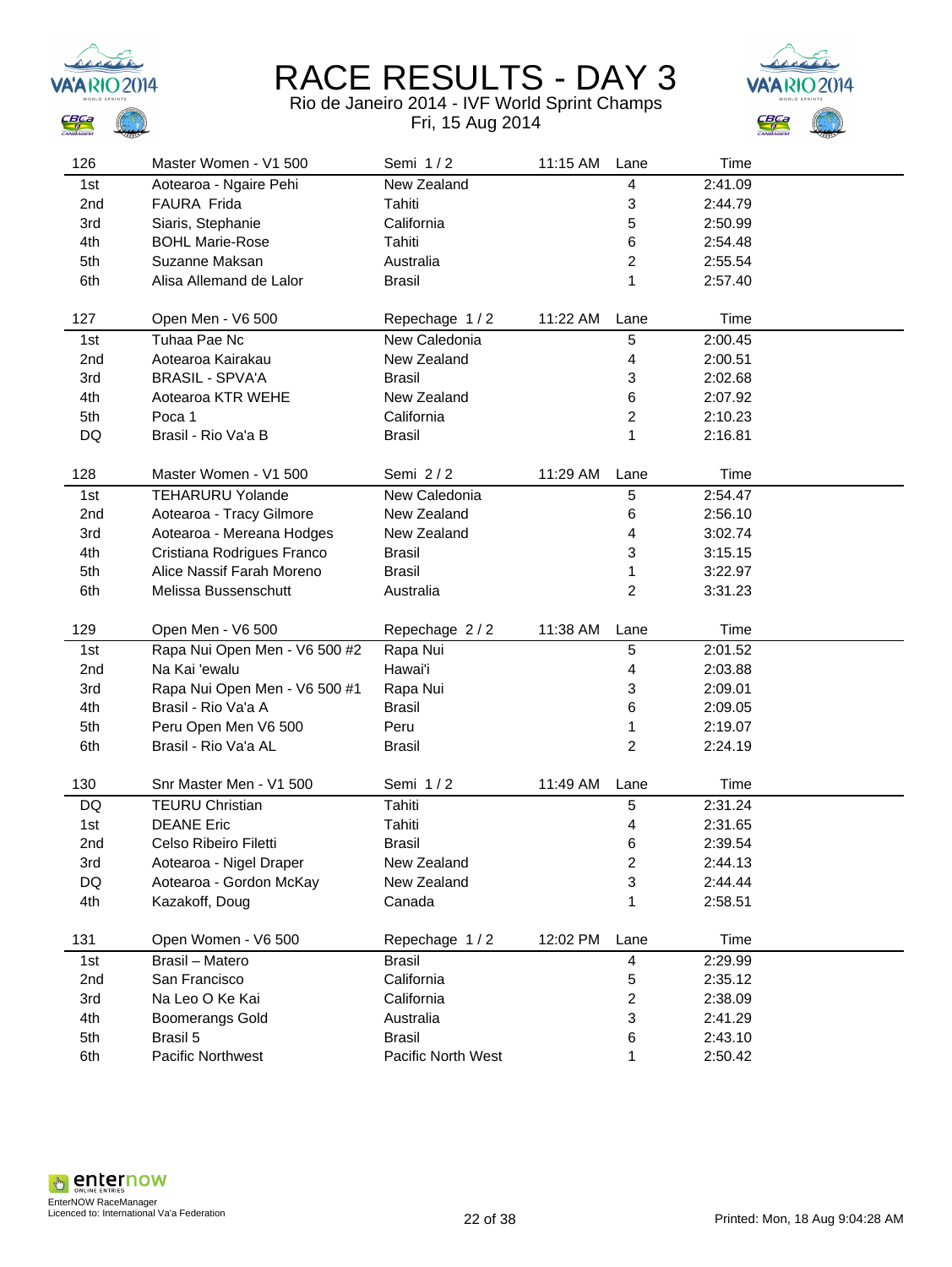



| 132 | Snr Master Men - V1 500       | Semi 2/2      | 12:16 PM | Lane                    | Time    |  |
|-----|-------------------------------|---------------|----------|-------------------------|---------|--|
| 1st | <b>ATAPO Andre</b>            | Tahiti        |          | 5                       | 2:24.94 |  |
| 2nd | <b>TUPUAI Vincent</b>         | Tahiti        |          | 4                       | 2:25.80 |  |
| 3rd | Salas, Dennis                 | Hawai'i       |          | 3                       | 2:33.65 |  |
| 4th | Hervé LELY                    | France        |          | 6                       | 2:37.50 |  |
| 5th | Aotearoa - James Papalii      | New Zealand   |          | 1                       | 2:44.66 |  |
| 6th | Glen Pyne                     | Australia     |          | $\overline{2}$          | 3:05.16 |  |
|     |                               |               |          |                         |         |  |
| 133 | Open Women - V6 500           | Repechage 2/2 | 12:22 PM | Lane                    | Time    |  |
| 1st | Aotearoa Mahuika              | New Zealand   |          | 4                       | 2:24.63 |  |
| 2nd | Live Free                     | Cook Islands  |          | 5                       | 2:28.70 |  |
| 3rd | Aotearoa He Reka Rawa         | New Zealand   |          | 6                       | 2:38.33 |  |
| 4th | Argentina 1                   | Argentina     |          | 2                       | 2:40.17 |  |
| 5th | Brasil - Rio Va'a             | <b>Brasil</b> |          | 3                       | 2:48.01 |  |
| 6th | Argentina 2                   | Argentina     |          | 1                       | 3:17.75 |  |
|     |                               |               |          |                         |         |  |
| 134 | Open Men - V1 500             | Semi 1/2      | 12:27 PM | Lane                    | Time    |  |
| 1st | Aotearoa - Tupu King          | New Zealand   |          | 5                       | 2:16.20 |  |
| 2nd | <b>TAVAEARII Harley Maui</b>  | Tahiti        |          | 4                       | 2:18.99 |  |
| 3rd | Aotearoa - Bradley Anderson   | New Zealand   |          | 6                       | 2:19.11 |  |
| 4th | Caio Ribeiro de Carvalho      | <b>Brasil</b> |          | 1                       | 2:28.49 |  |
| 5th | Mael Carey                    | Hawai'i       |          | 3                       | 2:28.81 |  |
| 6th | <b>Curtis McGrath</b>         | Australia     |          | $\overline{c}$          | 2:39.41 |  |
|     |                               |               |          |                         |         |  |
| 135 | Snr Master Men - V6 500       | Repechage 1/1 | 12:34 PM | Lane                    | Time    |  |
| 1st | Boomerangs                    | Australia     |          | 4                       | 2:21.05 |  |
| 2nd | Kihei                         | Hawai'i       |          | 5                       | 2:22.31 |  |
| 3rd | Brasil 2                      | <b>Brasil</b> |          | 3                       | 2:25.98 |  |
| 4th | Brasil 3                      | <b>Brasil</b> |          | 6                       | 2:27.45 |  |
|     |                               |               |          |                         |         |  |
| 136 | Open Men - V1 500             | Semi 2/2      | 12:38 PM | Lane                    | Time    |  |
| 1st | MAKIROTO PIRITUA Tuatini      | Tahiti        |          | 5                       | 2:18.74 |  |
| 2nd | <b>MAIMARO Tetuanui Louis</b> | Tahiti        |          | 4                       | 2:22.05 |  |
| 3rd | Jose Hidalgo-Ika              | Rapa Nui      |          | 2                       | 2:26.00 |  |
| 4th | Alberto Araldo                | Italy         |          | 6                       | 2:27.93 |  |
| 5th | Reginaldo William Birkbeck    | <b>Brasil</b> |          | 3                       | 2:30.95 |  |
| 6th | Lorenzo Haoa Hotus            | Rapa Nui      |          | 1                       | 2:34.28 |  |
|     |                               |               |          |                         |         |  |
| 137 | Master Women - V6 500         | Repechage 1/1 | 12:44 PM | Lane                    | Time    |  |
| 1st | Kihei                         | Hawai'i       |          | $\overline{\mathbf{4}}$ | 2:37.39 |  |
| 2nd | Brasil - Turma do Remo        | <b>Brasil</b> |          | 3                       | 2:39.63 |  |
| 3rd | Aotearoa Kowhai               | New Zealand   |          | $\overline{\mathbf{c}}$ | 2:41.94 |  |
| 4th | Brasil 1                      | <b>Brasil</b> |          | 5                       | 2:41.97 |  |
| 5th | Brasil 3                      | <b>Brasil</b> |          | 1                       | 2:43.49 |  |
| 6th | Brasil - Rio Va'a             | <b>Brasil</b> |          | 6                       | 2:43.92 |  |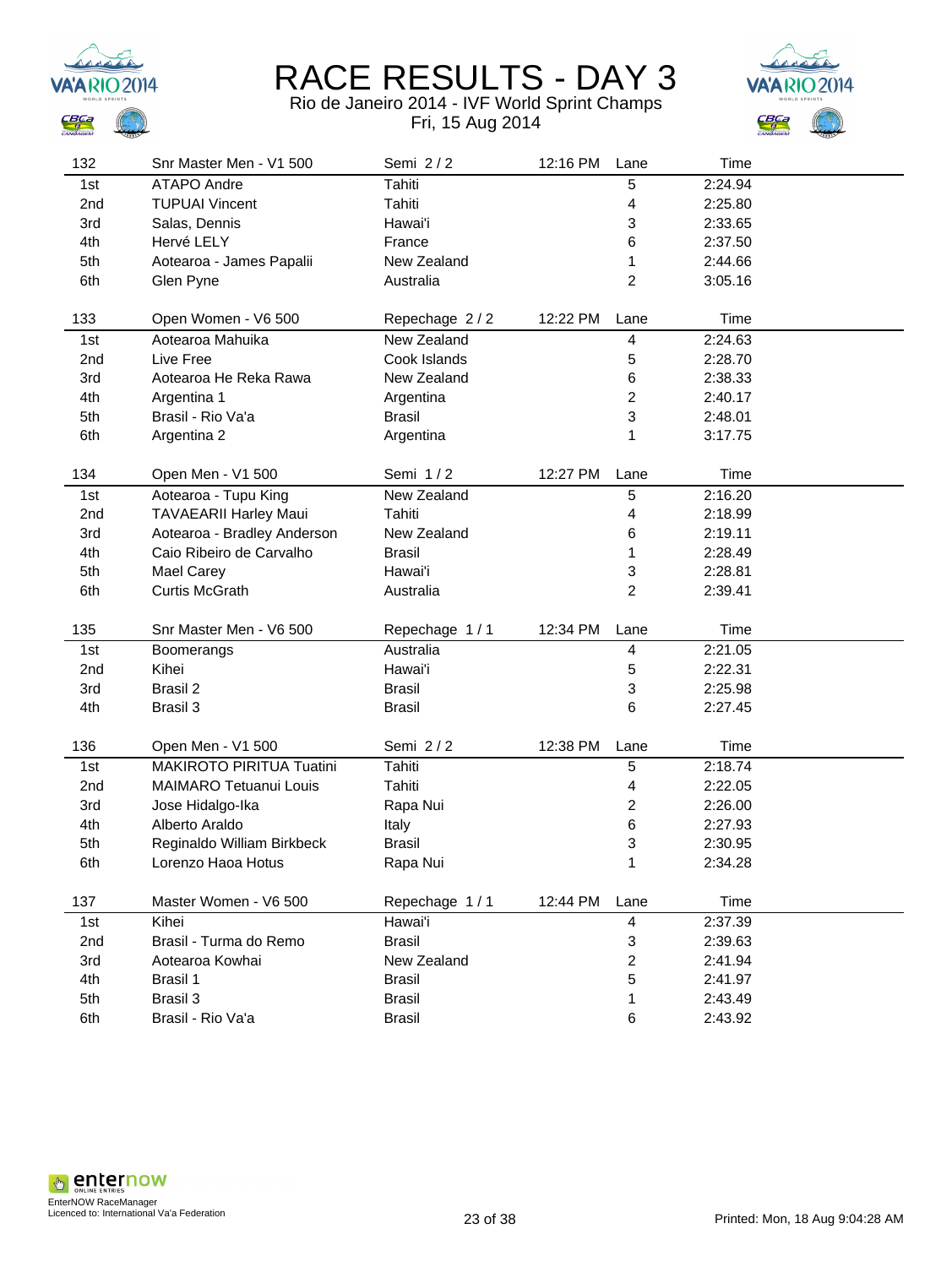



| 138             | Master Men - V6 500         | Repechage 1/2 | 12:50 PM | Lane           | Time    |  |
|-----------------|-----------------------------|---------------|----------|----------------|---------|--|
| 1st             | Aotearoa Team Parihaka      | New Zealand   |          | 4              | 2:07.62 |  |
| 2 <sub>nd</sub> | Brasil - Turma do Remo A    | Brasil        |          | 5              | 2:09.64 |  |
| 3rd             | Brasil - Turma do Remo B    | <b>Brasil</b> |          | 3              | 2:13.80 |  |
| 4th             | Poca 1                      | California    |          | 6              | 2:24.91 |  |
|                 |                             |               |          |                |         |  |
| 139             | Master Men - V6 500         | Repechage 2/2 | 12:57 PM | Lane           | Time    |  |
| 1st             | Brasil - Rio Va'a A         | <b>Brasil</b> |          | 4              | 2:06.61 |  |
| 2nd             | Brasil 3                    | <b>Brasil</b> |          | 5              | 2:07.09 |  |
| 3rd             | Brasil - Rio Va'a B         | <b>Brasil</b> |          | 3              | 2:17.52 |  |
| 140             | Snr Master Women - V6 500   | Repechage 1/1 | 1:04 PM  | Lane           | Time    |  |
| 1st             | Team California             | California    |          | 3              | 2:36.66 |  |
| 2nd             | Keauhou                     | Hawai'i       |          | 5              | 2:43.71 |  |
| 3rd             | Wa'akapaemua                | Hawai'i       |          | 1              | 2:44.66 |  |
| 4th             | <b>Island Masters B</b>     | Hawai'i       |          | 6              | 2:50.22 |  |
| <b>DNS</b>      | Aotearoa Hinemoa            | New Zealand   |          | 2              |         |  |
| <b>DNS</b>      | Brasil - Turma do Remo      | <b>Brasil</b> |          | 4              |         |  |
|                 |                             |               |          |                |         |  |
| 141             | Open Women - V6 500         | Semi 1/2      | 1:11 PM  | Lane           | Time    |  |
| 1st             | Tahiti 1                    | <b>Tahiti</b> |          | 4              | 2:19.41 |  |
| 2nd             | Hawaiian                    | Hawai'i       |          | 5              | 2:23.33 |  |
| 3rd             | Tuhaa Pae Nc                | New Caledonia |          | 3              | 2:23.83 |  |
| 4th             | Aotearoa Mahuika            | New Zealand   |          | $\overline{c}$ | 2:24.40 |  |
| 5th             | Brasil - Turma do Remo B    | <b>Brasil</b> |          | 6              | 2:38.46 |  |
| 6th             | Live Free                   | Cook Islands  |          | 1              | 2:39.39 |  |
|                 |                             |               |          |                |         |  |
| 142             | Open Women - V6 500         | Semi 2/2      | 1:21 PM  | Lane           | Time    |  |
| 1st             | Aotearoa Toorino            | New Zealand   |          | 4              | 2:18.83 |  |
| 2nd             | <b>Brasil - CNCF</b>        | <b>Brasil</b> |          | 3              | 2:20.30 |  |
| 3rd             | Aotearoa Matatiki           | New Zealand   |          | 5              | 2:20.76 |  |
| 4th             | Brasil - Matero             | <b>Brasil</b> |          | $\overline{c}$ | 2:23.23 |  |
| 5th             | Brasil - Turma do Remo A    | <b>Brasil</b> |          | 6              | 2:25.34 |  |
| 6th             | San Francisco               | California    |          | 1              | 2:30.99 |  |
|                 |                             |               |          |                |         |  |
| 143             | Snr Master Men - V6 1000    | Heat $1/2$    | 1:32 PM  | Lane           | Time    |  |
| 1st             | Tahiti - Ruahatu            | Tahiti        |          | 3              | 5:09.88 |  |
| DQ              | Brasil - Turma do Remo      | <b>Brasil</b> |          | 4              | 5:41.26 |  |
| 2nd             | Kihei                       | Hawai'i       |          | 5              | 5:51.55 |  |
| 3rd             | Brasil 3                    | <b>Brasil</b> |          | 6              | 6:27.65 |  |
| 144             | Snr Master Men - V6 1000    | Heat $2/2$    | 1:42 PM  | Lane           | Time    |  |
| 1st             | Senior Master Men V6 1000   | Canada        |          | 5              | 5:30.32 |  |
| 2nd             | Aotearoa - Korowai          | New Zealand   |          | 4              | 5:31.45 |  |
| DQ              | Brasil - Matero             | <b>Brasil</b> |          | 3              | 6:37.19 |  |
| <b>DNS</b>      | Snr Master Men - V6 1000 #4 | <b>Brasil</b> |          | 6              |         |  |
|                 |                             |               |          |                |         |  |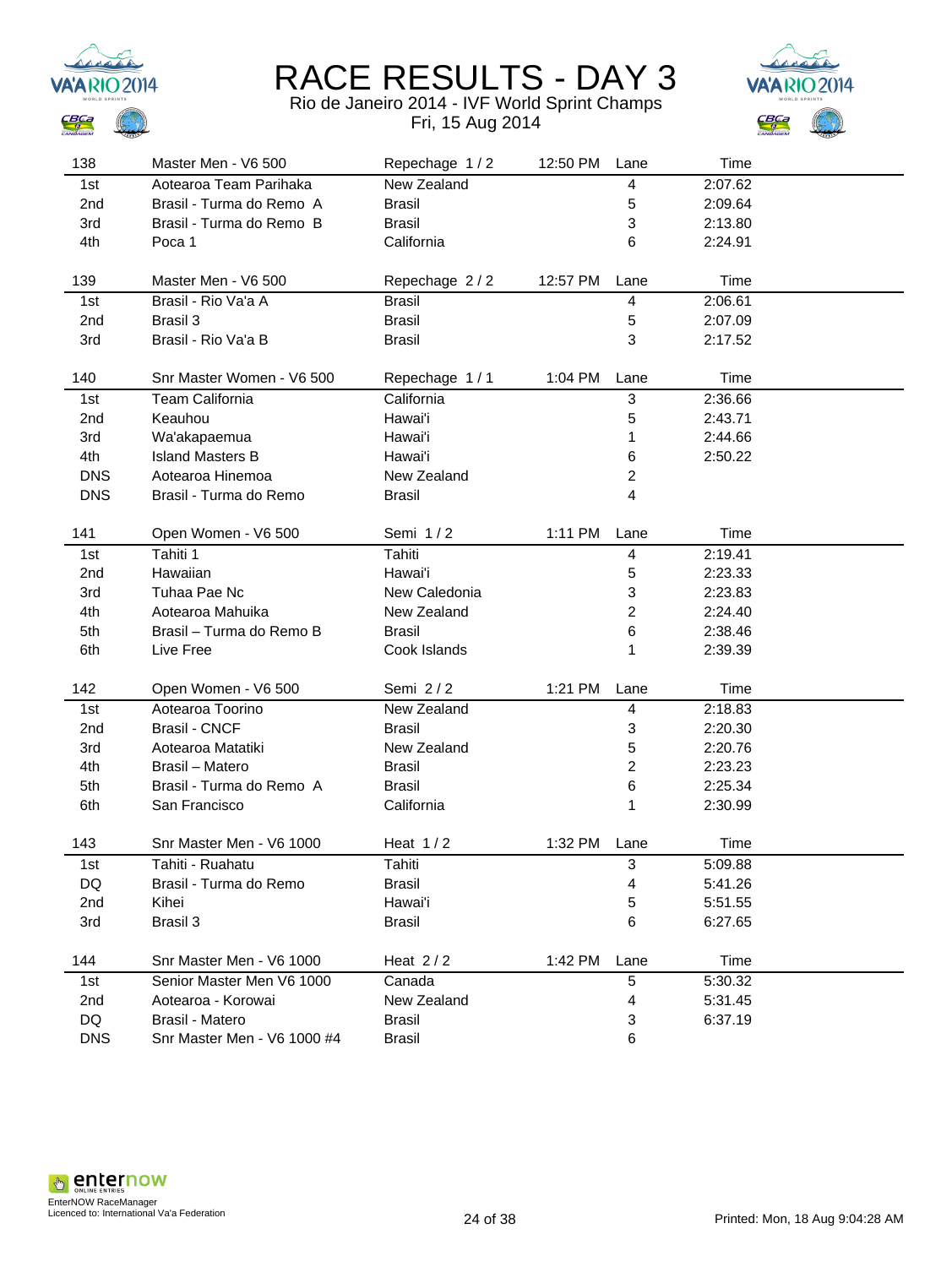



| 145             | Snr Master Women - V6 1000     | Heat $1/2$         | 1:54 PM | Lane           | Time     |  |
|-----------------|--------------------------------|--------------------|---------|----------------|----------|--|
| 1st             | <b>Island Masters A</b>        | Hawai'i            |         | 5              | 6:11.42  |  |
| 2 <sub>nd</sub> | <b>Team California</b>         | California         |         | 4              | 6:36.43  |  |
| 3rd             | Aotearoa Rawaka                | New Zealand        |         | 6              | 6:47.52  |  |
| 4th             | Wa'akapaemua                   | Hawai'i            |         | 2              | 6:52.35  |  |
| 5th             | Keauhou                        | Hawai'i            |         | 1              | 6:57.79  |  |
| DQ              | Brasil - Rio Va'a              | <b>Brasil</b>      |         | 3              | 8:12.57  |  |
|                 |                                |                    |         |                |          |  |
| 146             | Snr Master Women - V6 1000     | Heat $2/2$         | 2:06 PM | Lane           | Time     |  |
| 1st             | Mooloolaba                     | Australia          |         | 5              | 5:54.52  |  |
| 2nd             | Kihei                          | Hawai'i            |         | 1              | 6:13.99  |  |
| 3rd             | Aotearoa KTR Pearls            | New Zealand        |         | 4              | 6:24.40  |  |
| 4th             | Brasil - Turma do Remo         | Brasil             |         | 6              | 6:36.90  |  |
| 5th             | <b>Island Masters B</b>        | Hawai'i            |         | 3              | 7:02.19  |  |
| DQ              | Brasil 3                       | <b>Brasil</b>      |         | $\overline{c}$ | 8:41.60  |  |
|                 |                                |                    |         |                |          |  |
| 147             | Open Men - V6 1500             | Heat $1/3$         | 2:21 PM | Lane           | Time     |  |
| 1st             | Rapa Nui Open Men - V6 1500 #1 | Rapa Nui           |         | 5              | 7:17.16  |  |
| 2nd             | Brasil - 1                     | Brasil             |         | 3              | 7:17.83  |  |
| 3rd             | Aotearoa Kairakau              | New Zealand        |         | 6              | 7:31.22  |  |
| 4th             | Brasil - Turma do Remo B       | <b>Brasil</b>      |         | 2              | 8:04.81  |  |
| 5th             | Argentina 1                    | Argentina          |         | 4              | 8:53.52  |  |
|                 |                                |                    |         |                |          |  |
| 148             | Open Men - V6 1500             | Heat $2/3$         | 2:37 PM | Lane           | Time     |  |
| 1st             | Tahiti 1                       | Tahiti             |         | 4              | 7:20.67  |  |
| 2nd             | Tuhaa Pae Nc                   | New Caledonia      |         | 5              | 7:46.95  |  |
| 3rd             | Brasil - Turma do Remo A       | <b>Brasil</b>      |         | 3              | 7:59.04  |  |
| 4th             | Rapa Nui Open Men - V6 1500 #2 | Rapa Nui           |         | 6              | 8:21.02  |  |
| 5th             | Brasil - Turma do Remo D       | <b>Brasil</b>      |         | 2              | 9:11.29  |  |
| 149             | Open Men - V6 1500             | Heat $3/3$         | 2:54 PM | Lane           | Time     |  |
| 1st             | Na Kai 'ewalu                  | Hawai'i            |         | 5              | 7:43.13  |  |
| DQ              | Brasil - Turma do Remo C       | <b>Brasil</b>      |         | 2              | 8:06.13  |  |
| 2nd             | Brasil - Rio Va'a              | Brasil             |         | 6              | 8:11.81  |  |
| 3rd             | Aotearoa KTR WEHE              | New Zealand        |         | 4              | 8:15.91  |  |
| 4th             | Poca1                          | California         |         | 3              | 8:23.48  |  |
|                 |                                |                    |         |                |          |  |
| 150             | Open Women - V6 1500           | Heat $1/3$         | 3:05 PM | Lane           | Time     |  |
| 1st             | Tahiti 1                       | Tahiti             |         | 5              | 8:35.60  |  |
| 2nd             | Tuhaa Pae Nc                   | New Caledonia      |         | 4              | 9:07.13  |  |
| 3rd             | Brasil 2 - CNCF                | Brasil             |         | 6              | 9:16.65  |  |
| 4th             | Aotearoa Mahuika               | New Zealand        |         | 1              | 9:19.81  |  |
| 5th             | Brasil - Turma do Remo A       | Brasil             |         | 2              | 9:24.56  |  |
| 6th             | <b>Pacific Northwest</b>       | Pacific North West |         | 3              | 10:37.59 |  |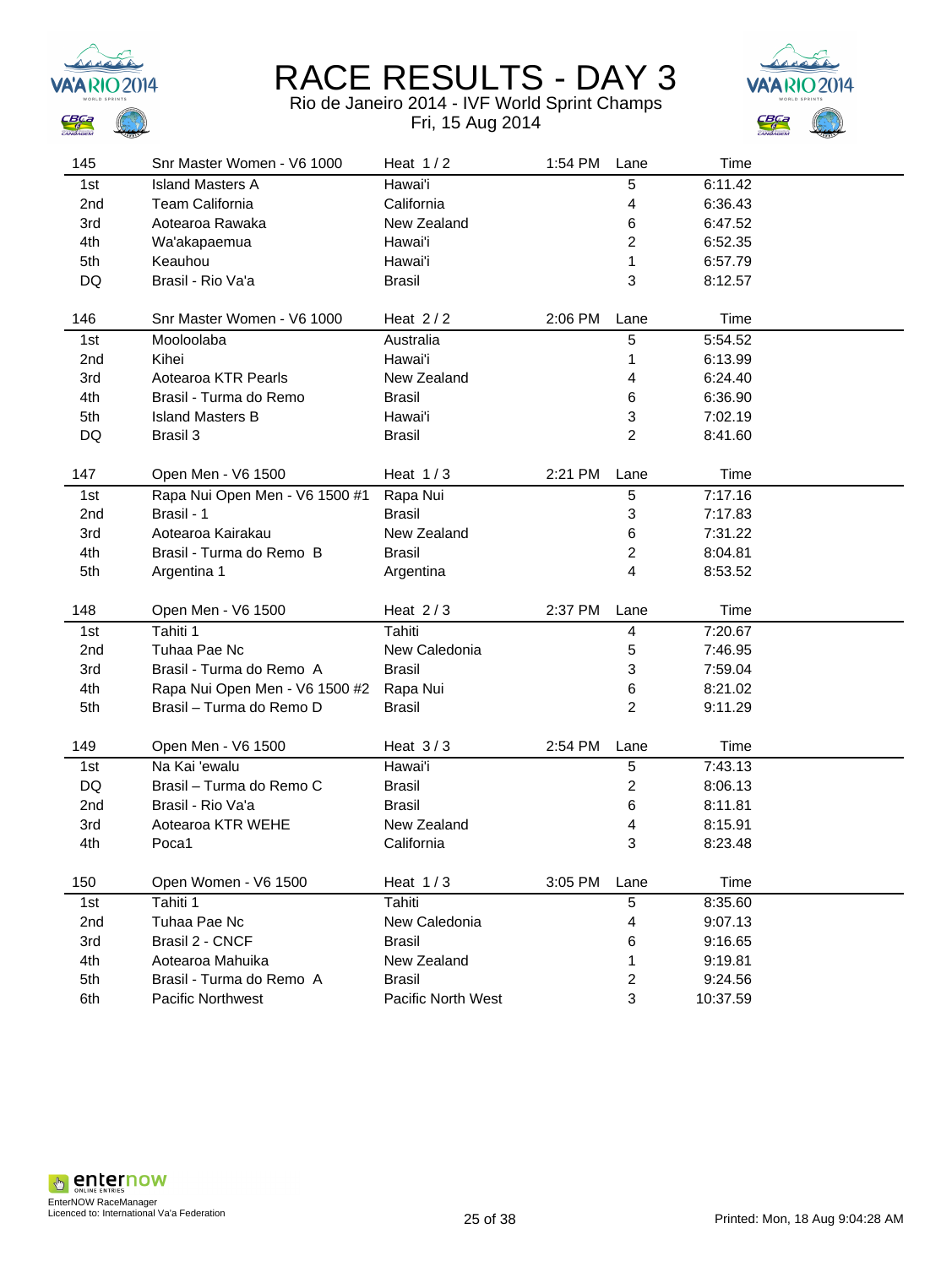



| 151 | Open Women - V6 1500     | Heat $2/3$                 | 3:19 PM<br>Lane | Time     |  |
|-----|--------------------------|----------------------------|-----------------|----------|--|
| 1st | Brasil 1                 | Brasil                     | 3               | 9:15.70  |  |
| 2nd | San Francisco            | California                 | 5               | 9:45.64  |  |
| 3rd | Aotearoa He Reka Rawa    | New Zealand                | 2               | 9:49.00  |  |
| 4th | Live Free                | Cook Islands               | 4               | 9:53.05  |  |
| 5th | Brasil - Turma do Remo B | Brasil                     |                 | 10:12.05 |  |
| 6th | Argentina 2              | Argentina                  | 6               | 11:58.67 |  |
| 152 | Open Women - V6 1500     | Heat $3/3$                 | Lane<br>null    | Time     |  |
| 1st | Aotearoa Toorino         | New Zealand                | 5               | 8:51.73  |  |
| 2nd | Aotearoa Matatiki        | New Zealand                | 6               | 9:07.93  |  |
| DQ  | Na Leo O Ke Kai          | California                 | 3               | 9:40.31  |  |
| 3rd | Brasil 4                 | Brasil                     | 2               | 9:40.87  |  |
| 4th | Argentina 1              | Argentina                  | 4               | 9:55.08  |  |
| 5th | Brasil 6                 | <b>Brasil</b>              | 1               | 10:01.07 |  |
|     |                          | <b>Medal Cermonies V12</b> |                 |          |  |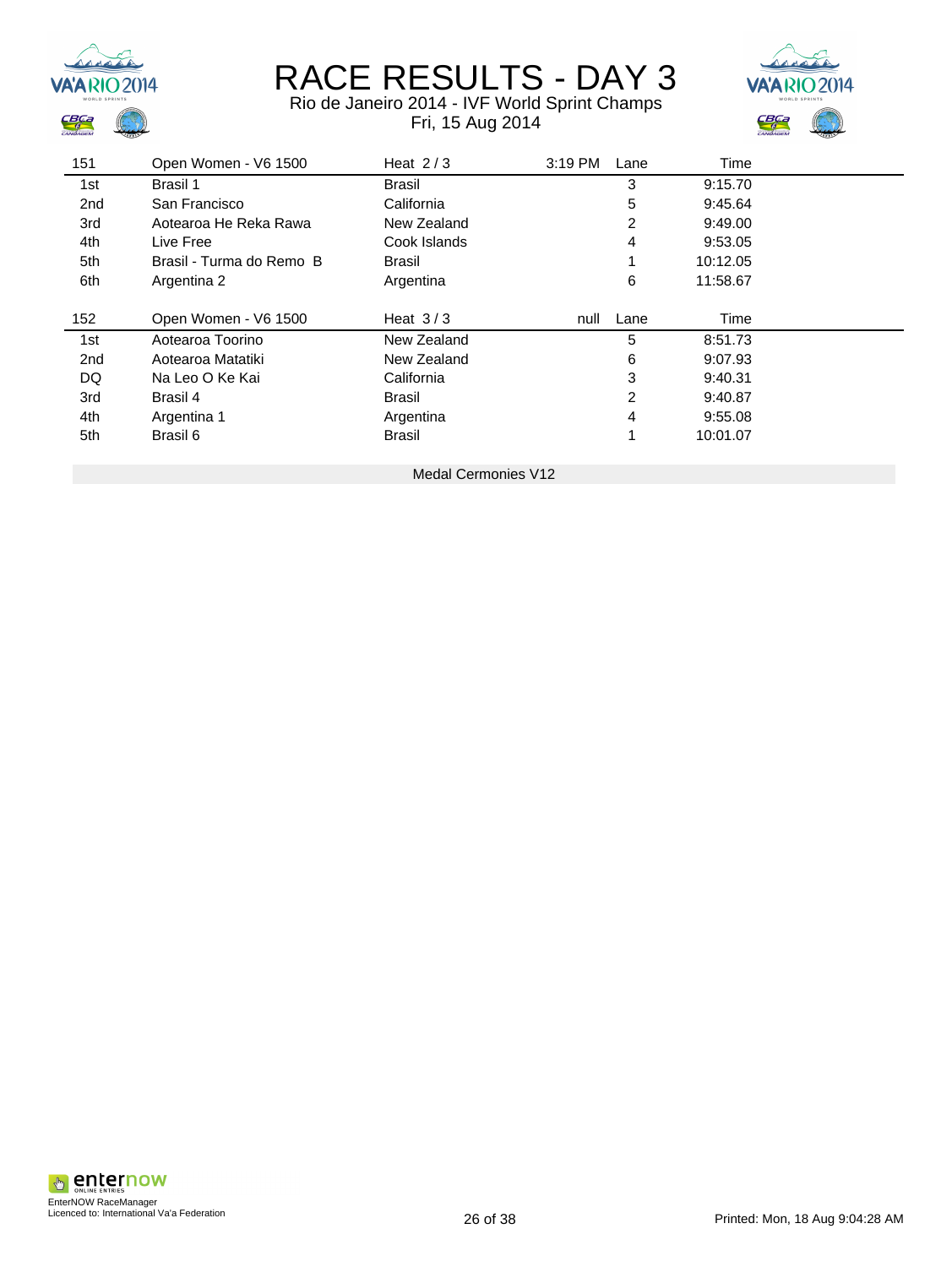

Rio de Janeiro 2014 - IVF World Sprint Champs Sat, 16 Aug 2014



#### \*\*\*\* Race 147 Re-run

| 153        | Junior 16 Men - V6 500          | St.Final      | 9:02 AM   | Lane                    | Time    |  |
|------------|---------------------------------|---------------|-----------|-------------------------|---------|--|
| 1st        | Tahiti 1                        | <b>Tahiti</b> |           | 3                       | 1:56.86 |  |
| 2nd        | Hawaiian                        | Hawai'i       |           | 6                       | 2:09.27 |  |
| 3rd        | Hawaiian 2                      | Hawai'i       |           | 1                       | 2:16.99 |  |
| 4th        | Brasil - Rio Va'a A             | <b>Brasil</b> |           | 4                       | 2:23.72 |  |
| <b>DNS</b> | Brasil - Rio Va'a/CNCF          | <b>Brasil</b> |           | $\overline{c}$          |         |  |
| <b>DNS</b> | Rapa Nui Junior 16 Men - V6 500 | Rapa Nui      |           | 5                       |         |  |
|            |                                 |               |           |                         |         |  |
| 154        | Golden Master Men - V1 500      | Final         | 9:09 AM   | Lane                    | Time    |  |
| 1st        | <b>MANUEL Etienne Fateata</b>   | Tahiti        |           | 3                       | 2:29.69 |  |
| 2nd        | Vandenham, Alex                 | Canada        |           | 4                       | 2:30.09 |  |
| 3rd        | Sallas, Dennis                  | Hawai'i       |           | 5                       | 2:30.39 |  |
| 4th        | Kazakoff, Doug                  | Canada        |           | 6                       | 2:38.57 |  |
| 5th        | Aotearoa - Peter Kee            | New Zealand   |           | 1                       | 2:40.24 |  |
| 6th        | Aotearoa - David McFarland      | New Zealand   |           | $\overline{2}$          | 2:47.26 |  |
|            |                                 |               |           |                         |         |  |
| 155        | Para Va'a Men (TA) - V1 200     | St.Final      | $9:16$ AM | Lane                    | Time    |  |
| 1st        | Curtis McGrath                  | Australia     |           | 1                       | 0:51.15 |  |
| 2nd        | Luis Carlos Cardoso da Silva    | <b>Brasil</b> |           | 4                       | 0:57.18 |  |
| DQ         | Luciano da Silva Meirelles      | <b>Brasil</b> |           | 3                       | 0:59.38 |  |
| 3rd        | Glen Pyne                       | Australia     |           | 6                       | 0:59.46 |  |
| 4th        | Marcelo de Oliveira Santos      | <b>Brasil</b> |           | $\overline{\mathbf{c}}$ | 1:02.37 |  |
| DQ         | Marcelo Bovero                  | Argentina     |           | 5                       | 1:21.97 |  |
|            |                                 |               |           |                         |         |  |
| 156        | Junior 16 Women - V6 500        | St.Final      | 9:28 AM   | Lane                    | Time    |  |
| 1st        | Tahiti 1                        | Tahiti        |           | $\overline{c}$          | 2:18.15 |  |
| 2nd        | Aotearoa Tiare Maori            | New Zealand   |           | 6                       | 2:19.11 |  |
| 3rd        | Boomerangs                      | Australia     |           | 5                       | 2:22.77 |  |
| 4th        | Hawaiian                        | Hawai'i       |           | 4                       | 2:25.60 |  |
| <b>DNS</b> | Junior 16 Women - V6 500 #2     | <b>Brasil</b> |           | 1                       |         |  |
| <b>DNS</b> | Brasil- Rio Va'a                | <b>Brasil</b> |           | 3                       |         |  |
|            |                                 |               |           |                         |         |  |
| 157        | Snr Master Men - V1 500         | Final         | 11:10 AM  | Lane                    | Time    |  |
| 1st        | ATAPO Andre                     | Tahiti        |           | 4                       | 2:28.14 |  |
| 2nd        | <b>DEANE Eric</b>               | Tahiti        |           | 6                       | 2:29.36 |  |
| 3rd        | <b>TUPUAI Vincent</b>           | Tahiti        |           | 3                       | 2:30.07 |  |
| 4th        | Salas, Dennis                   | Hawai'i       |           | $\overline{c}$          | 2:37.54 |  |
| 5th        | Celso Ribeiro Filetti           | <b>Brasil</b> |           | 1                       | 2:40.59 |  |
| 6th        | Aotearoa - Nigel Draper         | New Zealand   |           | 5                       | 2:51.83 |  |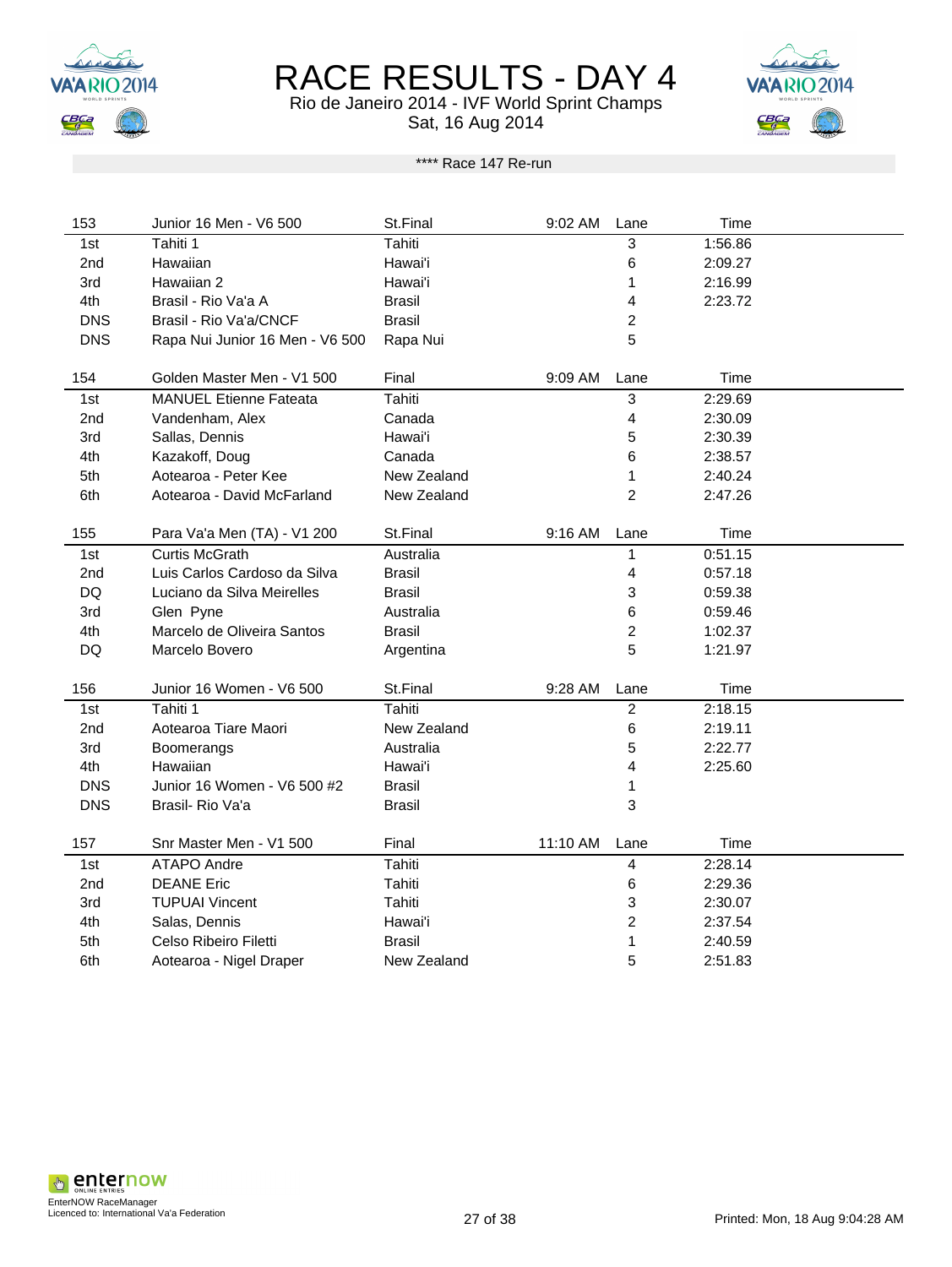



| 158             | Para Va'a Women (TA) - V1 200                 | St.Final                  | 9:44 AM  | Lane                    | Time               |  |
|-----------------|-----------------------------------------------|---------------------------|----------|-------------------------|--------------------|--|
| 1st             | Melissa Bosseschett                           | Australia                 |          | 5                       | 1:03.06            |  |
| DQ              | Debora raiza Ribeiro Benivides                | <b>Brasil</b>             |          | $\overline{\mathbf{c}}$ | 1:05.26            |  |
| DQ              | Tamara Oliveira da Silva                      | <b>Brasil</b>             |          | 6                       | 1:08.59            |  |
| 2nd             | Suzanne Seipel                                | Australia                 |          | 3                       | 1:10.46            |  |
| 3rd             | Ana Maria Linari                              | Argentina                 |          | 1                       | 1:25.44            |  |
| DQ              | Daniele Fernandes da costa                    | <b>Brasil</b>             |          | 4                       | 2:35.32            |  |
|                 |                                               |                           |          |                         |                    |  |
| 159             | Junior 19 Men - V6 500                        | Final                     | 9:58 AM  | Lane                    | Time               |  |
| 1st             | Tahiti 1                                      | Tahiti                    |          | 4                       | 1:54.71            |  |
| 2nd             | Aotearoa Puawaitanga                          | New Zealand               |          | 3                       | 1:56.80            |  |
| 3rd             | Hawaiian #1                                   | Hawai'i                   |          | 5                       | 2:03.53            |  |
| 4th             | Aotearoa KTR Ruamano                          | New Zealand               |          | 6                       | 2:07.35            |  |
| 5th             | Rapa Nui Junior 19 Men - V6 500               | Rapa Nui                  |          | 2                       | 2:08.45            |  |
| 6th             | Hawaiian #2                                   | Hawai'i                   |          | 1                       | 2:13.70            |  |
|                 |                                               |                           |          |                         |                    |  |
| 160             | Snr Master Women - V1 500                     | Final                     | 10:05 AM | Lane                    | Time               |  |
| 1st             | Jenny Rasmussen                               | Australia                 |          | 3                       | 2:46.41            |  |
| 2 <sub>nd</sub> | LANGOMAZINO Brigitte                          | Tahiti                    |          | 4                       | 2:47.71            |  |
| 3rd             | Suzanne Maksan                                | Australia                 |          | 5                       | 2:50.64            |  |
| 4th             | Teina Taulu                                   | Cook Islands              |          | 2                       | 2:51.67            |  |
| 5th             | Patti Eames                                   | Hawai'i                   |          | 1                       | 2:56.36            |  |
| 6th             | Vanessa Weiss                                 | Hawai'i                   |          | 6                       | 2:56.52            |  |
|                 |                                               |                           |          |                         |                    |  |
|                 |                                               |                           |          |                         |                    |  |
| 161             | Junior 19 Women - V6 500                      | Final                     | 10:13 AM | Lane                    | Time               |  |
| 1st             | Tahiti 1                                      | Tahiti                    |          | 5                       | 2:12.91            |  |
| 2nd             | Hawaiian #2                                   | Hawai'i                   |          | 4                       | 2:17.38            |  |
| 3rd             | <b>Boomerangs Gold</b>                        | Australia                 |          | 3                       | 2:18.44            |  |
| 4th             | Aotearoa KTR Waipureku                        | New Zealand               |          | 6                       | 2:21.39            |  |
| 5th             | Boomerangs Green                              | Australia                 |          | 2                       | 2:25.19            |  |
| 6th             | Aotearoa Tiare Maori                          | New Zealand               |          | 1                       | 2:27.14            |  |
|                 |                                               |                           |          |                         |                    |  |
| 162             | Master 70 Men - V1 500                        | St.Final                  | 10:21 AM | Lane                    | Time               |  |
| 1st             | Roberts, John                                 | Canada                    |          | 3                       | 2:39.13            |  |
| 2nd             | John Court                                    | <b>Great Britain</b>      |          | 5                       | 2:49.30            |  |
| 3rd             | Aotearoa - Howard Hyland                      | New Zealand               |          | 4                       | 2:50.56            |  |
| 4th             | Donald Lee                                    | Hawai'i                   |          | 6                       | 3:12.20            |  |
| 5th             | Luiz Ricardo Stocco Coelho                    | <b>Brasil</b>             |          | 1                       | 3:32.17            |  |
| 6th             | Albert Maurice Lisbona                        | <b>Brasil</b>             |          | $\overline{c}$          | 3:47.73            |  |
|                 |                                               |                           |          |                         |                    |  |
| 163             | Master Women - V1 500                         | Final                     | 10:28 AM | Lane                    | Time               |  |
| 1st             | Aotearoa - Ngaire Pehi                        | New Zealand               |          | $\overline{\mathbf{4}}$ | 2:38.71            |  |
| 2nd             | FAURA Frida                                   | Tahiti                    |          | 3                       | 2:41.03            |  |
| 3rd             | Aotearoa - Mereana Hodges                     | New Zealand               |          | 1                       | 2:44.76            |  |
| 4th             | <b>TEHARURU Yolande</b>                       | New Caledonia             |          | 5                       | 2:46.39            |  |
| 5th<br>6th      | Siaris, Stephanie<br>Aotearoa - Tracy Gilmore | California<br>New Zealand |          | $\overline{\mathbf{c}}$ | 2:50.25<br>2:51.10 |  |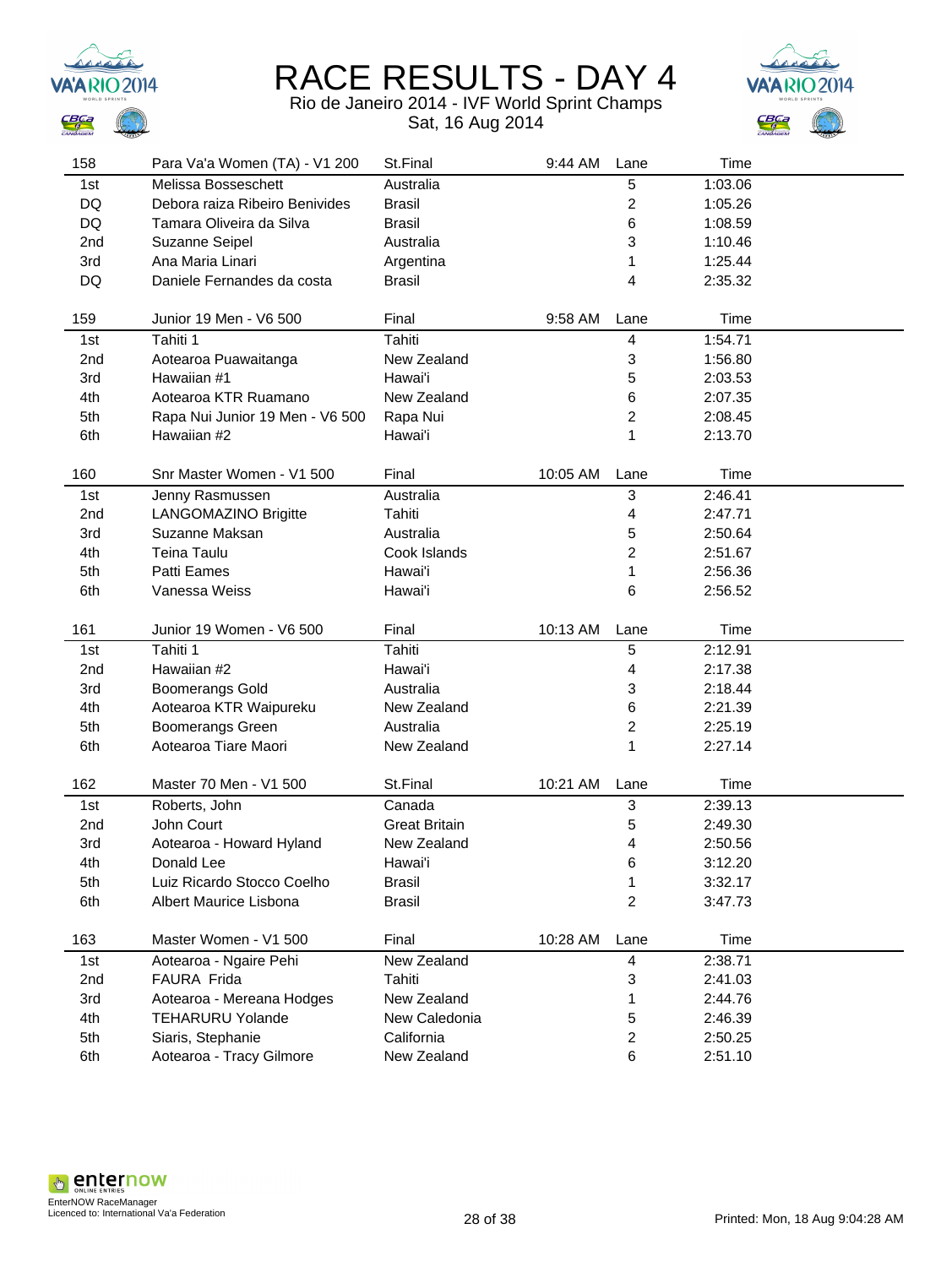



| 164             | Para Va'a Women (LTA) - V1 200 | St.Final      | 10:39 AM | Lane                    | Time    |  |
|-----------------|--------------------------------|---------------|----------|-------------------------|---------|--|
| DQ              | Tamara Oliveira da Silva       | <b>Brasil</b> |          | 4                       | 1:10.43 |  |
| DQ              | Aline Souza Lopes              | <b>Brasil</b> |          | 3                       | 1:12.61 |  |
| 1st             | Debora Ribeiro Benivides       | <b>Brasil</b> |          | 6                       | 1:14.17 |  |
| 2nd             | Roberta Moura de Souza Silva   | <b>Brasil</b> |          | 5                       | 1:21.65 |  |
|                 |                                |               |          |                         |         |  |
| 165             | Open Men - V6 500              | Final         | 10:51 AM | Lane                    | Time    |  |
| 1st             | Tahiti 1                       | Tahiti        |          | 4                       | 1:54.79 |  |
| 2nd             | Brasil 1                       | <b>Brasil</b> |          | 5                       | 1:56.20 |  |
| 3rd             | Brasil - Turma do Remo         | <b>Brasil</b> |          | 3                       | 1:57.09 |  |
| 4th             | Tuhaa Pae Nc                   | New Caledonia |          | 6                       | 2:00.28 |  |
| 5th             | Rapa Nui Open Men - V6 500 #2  | Rapa Nui      |          | $\overline{\mathbf{c}}$ | 2:02.64 |  |
| 6th             | Aotearoa Kairakau              | New Zealand   |          | 1                       | 2:04.31 |  |
|                 |                                |               |          |                         |         |  |
| 166             | Golden Master Women - V1 500   | Final         | 11:02 AM | Lane                    | Time    |  |
| 1st             | <b>AUGER Sylvie</b>            | Tahiti        |          | 6                       | 3:09.75 |  |
| 2 <sub>nd</sub> | Aotearoa - Linda Tomuli        | New Zealand   |          | $\overline{\mathbf{c}}$ | 3:11.47 |  |
| 3rd             | Patti Eames                    | Hawai'i       |          | 5                       | 3:17.52 |  |
| 4th             | Vanessa Weiss                  | Hawai'i       |          | 3                       | 3:22.78 |  |
| DQ              | Aotearoa - Bev Williams        | New Zealand   |          | 4                       | 3:31.48 |  |
| 5th             | Victoria Mary Birkbeck         | <b>Brasil</b> |          | 1                       | 3:51.00 |  |
|                 |                                |               |          |                         |         |  |
| 167             | Open Women - V6 500            | Final         | 11:16 AM | Lane                    | Time    |  |
| 1st             | Tahiti 1                       | Tahiti        |          | 5                       | 2:17.05 |  |
| 2nd             | Aotearoa Toorino               | New Zealand   |          | 4                       | 2:19.20 |  |
| 3rd             | Tuhaa Pae Nc                   | New Caledonia |          | 1                       | 2:20.95 |  |
| 4th             | Hawaiian                       | Hawai'i       |          | 6                       | 2:21.75 |  |
| 5th             | <b>Brasil - CNCF</b>           | <b>Brasil</b> |          | 3                       | 2:23.88 |  |
| 6th             | Aotearoa Matatiki              | New Zealand   |          | $\overline{c}$          | 2:25.84 |  |
|                 |                                |               |          |                         |         |  |
| 168             | Junior 19 Men - V1 500         | Final         | 11:21 AM | Lane                    | Time    |  |
| 1st             | <b>TAEREA Hititua</b>          | Tahiti        |          | 4                       | 2:15.22 |  |
| 2nd             | POROI Hotuiterai Ariimana      | Tahiti        |          | 5                       | 2:17.38 |  |
| 3rd             | <b>HOATUA Tutearii</b>         | Tahiti        |          | 3                       | 2:18.62 |  |
| 4th             | <b>TAEREA Miguel</b>           | New Caledonia |          | 2                       | 2:21.15 |  |
| 5th             | Lucien Amigues Hotu            | Rapa Nui      |          | 6                       | 2:29.27 |  |
| 6th             | <b>FARAIRE Tairoa</b>          | New Caledonia |          | 1                       | 2:30.24 |  |
|                 |                                |               |          |                         |         |  |
| 169             | Para Va'a Men (LTA) - V1 200   | Final         | 11:35 AM | Lane                    | Time    |  |
| 1st             | <b>VIRIAMU Patrick</b>         | Tahiti        |          | 4                       | 0:53.70 |  |
| 2nd             | Caio Ribeiro de Carvalho       | <b>Brasil</b> |          | 5                       | 0:54.98 |  |
| 3rd             | Guilherme Borrajo Faria Gomes  | <b>Brasil</b> |          | 3                       | 0:58.32 |  |
| 4th             | <b>Tony Bond</b>               | Australia     |          | 6                       | 1:02.67 |  |
| 5th             | Crouse, Greg                   | California    |          | $\overline{\mathbf{c}}$ | 1:03.51 |  |
| 6th             | <b>Trevor Hutson</b>           | Australia     |          | 1                       | 1:03.92 |  |
| 7th             | Francisco Pereira da Costa     | <b>Brasil</b> |          | $\overline{7}$          | 1:09.73 |  |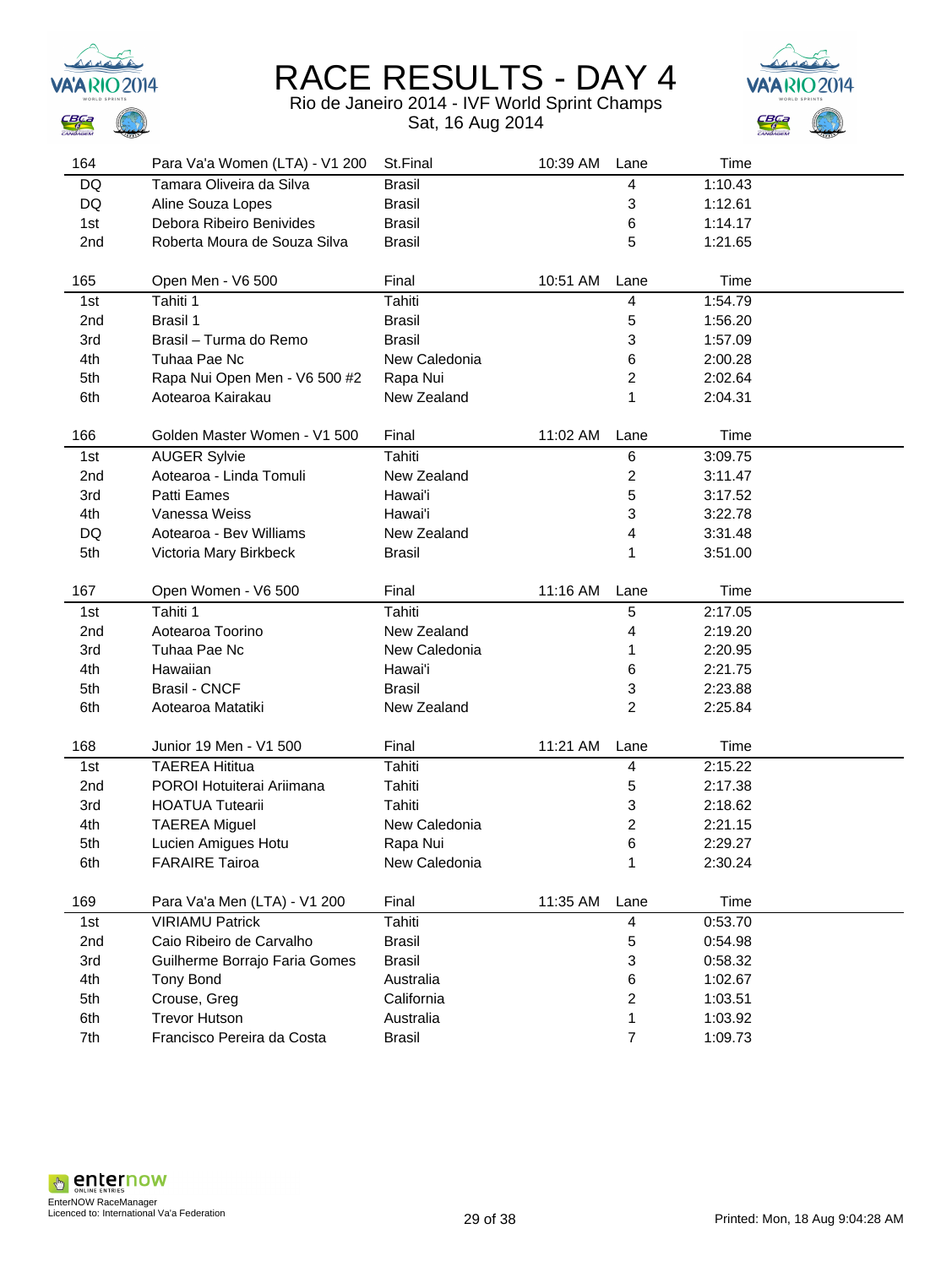



| 170             | Master Men - V6 500            | Final         | 12:13 PM | Lane                    | Time    |  |
|-----------------|--------------------------------|---------------|----------|-------------------------|---------|--|
| 1st             | Tahiti - Ruahatu               | Tahiti        |          | 4                       | 2:02.55 |  |
| 2nd             | Mont Dore Shell Nc             | New Caledonia |          | 3                       | 2:04.33 |  |
| 3rd             | Aotearoa Team Parihaka         | New Zealand   |          | 2                       | 2:04.79 |  |
| DQ              | Brasil - Rio Va'a A            | <b>Brasil</b> |          | 6                       | 2:06.07 |  |
| 4th             | Wejamm                         | Australia     |          | 5                       | 2:10.25 |  |
| DQ              | Brasil 3                       | <b>Brasil</b> |          | 1                       | 2:12.57 |  |
|                 |                                |               |          |                         |         |  |
| 171             | Junior 16 Women - V1 500       | Final         | 12:04 PM | Lane                    | Time    |  |
| 1st             | NUI Ranihei Tehivatau Willgine | Tahiti        |          | 6                       | 2:44.21 |  |
| 2nd             | <b>Storme Pare</b>             | New Zealand   |          | 3                       | 2:44.65 |  |
| 3rd             | TETUAAPUA Tutia Mayana         | Tahiti        |          | 5                       | 2:45.10 |  |
| 4th             | <b>LEE Ahipua</b>              | Tahiti        |          | 4                       | 2:45.40 |  |
| DQ              | Ellie Josephs                  | Australia     |          | 1                       | 2:59.54 |  |
| 5th             | Aotearoa - Georgia Naera       | New Zealand   |          | 2                       | 3:12.47 |  |
|                 |                                |               |          |                         |         |  |
| 172             | Master Women - V6 500          | Final         | 11:58 AM | Lane                    | Time    |  |
| 1st             | Brasil 5 - CNCF                | <b>Brasil</b> |          | $\overline{\mathbf{4}}$ | 2:26.75 |  |
| 2 <sub>nd</sub> | Aotearoa - Master Women        | New Zealand   |          | 5                       | 2:27.56 |  |
| 3rd             | Tahiti - Imua Nui              | Tahiti        |          | 3                       | 2:28.90 |  |
| 4th             | Brasil - Turma do Remo         | <b>Brasil</b> |          | 1                       | 2:31.57 |  |
| 5th             | Kihei                          | Hawai'i       |          | $\overline{\mathbf{c}}$ | 2:31.99 |  |
| 6th             | Aotearoa Kowhai                | New Zealand   |          | 7                       | 2:33.15 |  |
| 7th             | Team California                | California    |          | 6                       | 2:33.49 |  |
|                 |                                |               |          |                         |         |  |
| 173             | Junior 16 Men - V1 500         | Final         | 12:18 PM | Lane                    | Time    |  |
| 1st             | THON SING Revi Landry Raihau   | Tahiti        |          | 6                       | 2:15.83 |  |
| 2nd             | LY SAO Sly Rendy Jefferson     | Tahiti        |          | 4                       | 2:15.87 |  |
| 3rd             | <b>ITCHNER Tiahiti</b>         | Tahiti        |          | 5                       | 2:25.58 |  |
| 4th             | Spencer Vanderkemp             | Hawai'i       |          | $\overline{\mathbf{c}}$ | 2:48.33 |  |
| 5th             | Maika'i Cadman                 | Hawai'i       |          | 1                       | 2:58.39 |  |
| 6th             | Kawai Lu'uwai                  | Hawai'i       |          | 3                       | 2:58.98 |  |
|                 |                                |               |          |                         |         |  |
| 174             | Para Va'a Women (A) - V1 200   | St.Final      | 12:37 PM | Lane                    | Time    |  |
| 1st             | Kara Kennedy                   | Australia     |          | 3                       | 1:17.96 |  |
| 2nd             | Daniele Fernandes da costa     | <b>Brasil</b> |          | 4                       | 4:59.79 |  |
| 175             | Snr Master Men - V6 500        | Final         | 12:45 PM | Lane                    | Time    |  |
| 1st             | Tahiti - Ruahatu               | Tahiti        |          | 4                       | 2:03.64 |  |
| 2nd             | Brasil - Turma do Remo         | <b>Brasil</b> |          | 5                       | 2:07.85 |  |
| 3rd             | Aotearoa - Korowai             | New Zealand   |          | 3                       | 2:08.32 |  |
| 4th             | Boomerangs                     | Australia     |          | 2                       | 2:11.18 |  |
| 5th             | Senior Master Men V6 500       | Canada        |          | 6                       | 2:12.11 |  |
| 6th             | Kihei                          | Hawai'i       |          | 1                       | 2:18.18 |  |
|                 |                                |               |          |                         |         |  |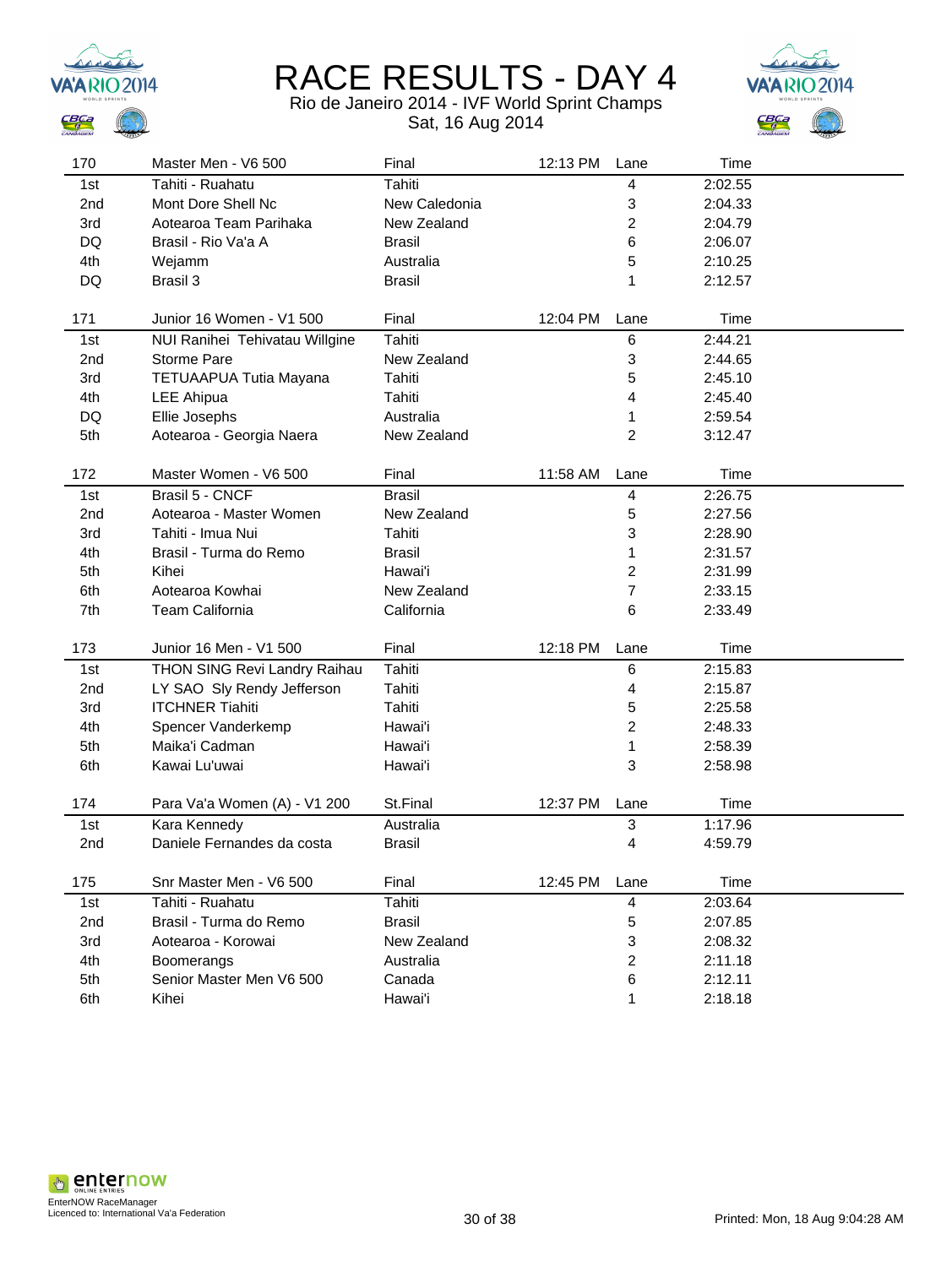



| 176       | Junior 19 Women - V1 500      | Final         | 12:54 PM | Lane                    | Time    |  |
|-----------|-------------------------------|---------------|----------|-------------------------|---------|--|
| 1st       | <b>VESELSKY Rose Monco</b>    | Tahiti        |          | 4                       | 2:41.82 |  |
| 2nd       | <b>FLORES Utiutirei</b>       | Tahiti        |          | 6                       | 2:42.39 |  |
| 3rd       | TETUAAPUA Terorohioarii Noemi | Tahiti        |          | 5                       | 2:47.39 |  |
| 4th       | <b>Emily Probert</b>          | Australia     |          | $\overline{c}$          | 2:50.11 |  |
| 5th       | Aotearoa - Ariana Ransom      | New Zealand   |          | 3                       | 2:54.48 |  |
| <b>DQ</b> | Aotearoa - Courtney Johansen  | New Zealand   |          | 1                       | 3:12.36 |  |
|           |                               |               |          |                         |         |  |
| 177       | Snr Master Women - V6 500     | Final         | 1:02 PM  | Lane                    | Time    |  |
| 1st       | Mooloolaba                    | Australia     |          | $\overline{\mathbf{4}}$ | 2:28.71 |  |
| 2nd       | <b>Island Masters A</b>       | Hawai'i       |          | 3                       | 2:30.75 |  |
| 3rd       | Kihei                         | Hawai'i       |          | 5                       | 2:33.84 |  |
| 4th       | Aotearoa KTR Pearls           | New Zealand   |          | 6                       | 2:36.15 |  |
| 5th       | <b>Team California</b>        | California    |          | $\overline{\mathbf{c}}$ | 2:42.39 |  |
| 6th       | Keauhou                       | Hawai'i       |          | 1                       | 2:51.28 |  |
|           |                               |               |          |                         |         |  |
| 178       | Para Va'a Men (A) - V1 200    | St.Final      | 1:23 PM  | Lane                    | Time    |  |
| 1st       | Luis Carlos Cardoso da Silva  | <b>Brasil</b> |          | $\overline{5}$          | 0:59.69 |  |
| 2nd       | Luciano Fachini               | <b>Brasil</b> |          | 6                       | 1:10.24 |  |
| 3rd       | Christian Couyoumdjiam        | Argentina     |          | $\overline{\mathbf{4}}$ | 1:11.01 |  |
| 4th       | João Guilherme Veiga da Silva | <b>Brasil</b> |          | 3                       | 2:09.85 |  |
|           |                               |               |          |                         |         |  |
| 179       | Golden Master Men - V6 500    | St.Final      | 1:29 PM  | Lane                    | Time    |  |
| 1st       | Golden Master Men V6 500      | Canada        |          | 4                       | 2:14.11 |  |
| 2nd       | Kihei 1                       | Hawai'i       |          | $\mathbf 5$             | 2:19.82 |  |
| 3rd       | Kihei 2                       | Hawai'i       |          | 3                       | 2:34.55 |  |
|           |                               |               |          |                         |         |  |
| 180       | Open Women - V1 500           | Final         | 1:34 PM  | Lane                    | Time    |  |
| 1st       | <b>MAONI Vaimiti Brenda</b>   | Tahiti        |          | $\overline{4}$          | 2:36.29 |  |
| 2nd       | <b>BARBOU Marcy</b>           | New Caledonia |          | 3                       | 2:38.32 |  |
| 3rd       | Taruoura Teraivetea           | Tahiti        |          | 5                       | 2:39.53 |  |
| 4th       | Taruoura Rarahu               | Tahiti        |          | 6                       | 2:41.23 |  |
| 5th       | Teresita Baya Casal           | Argentina     |          | $\overline{c}$          | 2:41.39 |  |
| 6th       | Marie William                 | Cook Islands  |          | 1                       | 2:49.91 |  |
|           |                               |               |          |                         |         |  |
| 181       | Golden Master Women - V6 500  | St.Final      | 1:40 PM  | Lane                    | Time    |  |
| 1st       | <b>Island Masters A</b>       | Hawai'i       |          | $\sqrt{5}$              | 2:30.40 |  |
| 2nd       | Aotearoa Hinemoa              | New Zealand   |          | 4                       | 2:38.88 |  |
| 3rd       | Pu'uwai                       | Hawai'i       |          | $\overline{c}$          | 2:40.44 |  |
| 4th       | Keauhou                       | Hawai'i       |          | 1                       | 2:42.25 |  |
| 5th       | <b>Island Masters B</b>       | Hawai'i       |          | 3                       | 2:45.62 |  |
| 6th       | Wa'akapaemua                  | Hawai'i       |          | 6                       | 2:47.29 |  |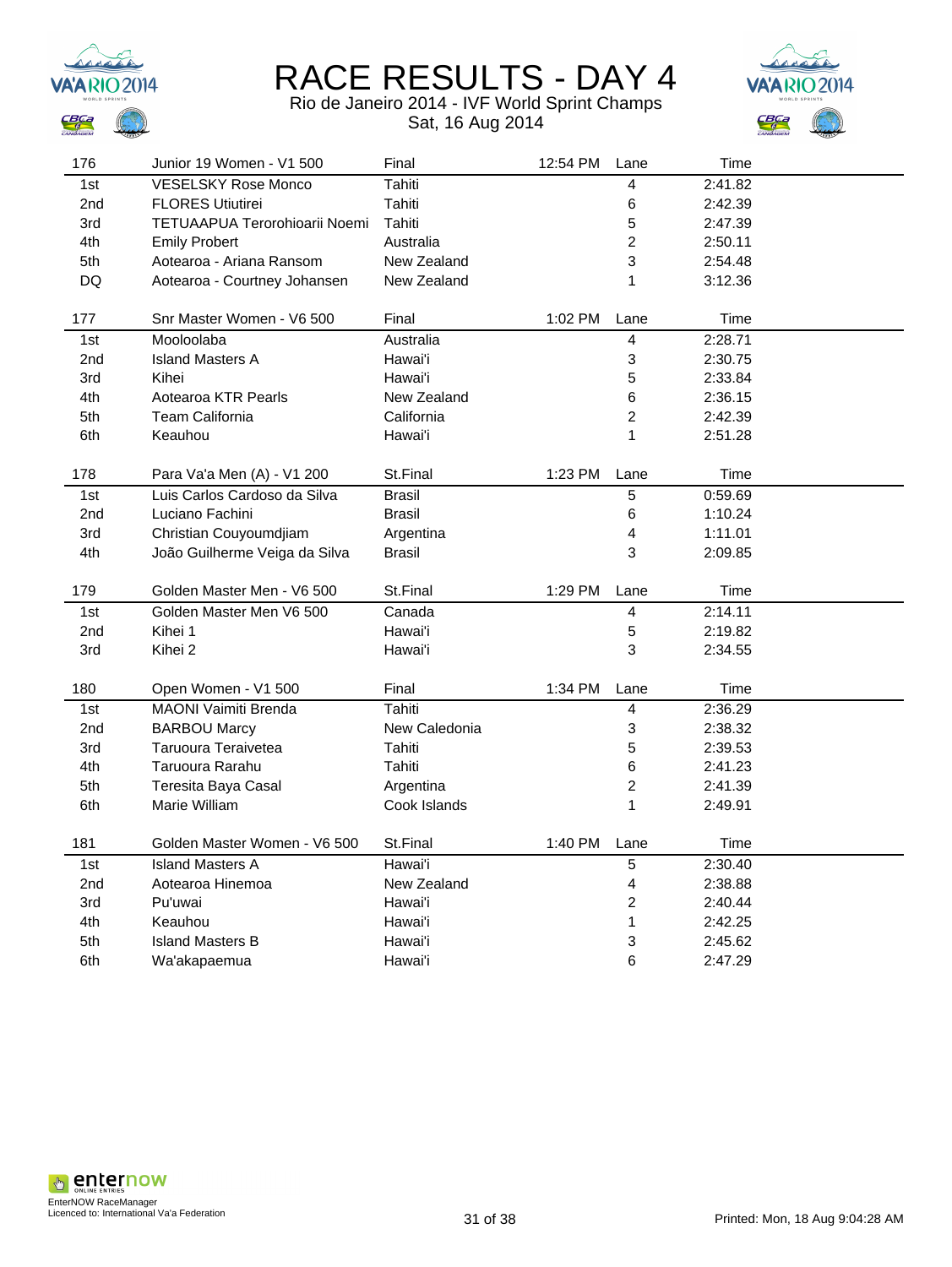



| 182             | Master Men - V1 500              | Final         | 1:46 PM | Lane | Time    |  |
|-----------------|----------------------------------|---------------|---------|------|---------|--|
| 1st             | <b>MAONI Karyl Tao</b>           | Tahiti        |         | 4    | 2:20.64 |  |
| 2nd             | Aotearoa - Richard Pehi          | New Zealand   |         | 5    | 2:24.62 |  |
| 3rd             | Aotearoa - John Turi Hodges      | New Zealand   |         | 3    | 2:26.99 |  |
| 4th             | Aotearoa - Ross Gilray           | New Zealand   |         | 2    | 2:28.11 |  |
| 5th             | <b>NENA Tauhiti Damilo</b>       | Tahiti        |         | 6    | 2:30.06 |  |
| 6th             | <b>Robert MAURIERE</b>           | France        |         | 1    | 2:34.84 |  |
|                 |                                  |               |         |      |         |  |
| 183             | Master 70 Men - V6 500           | St.Final      | 1:56 PM | Lane | Time    |  |
| 1st             | Kihei                            | Hawai'i       |         | 4    | 2:37.46 |  |
| <b>DNS</b>      | IVF 70's (Exhibition)            | <b>Brasil</b> |         | 2    |         |  |
|                 |                                  |               |         |      |         |  |
| 184             | Open Men - V1 500                | Final         | 2:00 PM | Lane | Time    |  |
| 1st             | MAKIROTO PIRITUA Tuatini         | Tahiti        |         | 5    | 2:10.97 |  |
| 2 <sub>nd</sub> | <b>MAIMARO Tetuanui Louis</b>    | Tahiti        |         | 6    | 2:13.94 |  |
| 3rd             | Aotearoa - Tupu King             | New Zealand   |         | 4    | 2:14.88 |  |
| 4th             | <b>TAVAEARII Harley Maui</b>     | Tahiti        |         | 3    | 2:16.45 |  |
| 5th             | Jose Hidalgo-Ika                 | Rapa Nui      |         | 1    | 2:21.51 |  |
| 6th             | Aotearoa - Bradley Anderson      | New Zealand   |         | 2    | 2:25.76 |  |
|                 |                                  |               |         |      |         |  |
| 185             | Para Va'a Mixed - V6 500         | St.Final      | 2:06 PM | Lane | Time    |  |
| 1st             | No Limits                        | Australia     |         | 5    | 2:19.37 |  |
| 2nd             | Brasil - Rio Va'a B              | <b>Brasil</b> |         | 3    | 2:30.32 |  |
| 3rd             | Brasil - Rio Va'a A              | <b>Brasil</b> |         | 4    | 2:33.52 |  |
| <b>DNS</b>      | Para Va'a Mixed V6 500 #4        | <b>Brasil</b> |         | 2    |         |  |
| <b>DNS</b>      | Para Va'a Mixed - V6 500 #3      | <b>Brasil</b> |         | 6    |         |  |
|                 |                                  |               |         |      |         |  |
| 186             | Junior 19 Women - V6 1000        | Heat $1/2$    | 2:15 PM | Lane | Time    |  |
| 1st             | Hawaiian #1                      | Hawai'i       |         | 3    | 5:48.56 |  |
| 2nd             | <b>Boomerangs Gold</b>           | Australia     |         | 5    | 5:52.12 |  |
| 3rd             | Aotearoa KTR Waipureku           | New Zealand   |         | 4    | 5:53.66 |  |
| <b>DNS</b>      | Brasil - Rio Va'a                | <b>Brasil</b> |         | 6    |         |  |
| 187             | Junior 19 Women - V6 1000        | Heat $2/2$    | 2:24 PM | Lane | Time    |  |
| 1st             | Tahiti 1                         | Tahiti        |         | 4    | 5:26.65 |  |
| 2nd             | <b>Boomerangs Green</b>          | Australia     |         | 3    | 6:10.90 |  |
| DQ              | Hawaiian #2                      | Hawai'i       |         | 6    | 6:38.54 |  |
| 3rd             | Brasil 1                         | Brasil        |         | 5    | 7:09.08 |  |
|                 |                                  |               |         |      |         |  |
| 188             | Junior 19 Men - V6 1000          | Heat $1/2$    | 2:35 PM | Lane | Time    |  |
| 1st             | Aotearoa KTR Ruamano             | New Zealand   |         | 5    | 5:09.37 |  |
| 2nd             | Hawaiian #1                      | Hawai'i       |         | 3    | 5:09.67 |  |
| 3rd             | Rapa Nui Junior 19 Men - V6 1000 | Rapa Nui      |         | 4    | 5:11.29 |  |
| DQ              | <b>Brasil - CNCF</b>             | Brasil        |         | 6    | 5:45.00 |  |
| DQ              | Brasil - CNCF/CFOC               | Brasil        |         | 2    | 6:02.34 |  |
| <b>DNS</b>      | Brasil - Rio Va'a B              | <b>Brasil</b> |         | 1    |         |  |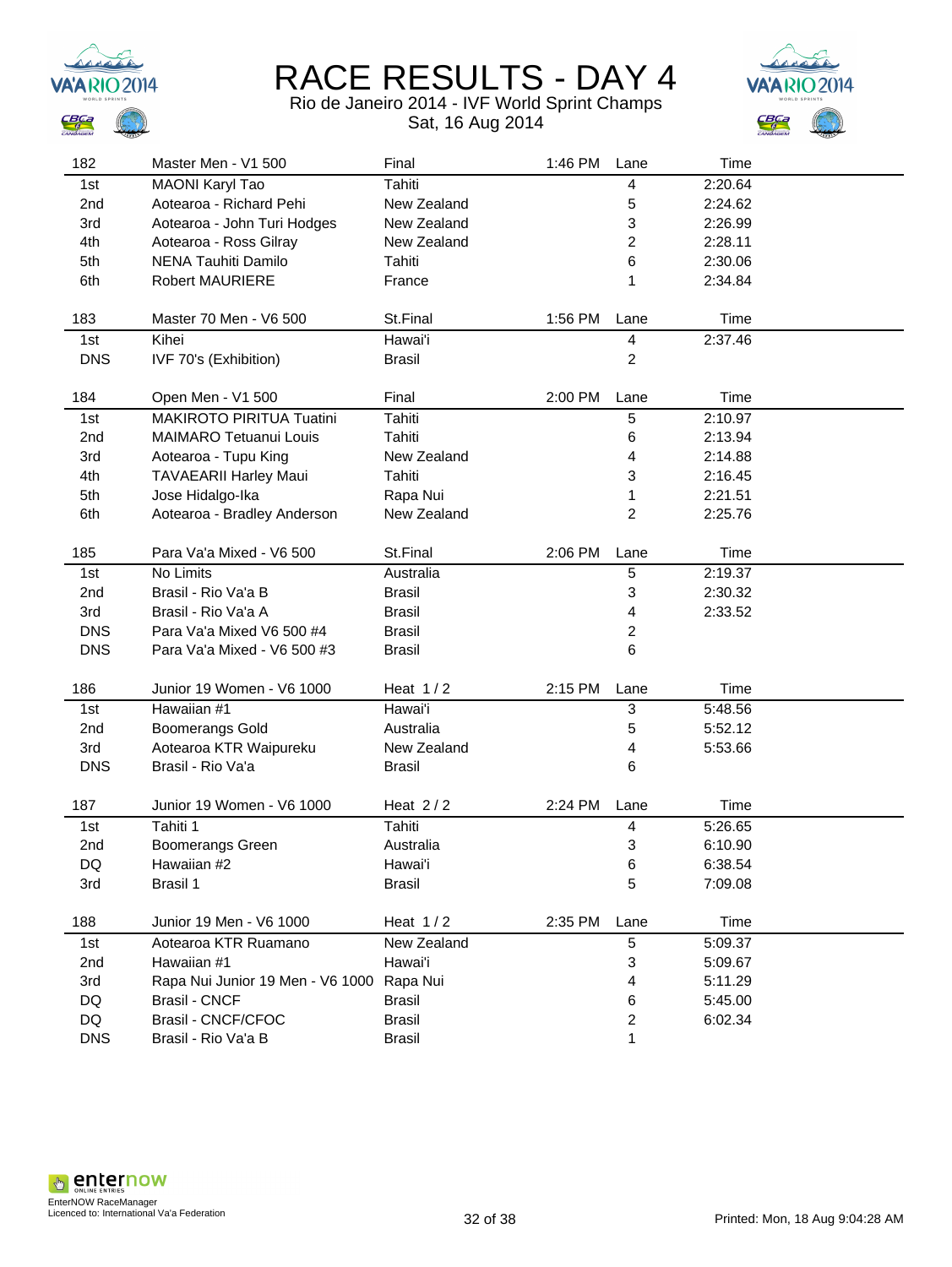



| 189             | Junior 19 Men - V6 1000       | Heat $2/2$     | 2:44 PM | Lane                    | Time    |  |
|-----------------|-------------------------------|----------------|---------|-------------------------|---------|--|
| 1st             | Tahiti 1                      | Tahiti         |         | 5                       | 4:44.28 |  |
| 2nd             | Aotearoa Puawaitanga          | New Zealand    |         | 6                       | 5:00.67 |  |
| 3rd             | Hawaiian #2                   | Hawai'i        |         | 3                       | 5:36.08 |  |
| DQ              | Brasil - Turma do Remo        | <b>Brasil</b>  |         | 2                       | 5:51.28 |  |
| 4th             | Brasil- Rio Va'a A            | <b>Brasil</b>  |         | 4                       | 5:54.56 |  |
| <b>DNS</b>      | Junior 19 Men - V6 1000 #6    | <b>Brasil</b>  |         | 1                       |         |  |
|                 |                               |                |         |                         |         |  |
| 190             | Master Men - V6 1000          | Heat $1/3$     | 2:54 PM | Lane                    | Time    |  |
| 1st             | Aotearoa Team Parihaka        | New Zealand    |         | 4                       | 5:00.71 |  |
| 2nd             | Wejamm                        | Australia      |         | 5                       | 5:12.09 |  |
| 3rd             | Brasil 3                      | <b>Brasil</b>  |         | 6                       | 5:14.10 |  |
| DQ              | Brasil - Rio Va'a B           | <b>Brasil</b>  |         | $\overline{2}$          | 5:50.94 |  |
| <b>DNS</b>      | Rapa Nui Master Men - V6 1000 | Rapa Nui       |         | 3                       |         |  |
| 191             | Master Men - V6 1000          | Heat $2/3$     | 3:04 PM | Lane                    | Time    |  |
| 1st             | Mont Dore Shell Nc            | New Caledonia  |         | $\overline{\mathbf{4}}$ | 4:56.40 |  |
| 2 <sub>nd</sub> | Brasil - Turma do Remo A      | <b>Brasil</b>  |         | 5                       | 5:22.63 |  |
| 3rd             | Brasil - Turma do Remo B      | <b>Brasil</b>  |         | 6                       | 5:22.97 |  |
|                 |                               |                |         |                         |         |  |
| 192             | Master Men - V6 1000          | Heat $3/3$     | 3:13 PM | Lane                    | Time    |  |
| 1st             | Tahiti - Ruahatu              | Tahiti         |         | 4                       | 4:47.15 |  |
| 2nd             | Brasil - Rio Va'a A           | <b>Brasil</b>  |         | 3                       | 5:08.55 |  |
| 3rd             | Poca 1                        | California     |         | 5                       | 5:43.48 |  |
| <b>DNS</b>      | Brasil - Rio Va'a C           | Brasil         |         | 6                       |         |  |
|                 |                               |                |         |                         |         |  |
| 193             | Master Women - V6 1000        | Heat $1/2$     | 3:26 PM | Lane                    | Time    |  |
| 1st             | Brasil 1 - CNCF A             | <b>Brasil</b>  |         | 4                       | 5:51.82 |  |
| 2nd             | Kihei                         | Hawai'i        |         | 6                       | 6:07.71 |  |
| 3rd             | Aotearoa Kowhai               | New Zealand    |         | 5                       | 6:21.67 |  |
| 4th             | Brasil 3                      | <b>Brasil</b>  |         | $\overline{c}$          | 6:24.57 |  |
| DQ              | <b>Team California</b>        | California     |         | 3                       | 6:30.76 |  |
| 5th             | Brasil - Rio Va'a             | Brasil         |         | 1                       | 6:31.26 |  |
| 194             | Master Women - V6 1000        | Heat $2/2$     | 3:41 PM | Lane                    | Time    |  |
| 1st             | Mooloolaba                    | Australia      |         | 5                       | 5:46.53 |  |
| 2nd             | Tahiti - Imua Nui             | Tahiti         |         | 4                       | 5:57.22 |  |
| 3rd             | Aotearoa - Master Women       | New Zealand    |         | 1                       | 6:10.23 |  |
| 4th             | Brasil - Turma do Remo        | <b>Brasil</b>  |         | 2                       | 6:17.05 |  |
| 5th             | Brasil 4                      | <b>Brasil</b>  |         | 6                       | 6:23.56 |  |
| 6th             | <b>Brasil - CNCF B</b>        | <b>Brasil</b>  |         | 3                       | 6:47.13 |  |
|                 |                               |                |         |                         |         |  |
| 195             | Junior 19 Women - V6 1000     | <b>SCRATCH</b> |         |                         |         |  |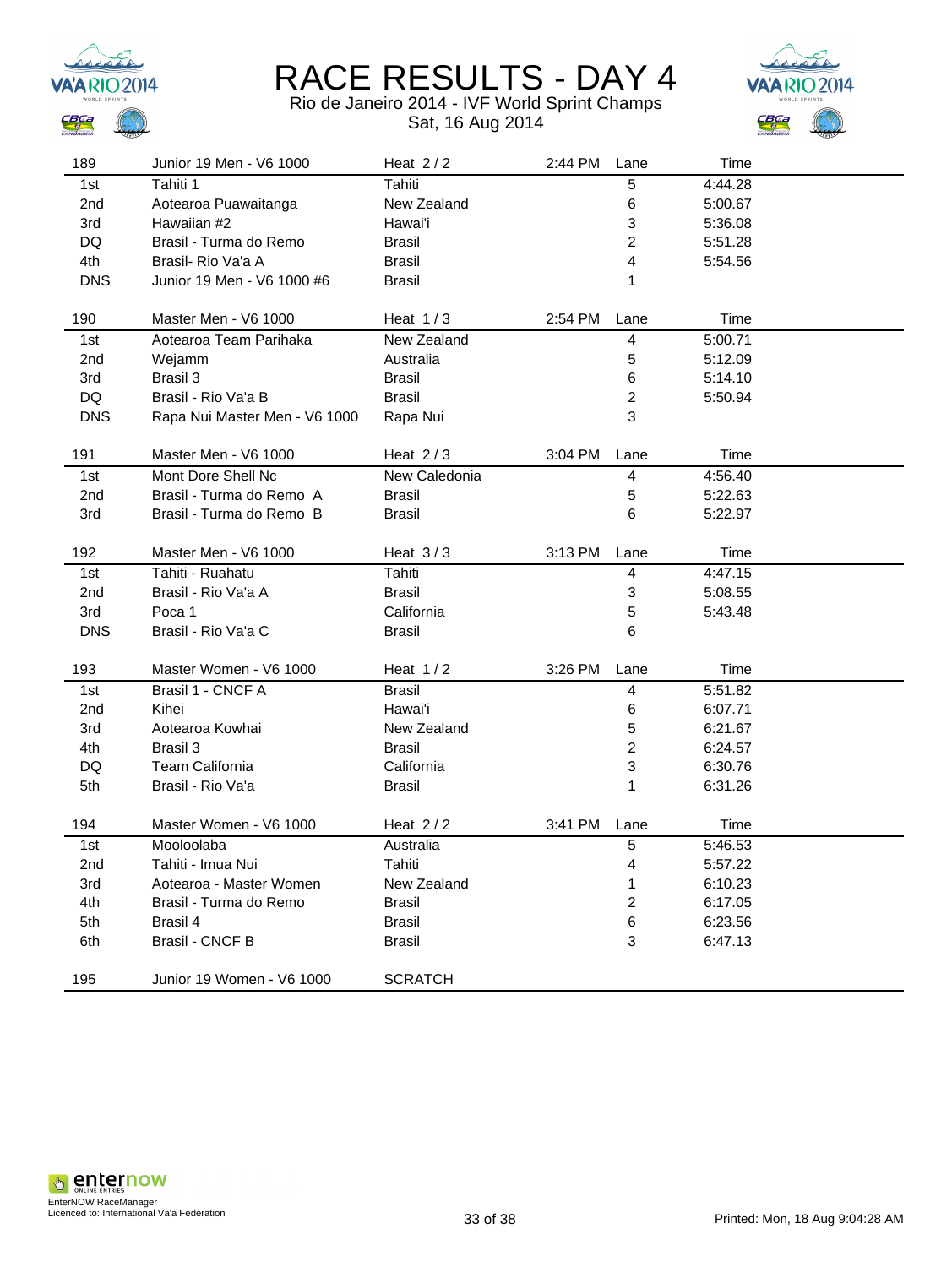

### Rio de Janeiro 2014 - IVF World Sprint Champs Sat, 16 Aug 2014



| 196 | Junior 19 Men - V6 1000                   | Repechage 1/1 | $3:51$ PM | Lane        | Time    |  |
|-----|-------------------------------------------|---------------|-----------|-------------|---------|--|
| 1st | Rapa Nui Junior 19 Men - V6 1000 Rapa Nui |               |           |             | 5:07.28 |  |
| 2nd | Hawaiian #2                               | Hawai'i       |           | $\mathbf b$ | 5:39.52 |  |
| 3rd | Brasil- Rio Va'a A                        | Brasil        |           |             | 5:50.91 |  |

Medal Ceremonies V1

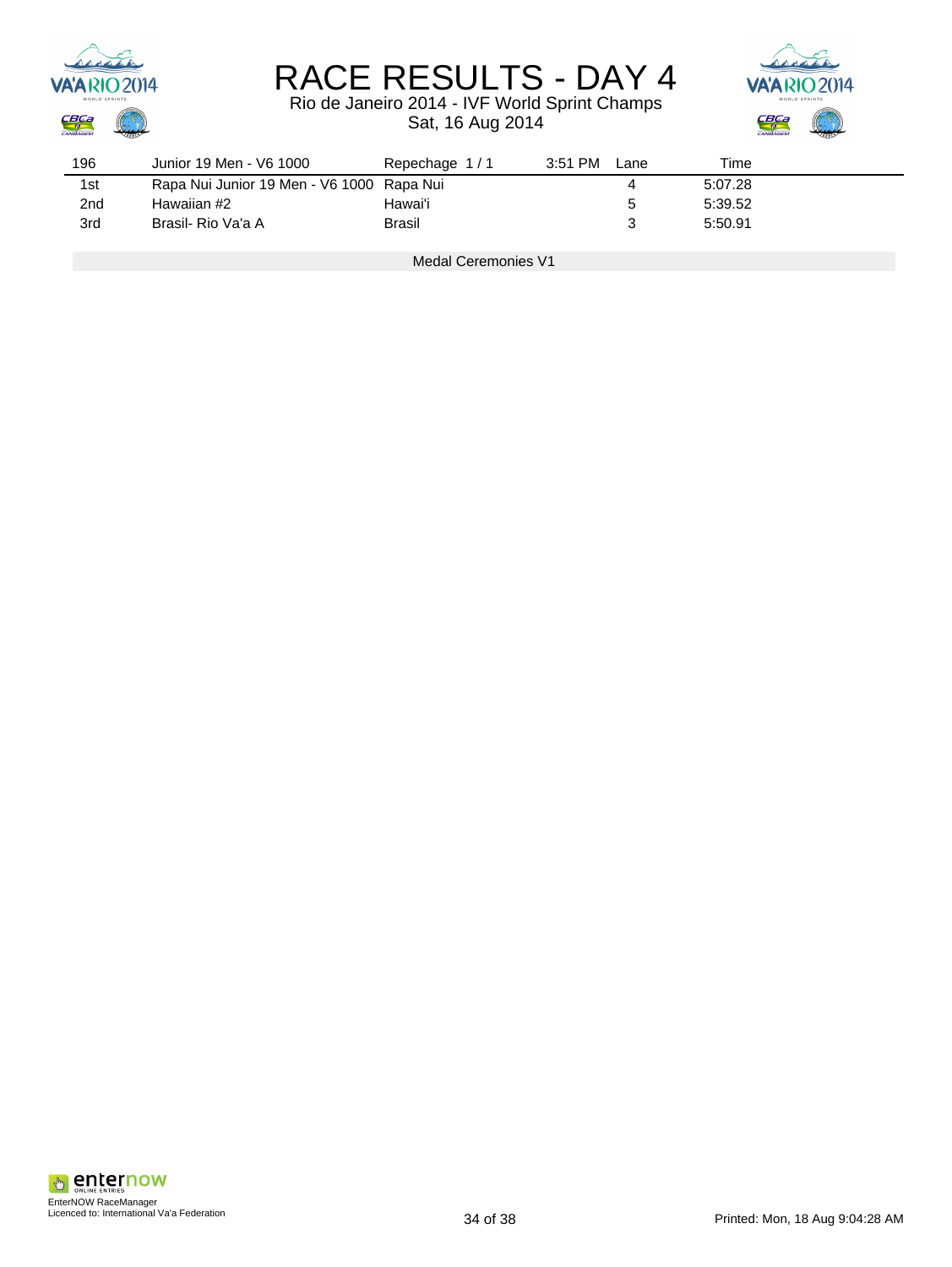



| 197             | Master Women - V6 1000           | Repechage 1/1 | 8:36 AM | Lane                    | Time    |  |
|-----------------|----------------------------------|---------------|---------|-------------------------|---------|--|
| 1st             | Aotearoa - Master Women          | New Zealand   |         | 4                       | 5:50.52 |  |
| 2 <sub>nd</sub> | Brasil - Turma do Remo           | <b>Brasil</b> |         | 3                       | 5:51.74 |  |
| 3rd             | Aotearoa Kowhai                  | New Zealand   |         | 5                       | 5:57.78 |  |
| 4th             | Brasil 4                         | Brasil        |         | $\overline{\mathbf{c}}$ | 6:02.10 |  |
| 5th             | Brasil 3                         | <b>Brasil</b> |         | 6                       | 6:09.86 |  |
| 6th             | Brasil - Rio Va'a                | <b>Brasil</b> |         | 1                       | 6:21.00 |  |
|                 |                                  |               |         |                         |         |  |
| 198             | Master Men - V6 1000             | Repechage 1/2 | 8:47 AM | Lane                    | Time    |  |
| 1st             | Brasil - Rio Va'a A              | <b>Brasil</b> |         | 4                       | 5:00.32 |  |
| 2nd             | Brasil - Turma do Remo B         | <b>Brasil</b> |         | 3                       | 5:04.92 |  |
| 3rd             | Brasil - Turma do Remo A         | <b>Brasil</b> |         | 5                       | 5:05.00 |  |
|                 |                                  |               |         |                         |         |  |
| 199             | Master Men - V6 1000             | Repechage 2/2 | 8:55 AM | Lane                    | Time    |  |
| 1st             | Wejamm                           | Australia     |         | 4                       | 4:55.67 |  |
| 2nd             | Brasil 3                         | <b>Brasil</b> |         | 5                       | 4:57.95 |  |
| 3rd             | Poca 1                           | California    |         | 3                       | 5:23.61 |  |
|                 |                                  |               |         |                         |         |  |
| 200             | Open Women - V6 1500             | Repechage 1/2 | 9:06 AM | Lane                    | Time    |  |
| 1st             | Tuhaa Pae Nc                     | New Caledonia |         | 4                       | 8:27.29 |  |
| 2 <sub>nd</sub> | Aotearoa Mahuika                 | New Zealand   |         | 6                       | 8:42.68 |  |
| 3rd             | San Francisco                    | California    |         | 5                       | 8:55.91 |  |
| 4th             | Brasil 4                         | <b>Brasil</b> |         | 3                       | 9:06.53 |  |
| 5th             | Argentina 1                      | Argentina     |         | $\overline{\mathbf{c}}$ | 9:32.76 |  |
| <b>DNS</b>      | Brasil 6                         | <b>Brasil</b> |         | 1                       |         |  |
|                 |                                  |               |         |                         |         |  |
| 201             | Open Women - V6 1500             | Repechage 2/2 | 9:19 AM | Lane                    | Time    |  |
|                 |                                  |               |         |                         |         |  |
| 1st             | Brasil 2 - CNCF                  | <b>Brasil</b> |         | 5                       | 8:39.26 |  |
| 2nd             | Brasil - Turma do Remo A         | <b>Brasil</b> |         | $\overline{\mathbf{c}}$ | 8:40.98 |  |
| 3rd             | Aotearoa Matatiki                | New Zealand   |         | 4                       | 8:41.53 |  |
| 4th             | Aotearoa He Reka Rawa            | New Zealand   |         | 3                       | 9:00.90 |  |
| 5th             | Brasil - Turma do Remo B         | <b>Brasil</b> |         | 1                       | 9:08.32 |  |
| 6th             | Live Free                        | Cook Islands  |         | 6                       | 9:19.77 |  |
|                 |                                  |               |         |                         |         |  |
| 202             | Open Men - V6 1500               | Repechage 1/2 | 9:32 AM | Lane                    | Time    |  |
| 1st             | Brasil - 1                       | <b>Brasil</b> |         | 4                       | 7:24.01 |  |
| 2nd             | Brasil - Turma do Remo A         | Brasil        |         | 3                       | 7:30.07 |  |
| 3rd             | Brasil - Turma do Remo B         | <b>Brasil</b> |         | 6                       | 7:39.47 |  |
| 4th             | Brasil - Rio Va'a                | <b>Brasil</b> |         | 5                       | 7:51.26 |  |
| 5th             | Poca1                            | California    |         | $\overline{\mathbf{c}}$ | 8:14.80 |  |
| 6th             | Brasil - Turma do Remo D         | <b>Brasil</b> |         | 1                       | 8:29.94 |  |
|                 |                                  |               |         |                         |         |  |
| 203             | Open Men - V6 1500               | Repechage 2/2 | 9:46 AM | Lane                    | Time    |  |
| 1st             | Tuhaa Pae Nc                     | New Caledonia |         | 4                       | 7:19.70 |  |
| 2nd             | Aotearoa Kairakau                | New Zealand   |         | 5                       | 7:21.47 |  |
| 3rd             | Rapa Nui Open Men - V6 1500 #2   | Rapa Nui      |         | 6                       | 7:50.21 |  |
| 4th             | Aotearoa KTR WEHE<br>Argentina 1 | New Zealand   |         | 3                       | 7:57.00 |  |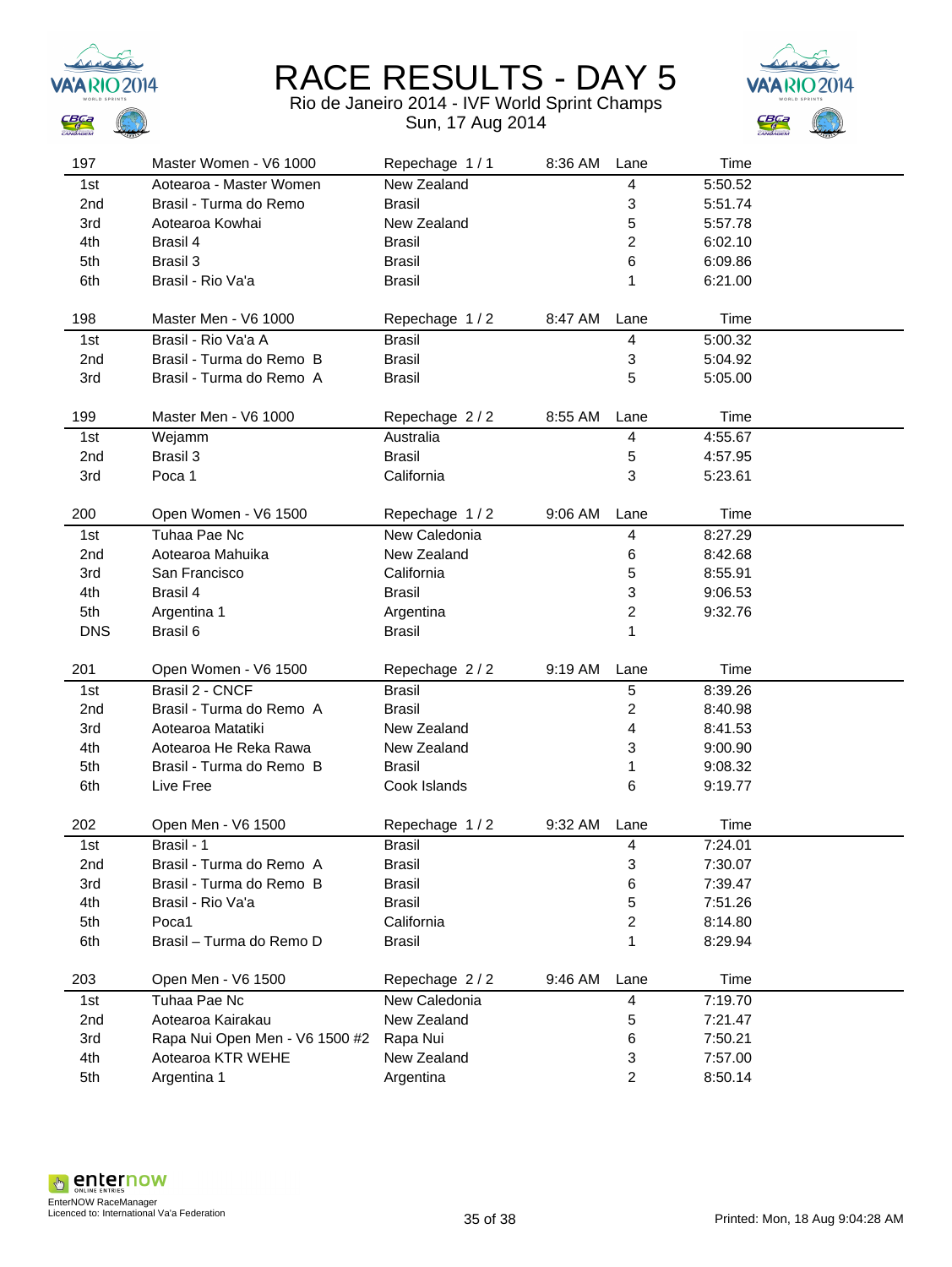



| 204             | Snr Master Men - V6 1000                  | <b>SCRATCH</b>             |          |                         |         |  |
|-----------------|-------------------------------------------|----------------------------|----------|-------------------------|---------|--|
|                 |                                           |                            |          |                         |         |  |
| 205             | Snr Master Women - V6 1000                | Repechage 1/1              | 9:59 AM  | Lane                    | Time    |  |
| 1st             | Aotearoa KTR Pearls                       | New Zealand                |          | 4                       | 5:50.18 |  |
| 2nd             | Brasil - Turma do Remo                    | <b>Brasil</b>              |          | 3                       | 6:00.41 |  |
| 3rd             | Aotearoa Rawaka                           | New Zealand                |          | 5                       | 6:18.92 |  |
| 4th             | Wa'akapaemua                              | Hawai'i                    |          | 6                       | 6:24.17 |  |
| 5th             | <b>Island Masters B</b>                   | Hawai'i                    |          | 1                       | 6:31.52 |  |
| 6th             | Keauhou                                   | Hawai'i                    |          | $\overline{2}$          | 6:33.51 |  |
|                 |                                           |                            |          |                         |         |  |
|                 |                                           | Rowing Demonstration Event |          |                         |         |  |
|                 |                                           |                            |          |                         |         |  |
| 206             | Para Va'a Mixed - V6 1000                 | St.Final                   | 10:30 AM | Lane                    | Time    |  |
| 1st             | No Limits                                 | Australia                  |          | 4                       | 5:33.48 |  |
| 2 <sub>nd</sub> | Brasil - Rio Va'a A                       | <b>Brasil</b>              |          | 5                       | 6:16.37 |  |
| 3rd             | Brasil - Rio Va'a B                       | Brasil                     |          | 3                       | 6:39.44 |  |
| <b>DNS</b>      | Para Va'a Mixed V6 1000 #4                | Brasil                     |          | $\overline{\mathbf{c}}$ |         |  |
| <b>DNS</b>      | Para Va'a Mixed - V6 1000 #3              | <b>Brasil</b>              |          | 6                       |         |  |
|                 |                                           |                            |          |                         |         |  |
| 207             | Junior 16 Men - V6 1000                   | St.Final                   | 10:41 AM | Lane                    | Time    |  |
| 1st             | Tahiti 1                                  | Tahiti                     |          | 6                       | 4:43.00 |  |
| 2 <sub>nd</sub> | Hawaiian                                  | Hawai'i                    |          | 4                       | 5:04.20 |  |
| 3rd             | Hawaiian 2                                | Hawai'i                    |          | 1                       | 5:33.18 |  |
| 4th             | Brasil - Rio Va'a/CNCF                    | <b>Brasil</b>              |          | $\overline{\mathbf{c}}$ | 5:49.67 |  |
| <b>DNS</b>      | Rapa Nui Junior 16 Men - V6 1000 Rapa Nui |                            |          | 3                       |         |  |
| <b>DNS</b>      | Brasil - Rio Va'a A                       | <b>Brasil</b>              |          | 5                       |         |  |
| 208             | Junior 16 Women - V6 1000                 | St.Final                   | 10:51 AM | Lane                    | Time    |  |
| 1st             | Tahiti 1                                  | Tahiti                     |          | 6                       | 5:34.76 |  |
| 2nd             | Aotearoa Tiare Maori                      | New Zealand                |          | 3                       | 5:45.53 |  |
| 3rd             | Boomerangs                                | Australia                  |          | $\overline{\mathbf{c}}$ | 5:50.13 |  |
| 4th             | Hawaiian                                  | Hawai'i                    |          | 4                       | 5:54.77 |  |
| <b>DNS</b>      | Junior 16 Women - V6 1000 #2              | <b>Brasil</b>              |          | 1                       |         |  |
| <b>DNS</b>      | Brasil - Rio Va'a                         | <b>Brasil</b>              |          | 5                       |         |  |
|                 |                                           |                            |          |                         |         |  |
| 209             | Snr Master Men - V6 1000                  | Final                      | 11:01 AM | Lane                    | Time    |  |
| 1st             | Tahiti - Ruahatu                          | Tahiti                     |          | 4                       | 4:55.20 |  |
| 2 <sub>nd</sub> | Aotearoa - Korowai                        | New Zealand                |          | 3                       | 5:17.03 |  |
| 3rd             | Senior Master Men V6 1000                 | Canada                     |          | 5                       | 5:23.46 |  |
| 4th             | Kihei                                     | Hawai'i                    |          | 6                       | 5:33.67 |  |
| <b>DNS</b>      | Brasil 3                                  | <b>Brasil</b>              |          | 2                       |         |  |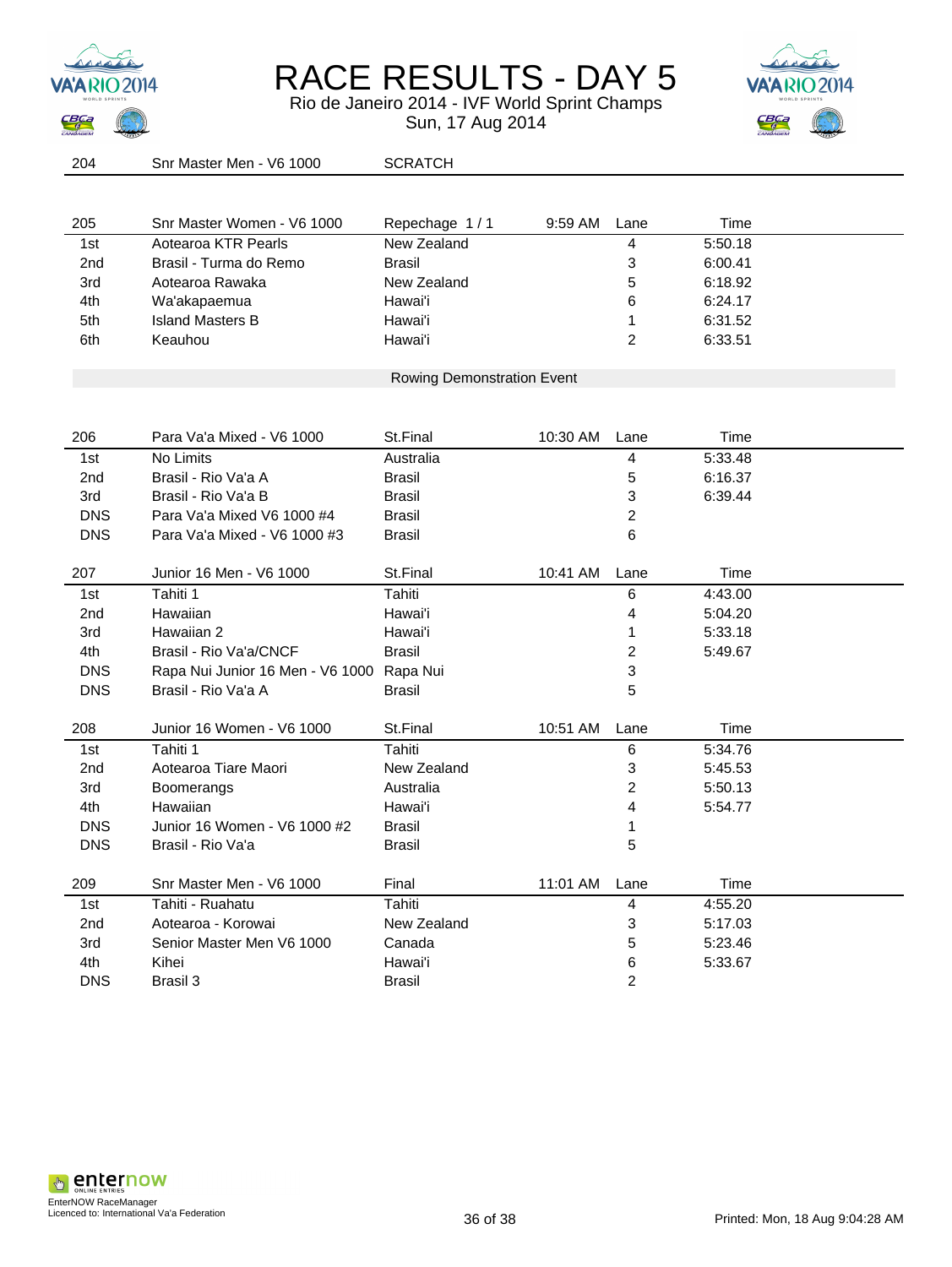



| 210             | Snr Master Women - V6 1000                      | Final               | 11:12 AM | Lane   | Time               |
|-----------------|-------------------------------------------------|---------------------|----------|--------|--------------------|
| 1st             | Mooloolaba                                      | Australia           |          | 4      | 5:37.78            |
| 2 <sub>nd</sub> | <b>Island Masters A</b>                         | Hawai'i             |          | 5      | 5:52.81            |
| 3rd             | Kihei                                           | Hawai'i             |          | 3      | 5:53.85            |
| 4th             | Brasil - Turma do Remo                          | Brasil              |          | 1      | 6:12.29            |
| 5th             | Aotearoa KTR Pearls                             | New Zealand         |          | 2      | 6:13.46            |
| 6th             | Team California                                 | California          |          | 6      | 6:15.30            |
|                 |                                                 |                     |          |        |                    |
| 211             | Open Men - V6 1500                              | Final               | 11:22 AM | Lane   | Time               |
| 1st             | Tahiti 1                                        | Tahiti              |          | 5      | 7:09.57            |
| 2 <sub>nd</sub> | Rapa Nui Open Men - V6 1500 #1                  | Rapa Nui            |          | 4      | 7:15.25            |
| 3rd             | Tuhaa Pae Nc                                    | New Caledonia       |          | 6      | 7:21.65            |
| 4th             | Brasil - 1                                      | <b>Brasil</b>       |          | 2      | 7:26.88            |
| 5th             | Na Kai 'ewalu                                   | Hawai'i             |          | 3      | 7:30.75            |
| 6th             | Aotearoa Kairakau                               | New Zealand         |          | 1      | 7:34.65            |
|                 |                                                 |                     |          |        |                    |
| 212             | Open Women - V6 1500                            | Final               | 11:33 AM | Lane   | Time               |
| 1st             | Tahiti 1                                        | Tahiti              |          | 4      | 8:17.40            |
| 2nd             | Aotearoa Toorino                                | New Zealand         |          | 5      | 8:33.65            |
| 3rd             | Tuhaa Pae Nc                                    | New Caledonia       |          | 6      | 8:43.51            |
| 4th             | Brasil 1                                        | <b>Brasil</b>       |          | 3      | 8:46.18            |
| DQ              | Brasil 2 - CNCF                                 | <b>Brasil</b>       |          | 2      | 8:55.88            |
| 5th             | Brasil - Turma do Remo A                        | <b>Brasil</b>       |          | 1      | 9:02.38            |
|                 |                                                 |                     |          |        |                    |
| 213             | Golden Master Men - V6 1000                     | St.Final            | 11:45 AM | Lane   | Time               |
| 1st             | Golden Master Men V6 1000                       | Canada              |          | 4      | 5:23.86            |
| 2 <sub>nd</sub> | Kihei 1                                         | Hawai'i             |          | 5      | 5:51.75            |
| 3rd             | Kihei 2                                         | Hawai'i             |          | 3      | 6:12.82            |
|                 |                                                 |                     |          |        |                    |
| 214             | Golden Master Women - V6 1000                   | St.Final            | 11:58 AM | Lane   | Time               |
| 1st             | <b>Island Masters A</b>                         | Hawai'i             |          | 5      | 5:55.21            |
| 2nd             | Aotearoa Hinemoa                                | New Zealand         |          | 4      | 6:16.76            |
| 3rd             | Pu'uwai                                         | Hawai'i             |          | 2      | 6:27.29            |
| 4th             | Wa'akapaemua                                    | Hawai'i             |          | 6      | 6:35.79            |
| 5th             | <b>Island Masters B</b>                         | Hawai'i             |          | 3      | 6:36.49            |
| 6th             | Keauhou                                         | Hawai'i             |          | 1      | 6:44.25            |
|                 |                                                 |                     |          |        |                    |
| 215             |                                                 |                     | 12:08 PM |        | Time               |
|                 | Junior 19 Men - V6 1000                         | Final               |          | Lane   |                    |
| 1st             | Tahiti 1                                        | Tahiti              |          | 4      | 4:24.39            |
| 2nd             | Aotearoa Puawaitanga                            | New Zealand         |          | 3      | 4:51.38            |
| 3rd             | Hawaiian #1                                     | Hawai'i             |          | 6      | 4:56.31            |
| 4th             | Aotearoa KTR Ruamano                            | New Zealand         |          | 5      | 5:02.92            |
| 5th<br>6th      | Rapa Nui Junior 19 Men - V6 1000<br>Hawaiian #2 | Rapa Nui<br>Hawai'i |          | 2<br>1 | 5:07.18<br>5:11.78 |